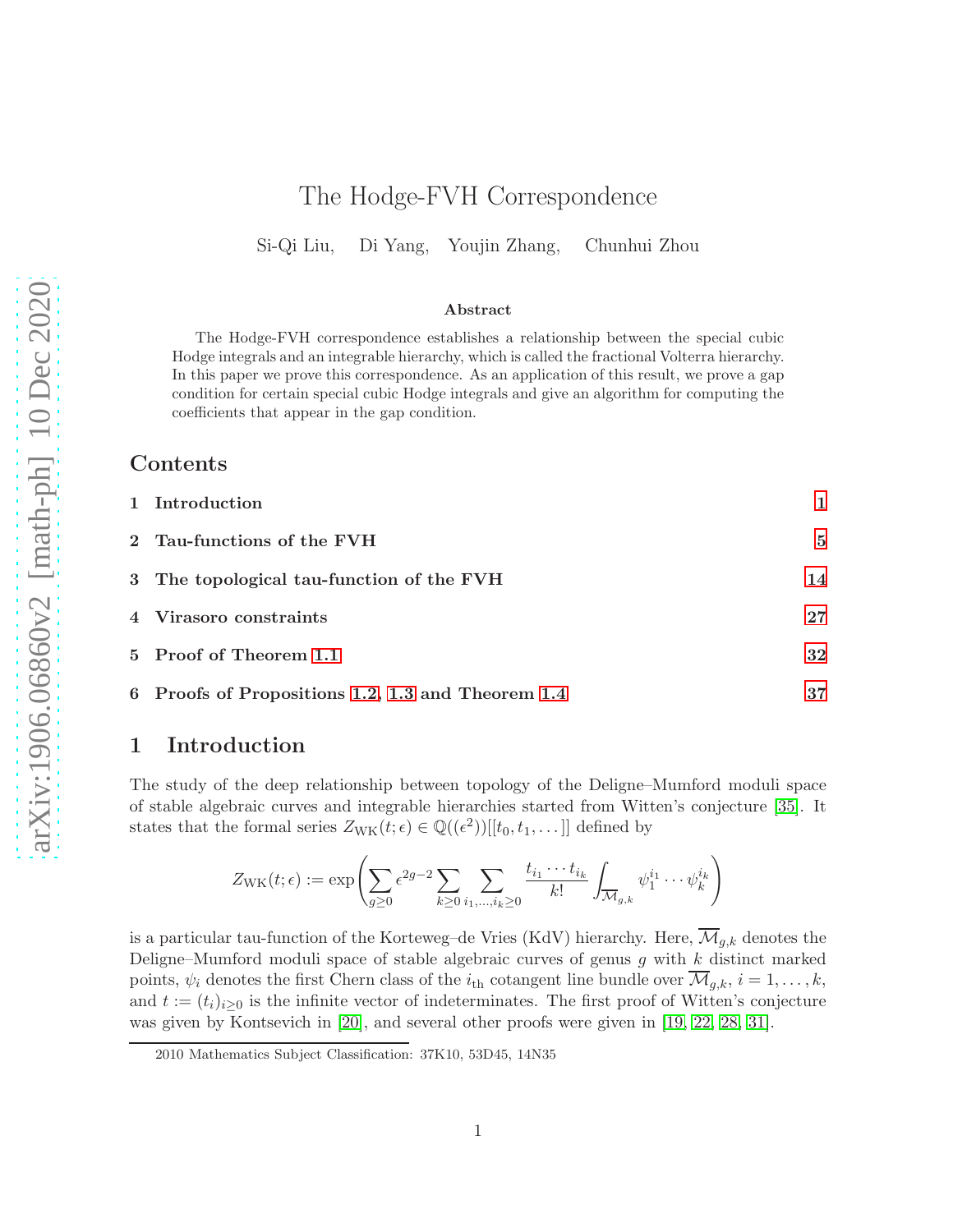The Hodge integrals over  $\overline{\mathcal{M}}_{g,k}$  are some rational numbers defined by

<span id="page-1-4"></span>
$$
\int_{\overline{\mathcal{M}}_{g,k}} \psi_1^{i_1} \cdots \psi_k^{i_k} \lambda_{j_1} \cdots \lambda_{j_l},
$$

where  $\lambda_j$  is the j-th Chern class of the Hodge bundle  $\mathbb{E}_{g,k}$  on  $\overline{\mathcal{M}}_{g,k}$ ,  $j = 0,\ldots,g$ . For the dimension reason these integrals vanish unless

(1.1) 
$$
i_1 + \dots + i_k + j_1 + \dots + j_l = 3g - 3 + k.
$$

They reduce to the  $\psi$ -class intersection numbers when  $j_1 = j_2 = \cdots = 0$ . In this paper we consider the generating series of certain cubic Hodge integrals given by

<span id="page-1-3"></span>(1.2) 
$$
Z_{\text{cubic}}(t;p,q,r;\epsilon) = e^{\sum_{g\geq 0} \epsilon^{2g-2} \mathcal{H}_g(t;p,q,r)},
$$

where  $\mathcal{H}_q(t; p, q, r)$ ,  $g \geq 0$  are the genus g cubic Hodge potentials

<span id="page-1-1"></span>(1.3) 
$$
\mathcal{H}_g(t; p, q, r) = \sum_{k \geq 0} \sum_{i_1, ..., i_k \geq 0} \frac{t_{i_1} \cdots t_{i_k}}{k!} \int_{\overline{\mathcal{M}}_{g,k}} \psi_1^{i_1} \cdots \psi_k^{i_k} C_g(-p) C_g(-q) C_g(-r).
$$

Here,  $\mathcal{C}_g(z) := \sum_{j=0}^g \lambda_j z^j$  denotes the Chern polynomial of  $\mathbb{E}_{g,k}$ . It was proved in [\[8\]](#page-40-0) that the formal series  $u_{\text{cubic}}$  defined by

$$
u_{\text{cubic}}:=\epsilon^2\partial_{t_0}^2\log Z_{\text{cubic}}(t;p,q,r;\epsilon)
$$

satisfies an integrable hierarchy of Hamiltonian PDEs, called the cubic Hodge hierarchy.

The above cubic Hodge integrals given in  $(1.3)$  are called special if  $p, q, r$  satisfy the following local Calabi–Yau condition:

(1.4) 
$$
\frac{1}{p} + \frac{1}{q} + \frac{1}{r} = 0.
$$

Geometric significance for these special cubic Hodge integrals is manifested in the localization technique of computing Gromov–Witten invariants for toric three-folds [\[3,](#page-40-1) [16,](#page-41-3) [21,](#page-41-4) [30\]](#page-42-3), and by the Gopakumar–Mariño–Vafa conjecture regarding the Chern–Simons/string duality [\[15,](#page-41-5) [27\]](#page-42-4).

The conjectural Hodge-FVH correspondence [\[26\]](#page-41-6), which is a generalization of Witten's conjecture, states that the cubic Hodge hierarchy for the special cubic Hodge integrals is equivalent to the *fractional Volterra hierarchy* (FVH). The goal of this paper is to prove this conjecture. To give a precise statement of the Hodge-FVH correspondence, let us introduce some notations. Denote

(1.5) 
$$
\mathcal{I}_1 := \{ kp \mid k \in \mathbb{Z}_{>0} \}, \quad \mathcal{I}_2 = \{ kq \mid k \in \mathbb{Z}_{>0} \}, \quad \mathcal{I} := \mathcal{I}_1 \cup \mathcal{I}_2.
$$

The set  $\mathcal I$  will serve as the set of indices. Also introduce the numbers  $c_\mu, \mu \in \mathcal I$  by

<span id="page-1-2"></span><span id="page-1-0"></span>(1.6) 
$$
c_{\mu} := {\mu/r \choose \mu/p}, \ \mu \in \mathcal{I}_1, \qquad c_{\mu} := {\mu/r \choose \mu/q}, \ \mu \in \mathcal{I}_2.
$$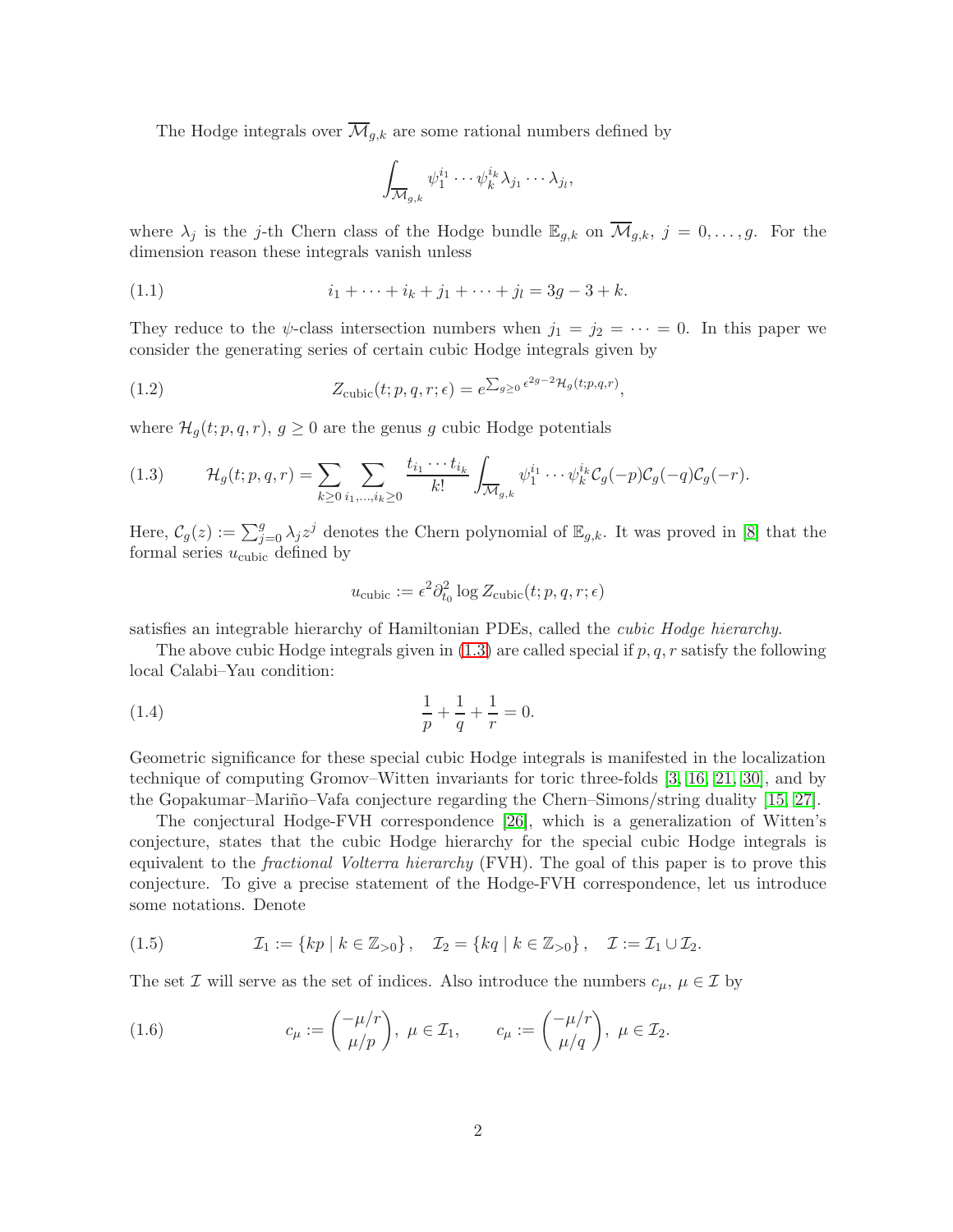**Theorem 1.1 (Hodge-FVH correspondence)** Let  $\Lambda := e^{\epsilon \partial_x}$ . The formal series

<span id="page-2-6"></span>(1.7) 
$$
u(x,T;\epsilon) := \left(\Lambda^{-\frac{1}{2r}} - \Lambda^{\frac{1}{2r}}\right) \left(\Lambda^{\frac{1}{2q}} - \Lambda^{-\frac{1}{2q}}\right) \log Z_{\text{cubic}}\left(t(x,T);p,q,r;\frac{\sqrt{p+q}}{pq}\epsilon\right)
$$

satisfies the FVH. More precisely, denote  $L = \Lambda^{\frac{1}{p}} + e^u \Lambda^{-\frac{1}{q}}$ , then for  $\mu \in \mathcal{I}$  we have

<span id="page-2-2"></span>(1.8) 
$$
\epsilon \frac{\partial L}{\partial T_{\mu}} = \begin{cases} \left[ \left( L^{-\frac{\mu}{r}} \right)_{+}, L \right], & \mu \in \mathcal{I}_{1}, \\ - \left[ \left( L^{-\frac{\mu}{r}} \right)_{-}, L \right], & \mu \in \mathcal{I}_{2}, \end{cases}
$$

where

<span id="page-2-1"></span>(1.9) 
$$
t_i(x,T) := \frac{1}{pq} \sum_{\mu \in \mathcal{I}} \mu^{i+1} c_{\mu} T_{\mu} - 1 + x \delta_{i,0} + \delta_{i,1}.
$$

Moreover, the formal series  $Z(x,T;\epsilon) \in \mathbb{C}((\epsilon^2))[[x-1,T]]$  defined by

<span id="page-2-3"></span>(1.10) 
$$
Z(x,T;\epsilon) := \exp\left(\frac{p^2q^2}{(p+q)\epsilon^2}A\right)Z_{\text{cubic}}\left(t(x,T);p,q,r;\frac{\sqrt{p+q}}{pq}\epsilon\right)
$$

is a tau-function of the FVH, where A is an element in  $\mathbb{C}[[x-1,T]]$  defined by

<span id="page-2-4"></span>
$$
(1.11) \t A := \frac{1}{2p^2 q^2} \sum_{\mu_1, \mu_2 \in \mathcal{I}} \frac{\mu_1 \mu_2}{\mu_1 + \mu_2} c_{\mu_1} c_{\mu_2} T_{\mu_1} T_{\mu_2} + \frac{1}{pq} \sum_{\mu \in \mathcal{I}} \left( x - \frac{\mu}{\mu + 1} \right) c_{\mu} T_{\mu} + \frac{1}{4} - x.
$$

We will give the definition of tau-function of the FVH in Section [2.](#page-4-0) Note that for the case  $(p, q, r) = (\frac{1}{m}, \frac{1}{n})$  $\frac{1}{n}, -\frac{1}{m+1}$  $\frac{1}{m+n}$  with  $m, n \in \mathbb{N}$ , the time variables  $T_{\mu}$  are identified with the time variables  $s_k$  in [\[24\]](#page-41-7) in the following way:

$$
T_{b_k} = s_k, \quad k \in (\mathbb{N} - n) \setminus (\{0\} \cup ((m+n)\mathbb{N} - n)),
$$

where

<span id="page-2-7"></span>
$$
b_{\alpha+(m+n)\ell} := \begin{cases} \frac{-\alpha}{n} + \ell, & \alpha = -(n-1), \dots, -1, \\ \frac{\alpha}{m} + \ell, & \alpha = 0, \dots, m-1. \end{cases}
$$

In order to prove Theorem [1.1,](#page-1-0) we will first consider the *rational case*, i.e.

(1.12) 
$$
p = \frac{1}{m}, \quad q = \frac{1}{n}, \quad r = -\frac{1}{h},
$$

where m and n are coprime positive integers, and  $h := m + n$ . The key idea of our proof is to use the uniqueness theorem of solutions to the loop equation already shown in [\[24\]](#page-41-7). We will show that there exists a particular tau-function  $\tau_{top}$  of the FVH satisfying certain technical conditions required by the uniqueness theorem of [\[24\]](#page-41-7), and then show that  $\tau_{top}$  satisfies the Virasoro constraints, which leads to the loop equation, and thus to a proof of the theorem. Theorem [1.1](#page-1-0) in the general case is proved by using a continuation argument. These proofs are given in Sections [3](#page-13-0)[–5.](#page-31-0)

As applications of Theorem [1.1,](#page-1-0) we prove Propositions [1.2,](#page-2-0) [1.3](#page-4-1) and Theorem [1.4](#page-4-2) (see below) on properties of certain special cubic Hodge integrals. Here Proposition [1.2](#page-2-0) and Theorem [1.4](#page-4-2) are presented in [\[24\]](#page-41-7) without proof. For the presentation of Proposition [1.2,](#page-2-0) we denote

<span id="page-2-5"></span>(1.13) 
$$
\widetilde{\mathcal{H}}_g(x,T) := \mathcal{H}_g(t(x,T); p, q, r), \quad g \ge 0,
$$

<span id="page-2-0"></span>where  $t(x, T)$  is defined in [\(1.9\)](#page-2-1).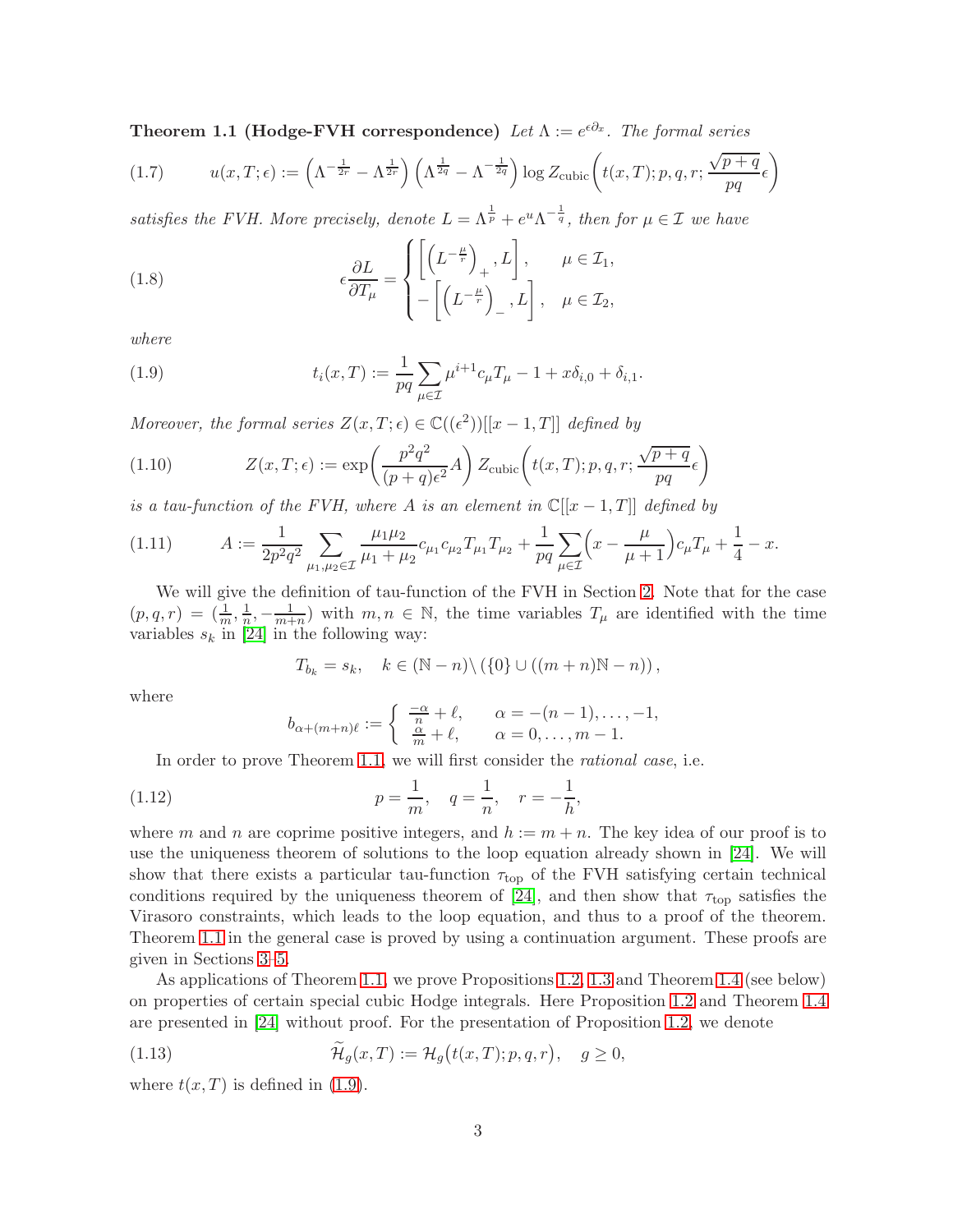**Proposition 1.2** For the rational case,  $\widetilde{\mathcal{H}}_g(x,T)$ ,  $g \geq 1$  have the following property:

<span id="page-3-4"></span><span id="page-3-0"></span>(1.14) 
$$
\widetilde{\mathcal{H}}_1(x,T) - \frac{\sigma_1 - 1}{24} \log x
$$

$$
= \sum_{m \ge 1} \sum_{\lambda_1, \dots, \lambda_m \in \mathcal{I}} \frac{c_{1; \lambda_1, \dots, \lambda_m}(\sigma_1, \sigma_3)}{m!} x^{\lambda_1 + \dots + \lambda_m - m} T_{\lambda_1} \dots T_{\lambda_m},
$$
  
(1.15) 
$$
\widetilde{\mathcal{H}}_g(x,T) - \frac{R_g(\sigma_1, \sigma_3)}{x^{2g-2}}
$$

$$
= \sum_{m \ge 1} \sum_{\lambda_1, \dots, \lambda_m \in \mathcal{I}} \frac{c_{g; \lambda_1, \dots, \lambda_m}(\sigma_1, \sigma_3)}{m!} x^{\lambda_1 + \dots + \lambda_m - m - (2g-2)} T_{\lambda_1} \dots T_{\lambda_m}, \quad g \ge 2.
$$

In these formulae,  $\sigma_1, \sigma_3$  are related with m, n by

<span id="page-3-1"></span>(1.16) 
$$
\sigma_1 = \frac{1}{h} - \frac{1}{m} - \frac{1}{n}, \quad \sigma_3 = \frac{2}{h^3} - \frac{2}{m^3} - \frac{2}{n^3},
$$

 $c_{g;\,\lambda_1,\ldots,\lambda_m}(\sigma_1,\sigma_3),\ g\geq 1\ and\ R_g(\sigma_1,\sigma_3),\ g\geq 2\ are\ certain\ polynomials\ of\ \sigma_1,\sigma_3\ satisfying\ the\$ condition

(1.17) 
$$
\deg R_g \leq 3g - 3 \quad \text{with } \deg \sigma_1 = 1, \deg \sigma_3 = 3,
$$

and the degree  $(3g - 3)$ -part of  $R_q(\sigma_1, \sigma_3)$  is given by

<span id="page-3-5"></span>(1.18) 
$$
\frac{(-1)^g}{2(2g-2)!} \frac{|B_{2g}||B_{2g-2}|}{2g(2g-2)} \left(\frac{\sigma_1^3}{3} - \frac{\sigma_3}{6}\right)^{g-1},
$$

where  $B_j$  denotes the  $j<sub>th</sub>$  Bernoulli number.

The proof of this proposition is given in Section [6.](#page-36-0)

The coefficients  $R_g(\sigma_1, \sigma_3)$  appearing in the formula [\(1.15\)](#page-3-0) are hard to compute. In [\[24\]](#page-41-7) we gave the expressions of  $R_2$  and  $R_3$ . Based on the Hodge-FVH correspondence, in particular on the introduction of the previously mentioned tau-function  $\tau_{top}$  of the FVH, we will give a new algorithm for computing  $R_g$ . Indeed, the  $\tau_{top}$  corresponds to a solution  $u_{top}(x,T;\epsilon)$  to the FVH, whose initial value  $V(x; \epsilon) = u_{\text{top}}(x, T = 0; \epsilon) \in \mathbb{Q}[[x - 1; \epsilon]]$  satisfies the following difference equation:

<span id="page-3-2"></span>(1.19) 
$$
\sum_{0 \le \alpha_1 \le \cdots \le \alpha_m \le n} e^{\sum_{j=1}^m V(x + \alpha_j m \epsilon - (j - \frac{1}{2})n \epsilon; \epsilon)} = {m + n \choose m} x.
$$

We will show in Section [3](#page-13-0) that this equation has a unique solution in  $\mathbb{C}[[x-1;\epsilon]]$ . We will also show that this unique solution has the form

(1.20) 
$$
V(x; \epsilon) = \frac{1}{m} \log x + \sum_{g \ge 1} \epsilon^{2g} \frac{P_g(m, n)}{x^{2g}},
$$

where  $P_g(m,n) \in \mathbb{Q}[m,n,m^{-1}]$ . Define a sequence of rational numbers  $C_k(m,n)$ ,  $k \geq 0$  by the generating function

<span id="page-3-3"></span>
$$
(1.21)\ \sum_{k\geq 0} C_k(m,n) z^{2k} = \frac{nhz^2}{4\sinh\left(\frac{nz}{2}\right)\sinh\left(\frac{hz}{2}\right)} = 1 - \frac{n^2 + h^2}{24} z^2 + \frac{7n^4 + 10n^2h^2 + 7h^4}{5760} z^4 + \cdots
$$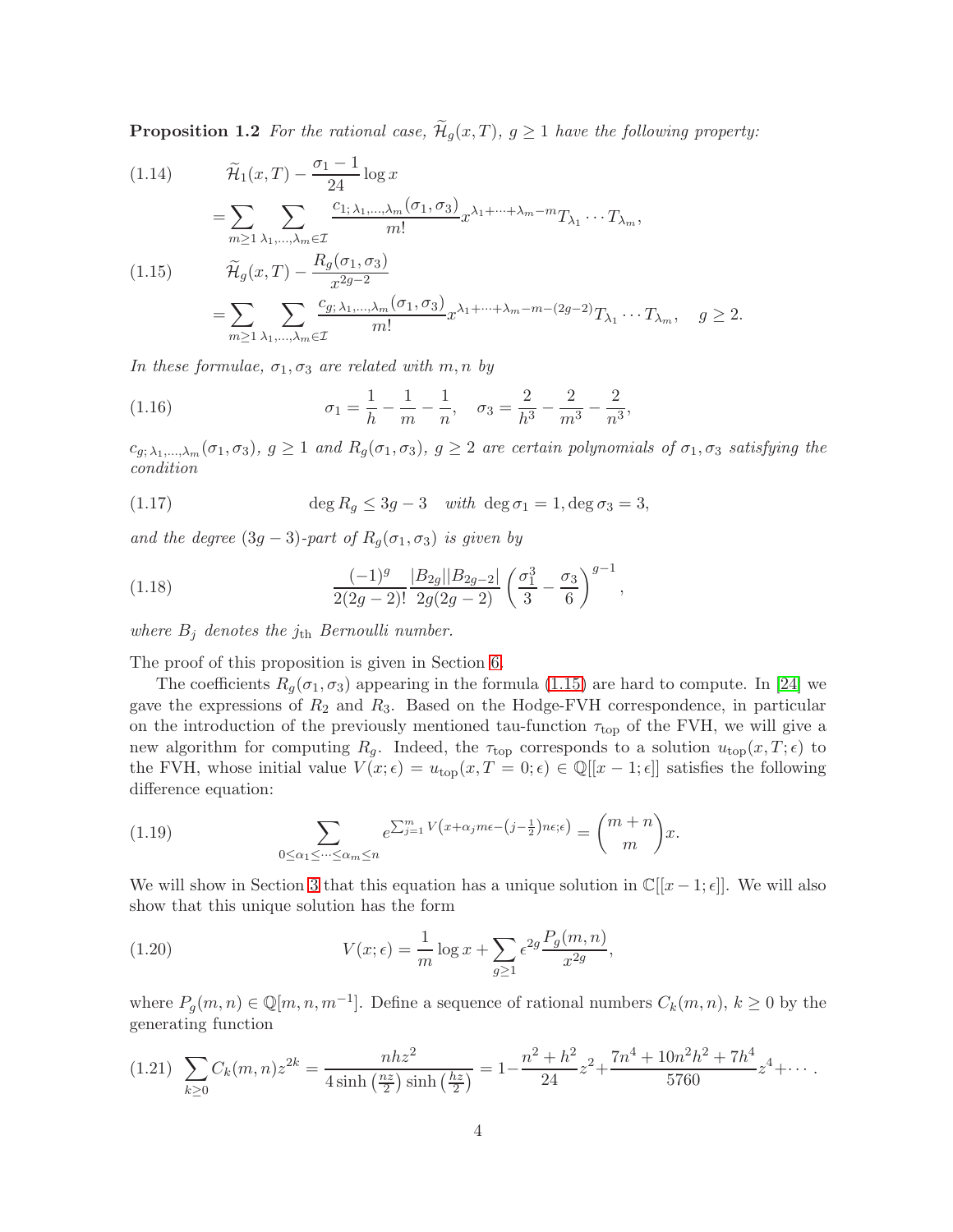These rational numbers have the following explicit expression:

(1.22) 
$$
C_k(m,n) = \sum_{i=0}^k \frac{\left(1 - 2^{1-2i}\right)\left(1 - 2^{1-2k+2i}\right)}{(2i)!(2k-2i)!} B_{2i} B_{2k-2i} n^{2i} h^{2k-2i}.
$$

<span id="page-4-1"></span>**Proposition 1.3** The polynomials  $R_q(\sigma_1, \sigma_3)$  in Proposition [1.2](#page-2-0) can be represented in terms of  $P_q(m, n)$  and  $C_k(m, n)$  as follows:

(1.23) 
$$
R_g = \frac{(2g-3)!}{(mnh)^g} \left( m \sum_{k=1}^g \frac{C_{g-k}(m,n) P_k(m,n)}{(2k-1)!} - C_g(m,n) \right), \quad g \ge 2.
$$

<span id="page-4-2"></span>By using the Hodge-FVH correspondence we also have the following theorem on the gap condition satisfied by certain special cubic Hodge integrals.

**Theorem 1.4** For the rational case satisfying the condition that one of  $p, q$  is equal to 1, the free energies  $\mathcal{H}_g(x,T)$ ,  $g \geq 1$  satisfy the following gap condition:

<span id="page-4-3"></span>(1.24) 
$$
\widetilde{\mathcal{H}}_1(x,T)|_{T_{II}=0} - \frac{\sigma_1 - 1}{24} \log x \in \mathbb{C}[[x,T_I]],
$$

<span id="page-4-4"></span>(1.25) 
$$
\widetilde{\mathcal{H}}_g(x,T)|_{T_{\text{II}}=0} - \frac{R_g(\sigma_1, \sigma_3)}{x^{2g-2}} \in \mathbb{C}[[x,T_{\text{I}}]], \quad g \ge 2.
$$

Here  $T_1 = (T_1, T_2, T_3, \dots)$  and  $T_{II} = (T_\mu)_{\mu \in \mathcal{I} \setminus \mathbb{N}}$ .

The proof of the above theorem is given in Section [6.](#page-36-0)

Organization of the paper. In Section [2](#page-4-0) we give two definitions of tau-functions of the FVH, and prove the equivalence of these definitions. In Sections [3–](#page-13-0)[5](#page-31-0) we prove Theorem [1.1.](#page-1-0) In Section [6,](#page-36-0) as applications of Theorem [1.1,](#page-1-0) we give a proof of Proposition [1.2](#page-2-0) as well as a proof of the gap phenomenon for certain special cubic Hodge integrals described by Theorem [1.4.](#page-4-2)

Acknowledgements. We are grateful to Boris Dubrovin for his support of the work and very helpful discussions. We would like to thank Shuai Guo, Yongbin Ruan and Don Zagier for their interests and helpful comments. This work is partially supported by NSFC No. 11771238, No. 11725104, No. 11671371. Part of the work of C. Zhou was done during his PhD studies at Tsinghua University; he thanks Tsinghua University for excellent working conditions and financial supports.

## <span id="page-4-0"></span>2 Tau-functions of the FVH

In this section, we first recall the definition of the tau-function of an arbitrary solution  $u(x, T; \epsilon)$ to the FVH that is given in [\[26\]](#page-41-6). Then we give an alternative definition, following the ones for the KP and 2D-Toda hierarchies [\[5,](#page-40-2) [33,](#page-42-5) [34\]](#page-42-6), of the tau-function in terms of wave functions of the integrable hierarchy, and show the equivalence of the two definitions. We will use the first definition of the tau-function in Section [3](#page-13-0) to construct the topological tau-function  $\tau_{\text{top}}$  of the FVH, and to prove that it has the form of the genus expansion required for the derivation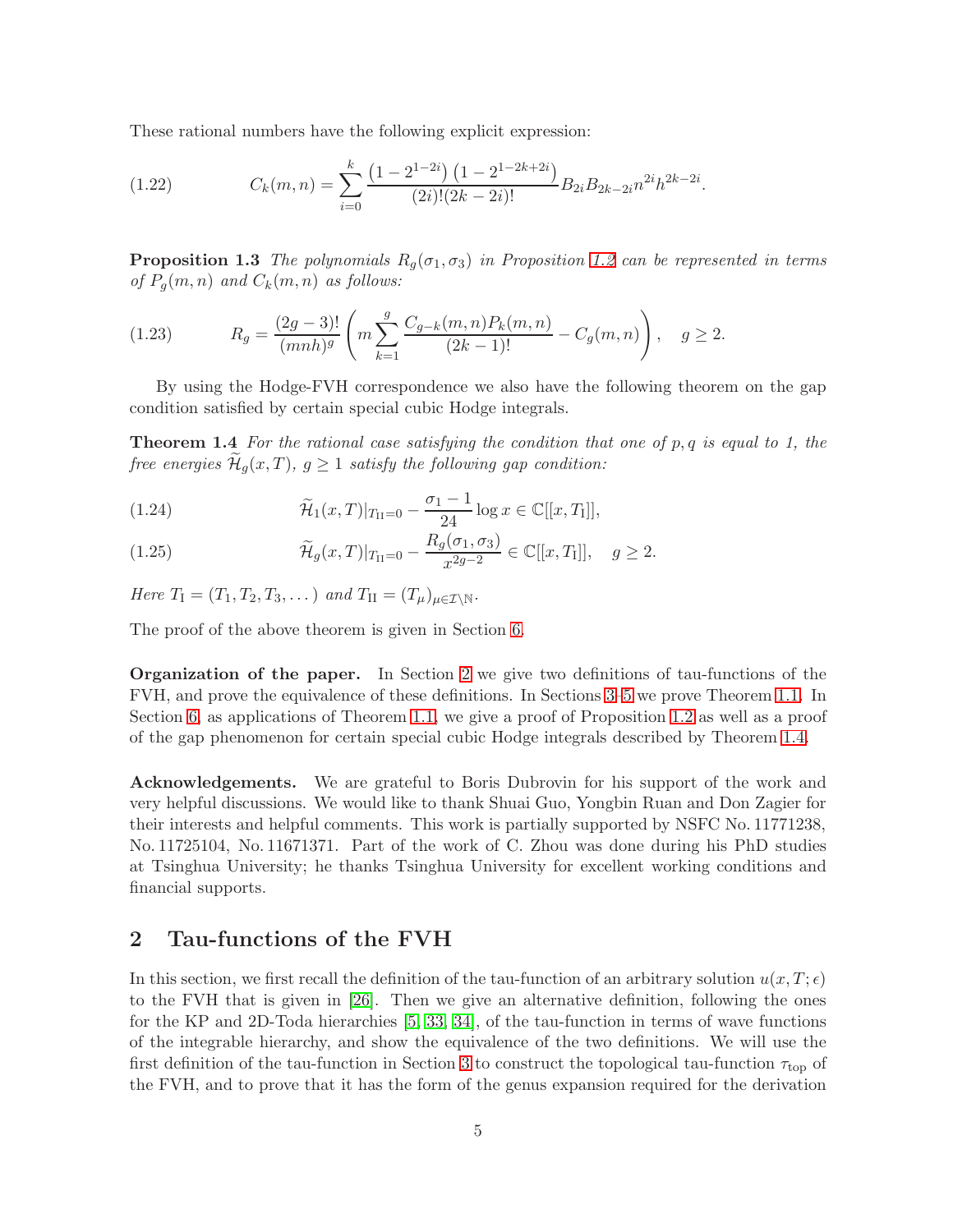of the loop equation [\[24\]](#page-41-7) from the Virasoro constraints. The second definition will be used in Section 4 to prove that the topological tau-function  $\tau_{top}$  satisfies the Virasoro constraints.

Let us introduce some notations. We denote by  $\mathcal{A}_u$  the ring  $\mathcal{A}_{u,0}[u_x, u_{xx}, \dots]$  of differential polynomials of u, where  $A_{u,0}$  denotes the ring of smooth functions of u. Note that the shift operator  $\Lambda = e^{\epsilon \partial_x}$  acts on  $\mathcal{A}_u[[\epsilon]]$ . Introduce a gradation deg on  $\mathcal{A}_u[[\epsilon]]$ , defined via the following degree assignments:

(2.1) 
$$
\deg \partial_x^k u = k, \quad \deg \epsilon = -1,
$$

where  $k \geq 1$ . For convenience, we denote

<span id="page-5-5"></span>
$$
\Lambda_1 = \Lambda^{\frac{1}{q}}, \quad \Lambda_2 = \Lambda^{\frac{1}{p}}, \quad \Lambda_3 = \Lambda^{\frac{1}{p} + \frac{1}{q}}.
$$

Then the operator L introduced in Theorem [1.1](#page-1-0) has the form

(2.2) 
$$
L = \Lambda_2 + e^u \Lambda_1^{-1}.
$$

We also extend the gradation deg to the difference operators of the form  $\sum_{j\in\mathbb{Z}}g_j\Lambda_3^j\Lambda^a$  with  $g_j \in \mathcal{A}_u[[\epsilon]], \ a \in \mathbb{C}$  by assigning deg  $\Lambda = 0$ .

#### <span id="page-5-3"></span>2.1 The definition of the tau-function

The following two-point correlation functions in  $\mathcal{A}_u[[\epsilon]]$  were introduced in [\[26\]](#page-41-6):

<span id="page-5-0"></span>(2.3) 
$$
\Omega_{\lambda,\mu} = \begin{cases} \Lambda_2^{\frac{1}{2}} \sum_{j=1}^{\lambda/p} \frac{\Lambda_3^{j-1}}{\Lambda_3 - 1} \left( \operatorname{res}_{\Lambda_3} \left( \Lambda_3^{-j} L^{-\frac{\lambda}{r}} \right) \operatorname{res}_{\Lambda_3} \left( L^{-\frac{\mu}{r}} \Lambda_3^{j} \right) \right), & \lambda \in \mathcal{I}_1, \\ \Lambda_2^{\frac{1}{2}} \sum_{j=1}^{\lambda/q} \frac{\Lambda_3^{j-1}}{\Lambda_3 - 1} \left( \operatorname{res}_{\Lambda_3} \left( L^{-\frac{\lambda}{r}} \Lambda_3^{j} \right) \operatorname{res}_{\Lambda_3} \left( \Lambda_3^{-j} L^{-\frac{\mu}{r}} \right) \right), & \lambda \in \mathcal{I}_2, \end{cases}
$$

where  $\mu \in \mathcal{I}$ , and  $res_{\Lambda_3}$  means to take "residue" in the following sense:

(2.4) 
$$
\operatorname{res}_{\Lambda_3} \sum_{i \in \mathbb{Z}} a_i \Lambda_3^i := a_0.
$$

<span id="page-5-1"></span>In the above formula [\(2.3\)](#page-5-0),  $L^{-\frac{\mu}{r}} \in \mathcal{A}_u[[\epsilon]]((\Lambda_3^{-1}))$  when  $\mu \in \mathcal{I}_1$ , and  $L^{-\frac{\mu}{r}} \in \mathcal{A}_u[[\epsilon]]((\Lambda_3))$  when  $\mu \in \mathcal{I}_2$ . See in [\[26\]](#page-41-6) for the precise definition of these fractional powers of L.

**Proposition 2.1** ([\[26\]](#page-41-6)) Let  $u = u(x,T;\epsilon)$  be an arbitrary solution in  $\mathbb{C}[[x-1,T;\epsilon]]$  to the FVH [\(1.8\)](#page-2-2). Then the following formulae hold true for any  $\lambda, \mu, \nu \in \mathcal{I}$ :

<span id="page-5-6"></span>(2.5) 
$$
\Omega_{\lambda,\mu} = \Omega_{\mu,\lambda}, \quad \frac{\partial \Omega_{\lambda,\mu}}{\partial T_{\nu}} = \frac{\partial \Omega_{\mu,\nu}}{\partial T_{\lambda}},
$$

<span id="page-5-4"></span>(2.6) 
$$
(\Lambda_3 - 1)\Lambda_2^{-\frac{1}{2}}\Omega_{\lambda,\mu} = \epsilon \frac{\partial}{\partial T_{\lambda}} \operatorname{res}_{\Lambda_3} L^{-\frac{\mu}{r}}.
$$

It follows from Proposition [2.1](#page-5-1) that for an arbitrary solution  $u = u(x, T; \epsilon)$  in  $\mathbb{C}[[x - 1, T; \epsilon]]$ to the FVH, there exists  $\tau = \tau(x, T; \epsilon) \in \mathbb{C}((\epsilon))[[x - 1, T]]$  satisfying the relations

<span id="page-5-2"></span>(2.7) 
$$
u = \left(\Lambda_3^{\frac{1}{2}} - \Lambda_3^{-\frac{1}{2}}\right) \left(\Lambda_1^{\frac{1}{2}} - \Lambda_1^{-\frac{1}{2}}\right) \log \tau,
$$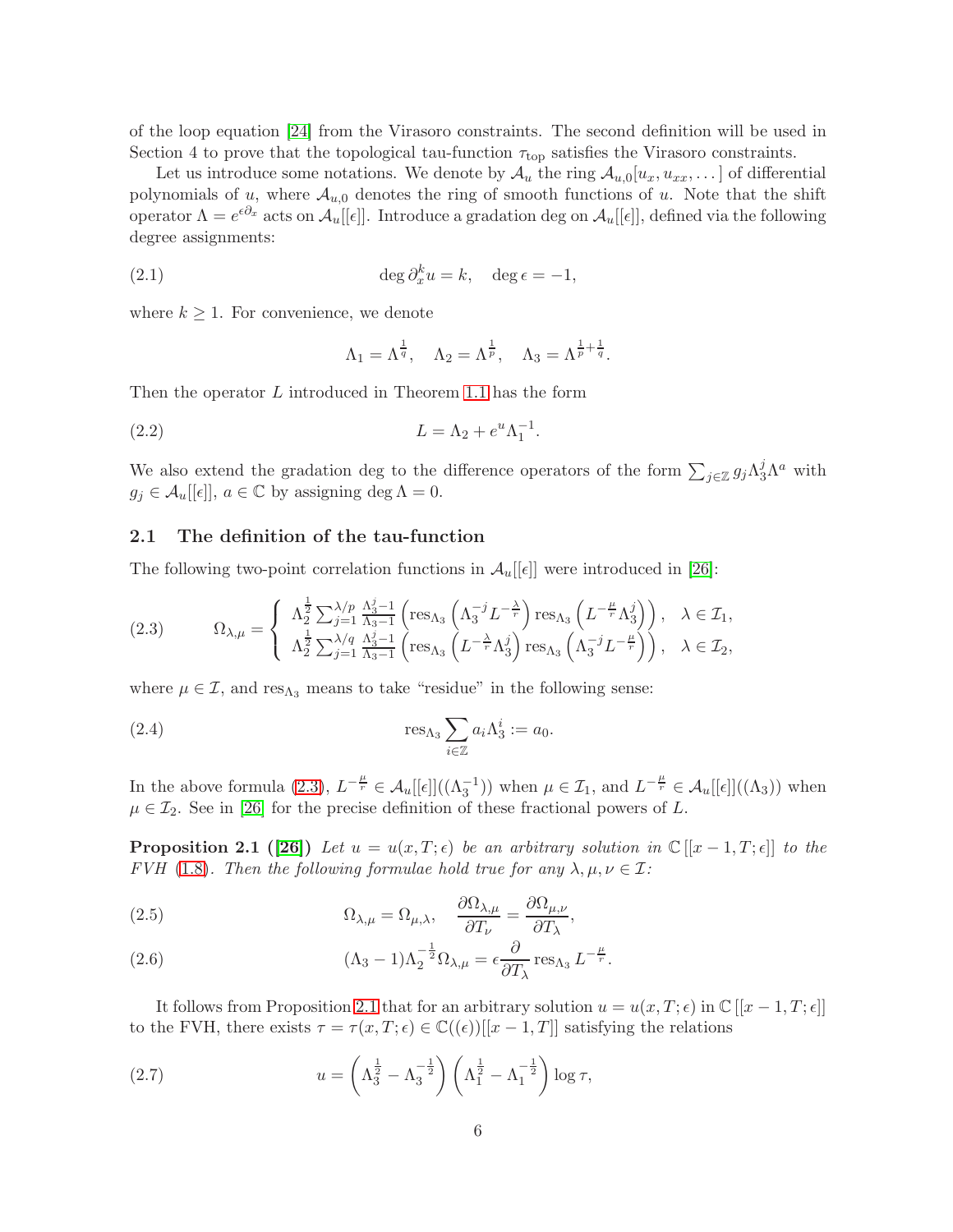<span id="page-6-8"></span>(2.8) 
$$
\epsilon (\Lambda_3 - 1) \Lambda_2^{-\frac{1}{2}} \frac{\partial \log \tau}{\partial T_{\lambda}} = \text{res}_{\Lambda_3} L^{-\frac{\lambda}{r}}, \quad \lambda \in \mathcal{I},
$$

<span id="page-6-0"></span>(2.9) 
$$
\epsilon^2 \frac{\partial^2 \log \tau}{\partial T_\lambda \partial T_\mu} = \Omega_{\lambda,\mu}, \quad \lambda, \mu \in \mathcal{I}.
$$

We call  $\tau$  the tau-function of the solution u to the FVH. Note that the tau-function  $\tau$  is uniquely determined by  $(2.7)$ – $(2.9)$  up to multiplying by a factor of the form

<span id="page-6-3"></span>(2.10) 
$$
\exp\bigg\{ax+b+\sum_{\lambda\in\mathcal{I}}d_{\lambda}T_{\lambda}\bigg\},\,
$$

<span id="page-6-5"></span>where  $a, b, d_\lambda \in \mathbb{C}((\epsilon))$  are arbitrary constant Laurent series in  $\epsilon$ .

**Lemma 2.2** The following relations hold true for  $\lambda, \mu \in \mathcal{I}$ :

<span id="page-6-1"></span>(2.11) 
$$
\operatorname{res}_{\Lambda_3} L^{-\lambda/r} - c_{\lambda} e^{\lambda u/p} \in \epsilon \mathcal{A}_u[[\epsilon]],
$$

(2.12) 
$$
\Omega_{\lambda,\mu} - \frac{1}{p+q} \frac{\lambda \mu}{\lambda + \mu} c_{\lambda} c_{\mu} e^{(\lambda + \mu)u/p} \in \epsilon \mathcal{A}_u[[\epsilon]],
$$

<span id="page-6-2"></span>(2.13)  $\deg \text{res}_{\Lambda_3} L^{-\lambda/r} = 0, \quad \deg \Omega_{\lambda,\mu} = 0.$ 

Here the constants  $c_{\lambda}, c_{\mu}$  are defined in [\(1.6\)](#page-1-2).

*Proof* From the definition of the fractional powers of L given in [\[26\]](#page-41-6) we have, for any  $k \in \mathbb{Z}$ ,

<span id="page-6-6"></span>(2.14) 
$$
\operatorname{res}_{\Lambda_3} L^{-\lambda/r} \Lambda_3^{-k} - \binom{-\lambda/r}{\lambda/p - k} e^{(\lambda/p - k)u} \in \epsilon \mathcal{A}_u[[\epsilon]], \quad \lambda \in \mathcal{I}_1,
$$

<span id="page-6-7"></span>(2.15) 
$$
\operatorname{res}_{\Lambda_3} L^{-\lambda/r} \Lambda_3^{-k} - \left(\frac{-\lambda/r}{\lambda/q+k}\right) e^{(\lambda/p-k)u} \in \epsilon \mathcal{A}_u[[\epsilon]], \quad \lambda \in \mathcal{I}_2,
$$

(2.16) 
$$
\deg \operatorname{res}_{\Lambda_3} L^{-\lambda/r} \Lambda_3^{-k} = 0, \quad \lambda \in \mathcal{I}.
$$

Then by using the definition [\(2.3\)](#page-5-0) of  $\Omega_{\lambda,\mu}$  we find, for any  $\lambda,\mu \in \mathcal{I}_1$ , that  $\deg \Omega_{\lambda,\mu} = 0$  and

$$
\Omega_{\lambda,\mu} - \frac{1}{p+q} \frac{\lambda \mu}{\lambda + \mu} c_{\lambda} c_{\mu} e^{(\lambda + \mu)u/p} = \Omega_{\lambda,\mu} - \sum_{j=1}^{\lambda/p} j \binom{-\lambda/r}{\lambda/p-j} \binom{-\mu/r}{\mu/p+j} e^{(\lambda + \mu)u/p} \in \epsilon \mathcal{A}_u[[\epsilon]].
$$

In the above equality, the following elementary identity (cf. [\[26\]](#page-41-6)) is used:

$$
\sum_{j=1}^{\lambda/p} j \binom{-\lambda/r}{\lambda/p-j} \binom{-\mu/r}{\mu/p+j} = \frac{1}{p+q} \frac{\lambda \mu}{\lambda+\mu} c_{\lambda} c_{\mu}, \quad \lambda, \mu \in \mathcal{I}_1.
$$

This proves  $(2.11)$ – $(2.13)$  for the case  $\lambda, \mu \in \mathcal{I}_1$ . The proof for the rest cases is similar.

#### <span id="page-6-4"></span>2.2 An alternative definition of the tau-function

The tau-function of a solution to the FVH can also be defined, following the approach of [\[5,](#page-40-2) [33,](#page-42-5) [34\]](#page-42-6), via the introduction of wave functions for the FVH. To this end, we first introduce the dressing operators.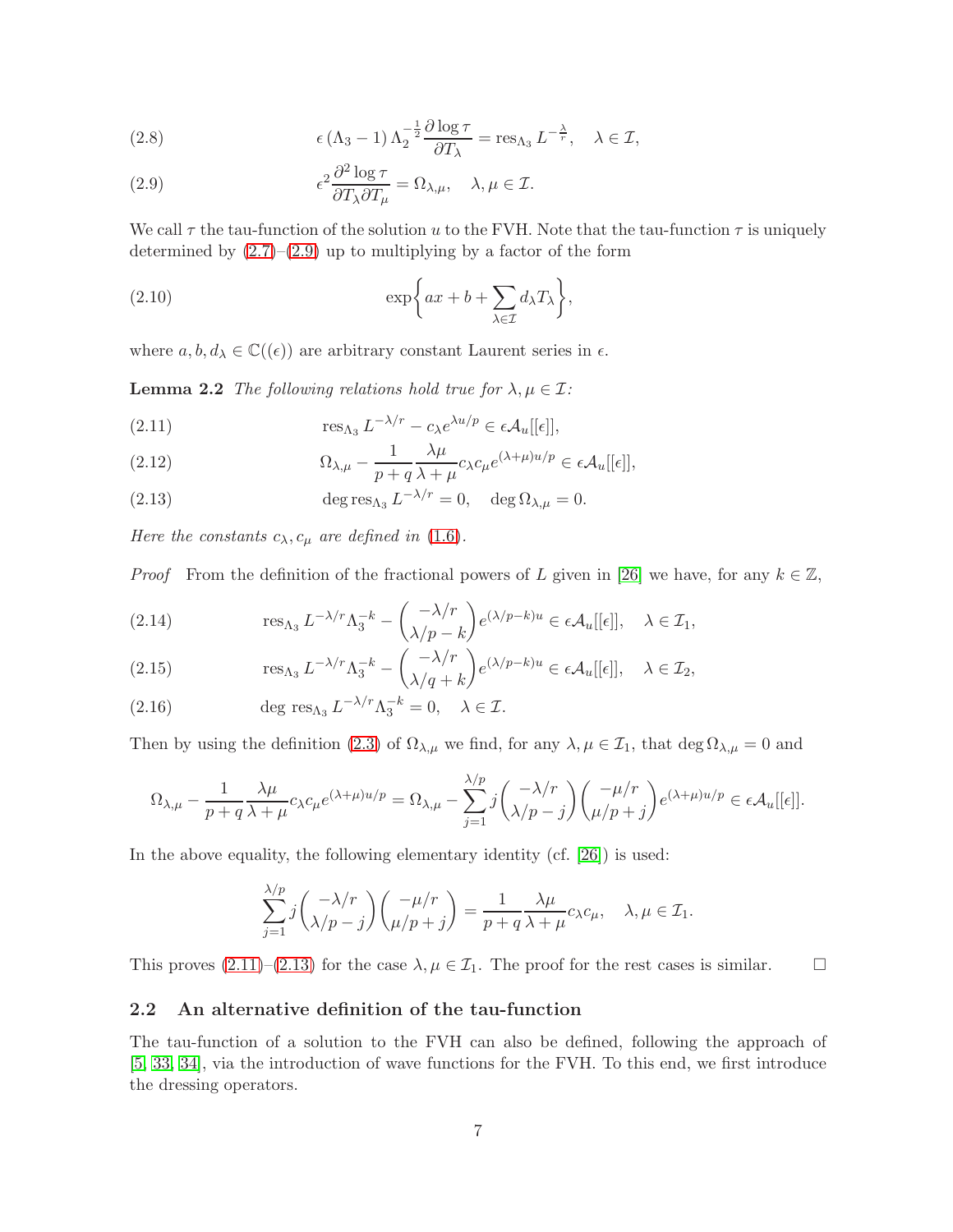**Lemma 2.3** For an arbitrary solution  $u = u(x, T; \epsilon)$  in  $\mathbb{C}[[x-1, T; \epsilon]]$  to the FVH [\(1.8\)](#page-2-2), there exist difference operators  $\Phi_1, \Phi_2$ , called the dressing operators, of the form

(2.17) 
$$
\Phi_1(x,T;\epsilon) = \sum_{i\geq 0} a_{1,i}(x,T;\epsilon) \Lambda_3^{-i}, \qquad \Phi_2(x,T;\epsilon) = \sum_{i\geq 0} a_{2,i}(x,T;\epsilon) \Lambda_3^{i}
$$

with  $a_{1,i}, a_{2,i} \in \mathbb{C}((\epsilon))[[x-1,T]], i \geq 0 \text{ and } a_{1,0}(x,T;\epsilon) \equiv 1, \text{ such that}$ 

<span id="page-7-0"></span>(2.18) 
$$
L = \Phi_1 \Lambda_2 \Phi_1^{-1} = \Phi_2 \Lambda_1^{-1} \Phi_2^{-1},
$$

<span id="page-7-2"></span>(2.19) 
$$
\epsilon \frac{\partial \Phi_1}{\partial T_{\mu}} = -(\Phi_1 \Lambda_3^{\mu/p} \Phi_1^{-1}) \Phi_1, \quad \epsilon \frac{\partial \Phi_2}{\partial T_{\mu}} = (\Phi_1 \Lambda_3^{\mu/p} \Phi_1^{-1}) \Phi_2, \quad \mu \in \mathcal{I}_1,
$$

<span id="page-7-1"></span>
$$
(2.20) \qquad \epsilon \frac{\partial \Phi_1}{\partial T_\mu} = -\left(\Phi_2 \Lambda_3^{-\mu/q} \Phi_2^{-1}\right)_- \Phi_1, \quad \epsilon \frac{\partial \Phi_2}{\partial T_\mu} = \left(\Phi_2 \Lambda_3^{-\mu/q} \Phi_2^{-1}\right)_+ \Phi_2, \quad \mu \in \mathcal{I}_2.
$$

These two operators  $\Phi_1$  and  $\Phi_2$  are uniquely determined by u up to right-multiplications by operators of the form

$$
\Phi_1 \mapsto \Phi_1 \left( 1 + c_{1,1} \Lambda_3^{-1} + c_{1,2} \Lambda_3^{-2} + \cdots \right), \quad \Phi_2 \mapsto \Phi_2 \left( c_{2,0} + c_{2,1} \Lambda_3 + c_{2,2} \Lambda_3^2 + \cdots \right),
$$

where  $c_{i,j}$  are arbitrary Laurent series of  $\epsilon$  with constant coefficients.

*Proof* The equation  $L = \Phi_1 \Lambda_2 \Phi_1^{-1}$  is equivalent to the following recursion relations:

$$
(\Lambda_2 - 1) a_{1,1} = -e^u,
$$
  
\n
$$
(\Lambda_2 - 1) a_{1,i} = -e^u \Lambda_1^{-1} a_{1,i-1}, \quad i \ge 2.
$$

On another hand, by using the FVH [\(1.8\)](#page-2-2) one can check that equations [\(2.18\)](#page-7-0)–[\(2.20\)](#page-7-1) for  $\Phi_1$ are compatible, from which we know the existence of  $\Phi_1$ . If we have another operator  $\Phi'_1$  which satisfies the same equations as for  $\Phi_1$ , then  $\Phi_1^{-1}\Phi'_1$  satisfies the following two equations:

$$
\left[\Phi_1^{-1}\Phi'_1,\,\Lambda_2\right]=0,\quad \epsilon\partial_{T_\mu}\left(\Phi_1^{-1}\Phi'_1\right)=0,\quad \forall \mu\in\mathcal{I}.
$$

Hence  $\Phi_1^{-1} \Phi_1'$  must have the form

<span id="page-7-3"></span>
$$
\Phi_1^{-1}\Phi_1' = 1 + c_{1,1}\Lambda_3^{-1} + c_{1,2}\Lambda_3^{-2} + \cdots
$$

The assertion of the lemma for  $\Phi_2$  can be proved in a similar way.

Given a solution  $u = u(x, T; \epsilon) \in \mathbb{C}[[x-1, T; \epsilon]]$  to the FVH [\(1.8\)](#page-2-2), we have the associated wave functions  $\psi_1$ ,  $\psi_2$  defined by

(2.21) 
$$
\psi_1 := \Phi_1 e^{\vartheta_1}, \quad \psi_2 := \Phi_2 e^{\vartheta_2},
$$

where  $\Phi_1$ ,  $\Phi_2$  are the dressing operators,

<span id="page-7-4"></span>(2.22) 
$$
\vartheta_1 = \vartheta_1(x, T; \epsilon; z) := -r \frac{x}{\epsilon} \log z + \sum_{\mu \in \mathcal{J}_1} \frac{T_\mu}{\epsilon} z^{\frac{\mu}{p}} + \frac{1}{2} \sum_{\mu \in \mathcal{J}_3} \frac{T_\mu}{\epsilon} z^{\frac{\mu}{p}},
$$

<span id="page-7-5"></span>(2.23) 
$$
\vartheta_2 = \vartheta_2(x, T; \epsilon; z) := r \frac{x}{\epsilon} \log z - \sum_{\mu \in \mathcal{J}_2} \frac{T_\mu}{\epsilon} z^{\frac{\mu}{q}} - \frac{1}{2} \sum_{\mu \in \mathcal{J}_3} \frac{T_\mu}{\epsilon} z^{\frac{\mu}{q}},
$$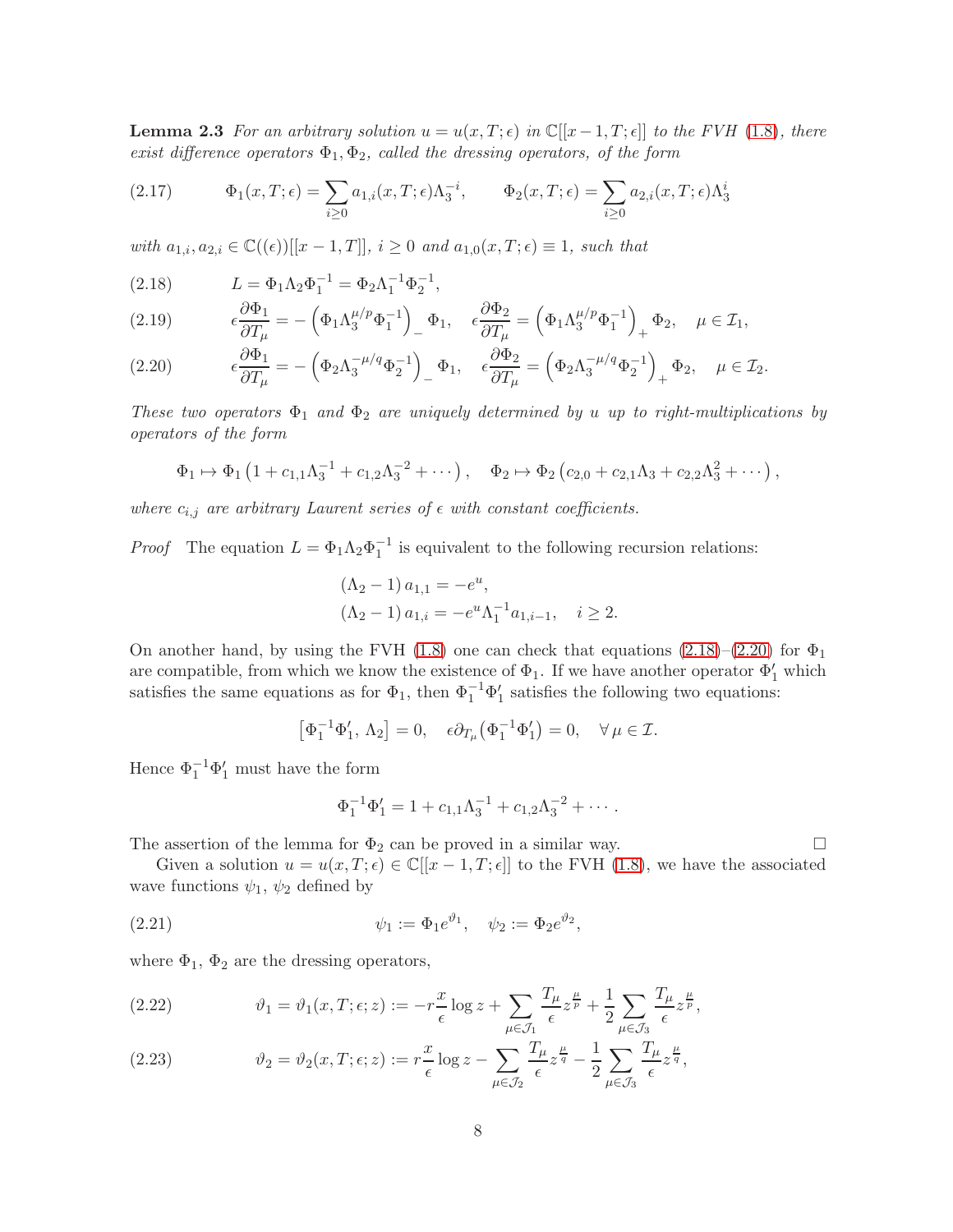and the index sets  $\mathcal{J}_1$ ,  $\mathcal{J}_2$ ,  $\mathcal{J}_3$  are defined by

<span id="page-8-4"></span>(2.24) 
$$
\mathcal{J}_1 := \mathcal{I}_1 \backslash \mathcal{I}_2, \quad \mathcal{J}_2 := \mathcal{I}_2 \backslash \mathcal{I}_1, \quad \mathcal{J}_3 := \mathcal{I}_1 \cap \mathcal{I}_2.
$$

It is easy to verify that  $\psi_1, \psi_2$  satisfy the following equations:

<span id="page-8-5"></span>(2.25) 
$$
L\psi_i = \lambda_i \psi_i, \quad \epsilon \frac{\partial \psi_i}{\partial T_\mu} = P_\mu \psi_i, \quad \mu \in \mathcal{I}, \ i = 1, 2.
$$

Here  $\lambda_1 = z^{-r/p}, \lambda_2 = z^{-r/q}, \text{ and}$ 

(2.26) 
$$
P_{\mu} := \begin{cases} \left(L^{-\frac{\mu}{r}}\right)_{+}, & \mu \in \mathcal{J}_{1}, \\ -\left(L^{-\frac{\mu}{r}}\right)_{-}, & \mu \in \mathcal{J}_{2}, \\ \frac{1}{2}\left(L^{-\frac{\mu}{r}}\right)_{+} - \frac{1}{2}\left(L^{-\frac{\mu}{r}}\right)_{-}, & \mu \in \mathcal{J}_{3}. \end{cases}
$$

We also define the dual wave functions  $\psi_1^*$  and  $\psi_2^*$  by

(2.27) 
$$
\psi_1^* := \left(\Phi_1^{-1}\right)^* e^{-\vartheta_1}, \quad \psi_2^* := \left(\Phi_2^{-1}\right)^* e^{-\vartheta_2}.
$$

Here we recall that  $\Lambda^* := \Lambda^{-1}$ , and for two difference operators A and B,

<span id="page-8-0"></span>(2.28) 
$$
(AB)^{*} := B^{*}A^{*}.
$$

**Theorem 2.4** A formal series  $u \in \mathbb{C}[[x-1,T;\epsilon]]$  satisfies the FVH if and only if the associated wave functions and their duals satisfy the following bilinear equations for all  $\ell \in \mathbb{Z}$ :

<span id="page-8-2"></span>(2.29) 
$$
\operatorname{res}_z \psi_1(x,T;\epsilon;z) \psi_1^* \left(x - \frac{\ell}{r} \epsilon, T';\epsilon;z\right) \frac{dz}{z} = \operatorname{res}_z \psi_2(x,T;\epsilon;z) \psi_2^* \left(x - \frac{\ell}{r} \epsilon, T';\epsilon;z\right) \frac{dz}{z}.
$$

<span id="page-8-1"></span>Lemma 2.5 Two operator-valued formal series of the form

$$
D_1(x,T) \in \mathbb{C}\left(\left(\Lambda_3^{-1}, \epsilon\right)\right) [[x-1,T]], \quad D_2(x,T) \in \mathbb{C}\left(\left(\Lambda_3, \epsilon\right)\right) [[x-1,T]]
$$

are equal if and only if the following identity holds true for all  $\ell \in \mathbb{Z}$ :

(2.30) 
$$
\text{res}_z D_1(x, T) (\psi_1(x, T; z)) \Lambda_3^{\ell} (\psi_1^*(x, T'; z)) \frac{dz}{z} \n= \text{res}_z D_2(x, T) (\psi_2(x, T; z)) \Lambda_3^{\ell} (\psi_2^*(x, T'; z)) \frac{dz}{z}.
$$

The proofs of the above Theorem [2.4](#page-8-0) and Lemma [2.5](#page-8-1) are standard (cf. [\[1\]](#page-40-3)).

Let us now introduce the notion of tau-function via the wave functions. The following notations will be used. Denote by  $\phi_i$  and  $\phi_i^*$ ,  $i = 1, 2$  the following formal series:

<span id="page-8-3"></span>
$$
(2.31) \qquad \phi_1(x,T;\epsilon;z) := \Phi_1(x,T;\epsilon)|_{\Lambda_3 \to z}, \quad \phi_2(x,T;\epsilon;z) := \Phi_2(x,T;\epsilon)|_{\Lambda_3 \to z^{-1}},
$$

$$
(2.32) \qquad \phi_1^*(x,T;\epsilon;z) := \Phi_1^*(x,T;\epsilon)|_{\Lambda_3 \to z^{-1}}, \quad \phi_2^*(x,T;\epsilon;z) := \Phi_2^*(x,T;\epsilon)|_{\Lambda_3 \to z}.
$$

Clearly, we have

$$
\phi_1 = \sum_{i \geq 0} a_{1,i}(x,T;\epsilon) z^{-i}, \quad \phi_2 = \sum_{i \geq 0} a_{2,i}(x,T;\epsilon) z^{-i}.
$$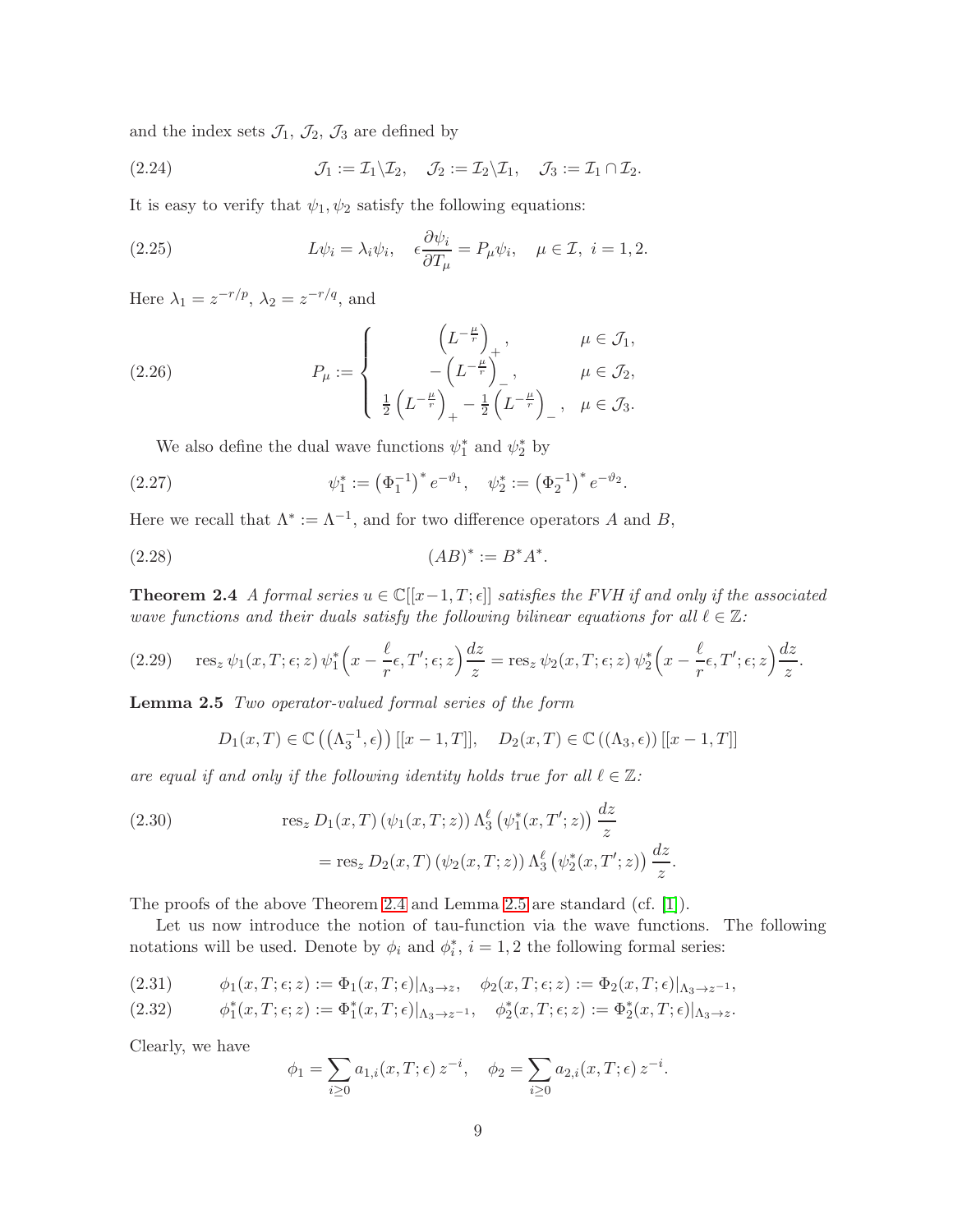For an arbitrary function  $f(T)$ , denote

$$
f(T - [z^{-1}]_1) = \exp\left(-\sum_{\mu \in \mathcal{I}_1} \frac{z^{-\mu/p}}{\mu/p} \epsilon \frac{\partial}{\partial T_{\mu}}\right) f(T),
$$

$$
f(T - [z^{-1}]_2) = \exp\left(-\sum_{\mu \in \mathcal{I}_2} \frac{z^{-\mu/q}}{\mu/q} \epsilon \frac{\partial}{\partial T_{\mu}}\right) f(T).
$$

<span id="page-9-9"></span>**Theorem 2.6** For an arbitrary solution  $u(x,T;\epsilon)$  in  $\mathbb{C}[[x-1,T;\epsilon]]$  to the FVH, there exists a choice of the dressing operators  $\Phi_i$ ,  $i = 1,2$  such that the associated formal series  $\phi_i$ ,  $\phi_i^*$ ,  $i = 1, 2$  can be represented in terms of a certain formal power series  $\tau \in \mathbb{C}((\epsilon))[[x-1,T]]$  as follows:

<span id="page-9-6"></span>(2.33) 
$$
\phi_1(x,T;\epsilon;z) = \frac{\tau(x,T-[z^{-1}]_1;\epsilon)}{\tau(x,T;\epsilon)}, \quad \phi_2(x,T;\epsilon;z) = \frac{\tau(x-\epsilon/r,T-[z^{-1}]_2;\epsilon)}{\tau(x,T;\epsilon)},
$$

<span id="page-9-7"></span>(2.34) 
$$
\phi_1^*(x,T;\epsilon;z) = \frac{\tau(x-\epsilon/r,T+[z^{-1}]_1;\epsilon)}{\tau(x-\epsilon/r,T;\epsilon)}, \quad \phi_2^*(x,T;\epsilon;z) = \frac{\tau(x,T+[z^{-1}]_2;\epsilon)}{\tau(x-\epsilon/r,T;\epsilon)}.
$$

We call  $(\Phi_1, \Phi_2, \tau)$  a dressing triple for the FVH. We also call the formal power series  $\tau$  the Sato type tau-function of the solution u.

Proof We prove the theorem by employing the method used in [\[34\]](#page-42-6). Firstly, by using the bilinear equations [\(2.29\)](#page-8-2) one can prove that

<span id="page-9-0"></span>(2.35)  
\n
$$
\phi_1(x, T; \epsilon; \zeta) \phi_1^* \left( x + \frac{\epsilon}{r}, T - [\zeta^{-1}]_1 - [\xi^{-1}]_1; \epsilon; \zeta \right)
$$
\n
$$
= \phi_1(x, T; \epsilon; \xi) \phi_1^* \left( x + \frac{\epsilon}{r}, T - [\zeta^{-1}]_1 - [\xi^{-1}]_1; \epsilon; \xi \right),
$$
\n(2.36)  
\n
$$
\phi_1(x, T; \epsilon; \zeta) \phi_1^* \left( x, T - [\zeta^{-1}]_1 - [\xi^{-1}]_2; \epsilon; \zeta \right)
$$

<span id="page-9-1"></span>(2.50)  
\n
$$
\varphi_1(x, 1, \epsilon, \zeta) \varphi_1(x, 1 - [\zeta \ 1] - [\zeta \ 1_2, \epsilon, \zeta)
$$
\n
$$
= \phi_2(x, T; \epsilon; \xi) \phi_2^* (x, T - [\zeta^{-1}]_1 - [\xi^{-1}]_2; \epsilon; \xi)
$$

<span id="page-9-2"></span>(2.37) 
$$
\phi_2(x, T; \epsilon; \zeta) \phi_2^* \left( x - \frac{\epsilon}{r}, T - [\zeta^{-1}]_2 - [\xi^{-1}]_2; \epsilon; \zeta \right)
$$

$$
= \phi_2(x, T; \epsilon; \xi) \phi_2^* \left( x - \frac{\epsilon}{r}, T - [\zeta^{-1}]_2 - [\xi^{-1}]_2; \epsilon; \xi \right)
$$

Comparing the coefficients of  $\zeta^0$  of both sides of [\(2.35\)](#page-9-0) and of [\(2.36\)](#page-9-1) respectively, we obtain

,

.

<span id="page-9-8"></span>
$$
(2.38) \ \ \phi_1(x,T;\epsilon;\xi) \ \phi_1^* \Big(x + \frac{\epsilon}{r}, T - \left[\xi^{-1}\right]_1; \epsilon; \xi\Big) = 1, \quad \phi_2(x,T;\epsilon;\xi) \ \phi_2^* \Big(x, T - \left[\xi^{-1}\right]_2; \epsilon; \xi\Big) = 1.
$$

By using these two relations we can eliminate  $\phi_1^*$  and  $\phi_2^*$  in  $(2.35)-(2.37)$  $(2.35)-(2.37)$  and obtain

<span id="page-9-3"></span>(2.39) 
$$
\phi_1(x, T - \left[\xi^{-1}\right]_1; \epsilon; \zeta) \phi_1(x, T; \epsilon; \xi) = \phi_1(x, T - \left[\zeta^{-1}\right]_1; \epsilon; \xi) \phi_1(x, T; \epsilon; \zeta),
$$
  
(2.40) 
$$
\phi_1\left(x - \frac{\epsilon}{r}, T - \left[\xi^{-1}\right]_2; \epsilon; \zeta\right) \phi_2(x, T; \epsilon; \xi) = \phi_2(x, T - \left[\zeta^{-1}\right]_1; \epsilon; \xi) \phi_1(x, T; \epsilon; \zeta),
$$

<span id="page-9-5"></span><span id="page-9-4"></span>(2.41) 
$$
\phi_2\left(x - \frac{\epsilon}{r}, T - [\xi^{-1}]_2; \epsilon; \zeta\right) \phi_2(x, T; \epsilon; \xi) = \phi_2\left(x - \frac{\epsilon}{r}, T - [\zeta^{-1}]_2; \epsilon; \xi\right) \phi_2(x, T; \epsilon; \zeta)
$$

Equations [\(2.39\)](#page-9-3) and [\(2.41\)](#page-9-4) imply the existence of two formal series

$$
\tau_1, \tau_2 \in \mathbb{C}((\epsilon))[[x-1,T]]
$$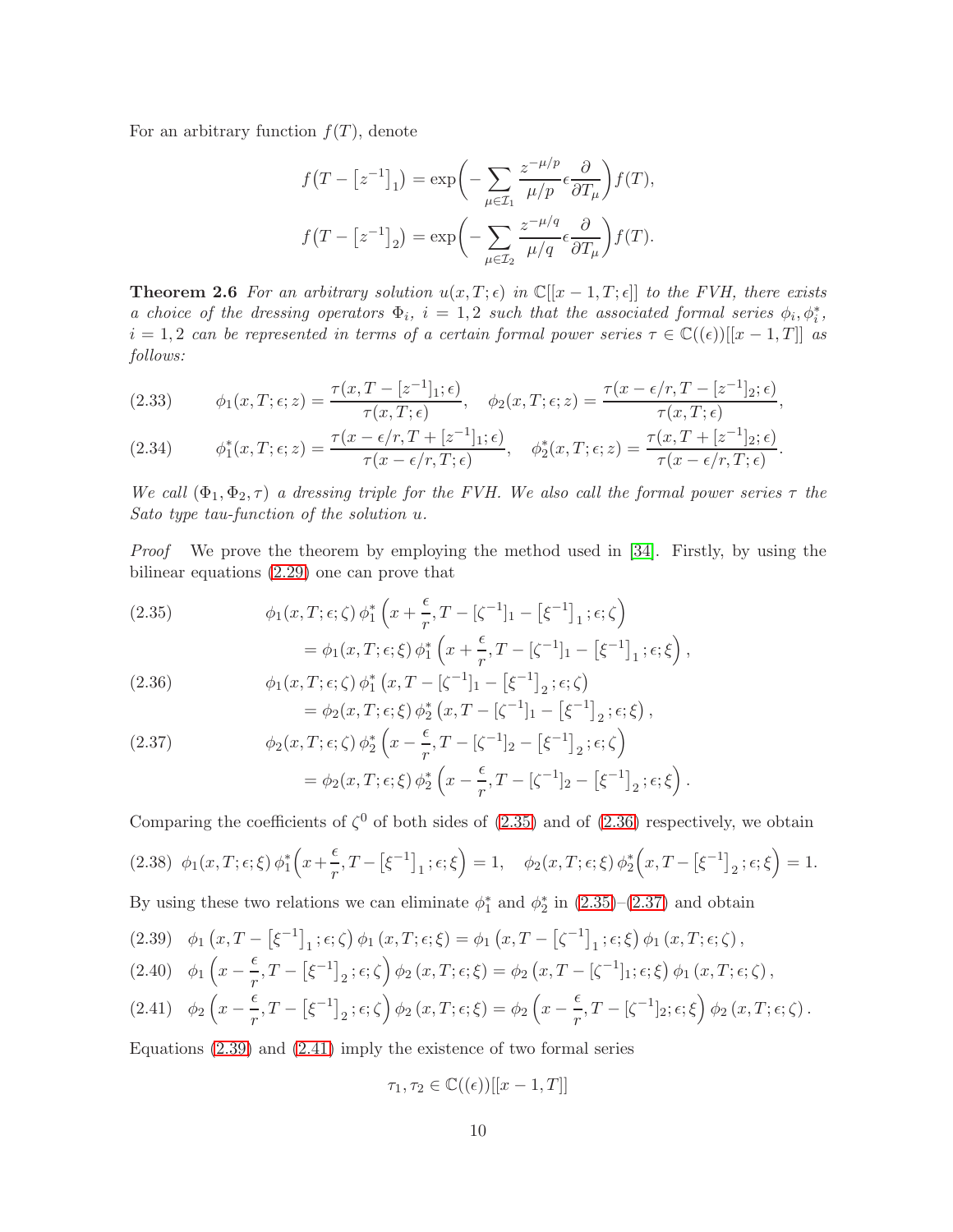satisfying the equations

$$
\phi_1(x,T;\epsilon;z) = \frac{\tau_1(x,T-[z^{-1}]_1;\epsilon)}{\tau_1(x,T;\epsilon)}, \quad \phi_2(x,T;\epsilon;z) = \frac{\tau_2(x-\epsilon/r,T-[z^{-1}]_2;\epsilon)}{\tau_2(x,T;\epsilon)}.
$$

Define  $f = \log \tau_2 - \log \tau_1$ , then we obtain from equation [\(2.40\)](#page-9-5) that

$$
f\left(x - \frac{\epsilon}{r}, T - \left[\xi^{-1}\right]_1 - \left[\zeta^{-1}\right]_2; \epsilon\right) + f\left(x, T; \epsilon\right)
$$
  
=  $f\left(x - \frac{\epsilon}{r}, T - \left[\zeta^{-1}\right]_2; \epsilon\right) + f\left(x, T - \left[\xi^{-1}\right]_1; \epsilon\right),$ 

whose general solution in  $\mathbb{C}((\epsilon))[[x-1,T]]$  has the form

$$
f(x,T;\epsilon) = f_1(x,T'';\epsilon) + f_2(T';\epsilon) + f_0(T''';\epsilon) + b(\epsilon),
$$

where

$$
T' = (T_{\mu} | \mu \in \mathcal{J}_1), \quad T'' = (T_{\mu} | \mu \in \mathcal{J}_2), \quad T''' = (T_{\mu} | \mu \in \mathcal{J}_3),
$$

and  $f_0 \in \mathbb{C}((\epsilon))[[T''']]$  is linear in  $T'''$ ,

$$
f_1(x,T'';\epsilon) \in \mathbb{C}((\epsilon))[[x-1,T'']]
$$
,  $f_2(T';\epsilon) \in \mathbb{C}((\epsilon))[[T']]$ ,  $b(\epsilon) \in \mathbb{C}((\epsilon))$ .

Let  $\tau = \tau_1 e^{f_1}$ , then we have

$$
\log \phi_1(x, T; \epsilon; z) = \log \tau (x, T - [z^{-1}]_1; \epsilon) - \log \tau (x, T; \epsilon),
$$
  

$$
\log \phi_2(x, T; \epsilon; z) = \log \tau \left( x - \frac{\epsilon}{r}, T - [z^{-1}]_2; \epsilon \right) - \log \tau (x, T; \epsilon) - \log C (\epsilon; z)
$$

for some  $C(\epsilon; z) \in \mathbb{C}[[\epsilon; z^{-1/q}]].$ 

Finally, by replacing  $\Phi_2$  with  $\Phi_2 \circ C(\epsilon; \Lambda_3^{-1})$ , we find that  $\Phi_1$ , the new  $\Phi_2$ , and  $\tau(x,T;\epsilon)$ satisfy the equations given in  $(2.33)$ . The equations given in  $(2.34)$  then follow from  $(2.38)$ . The theorem is proved.  $\Box$ 

We note that for a fixed solution  $u \in \mathbb{C}[[x-1,T;\epsilon]]$  the Sato type tau-function  $\tau$  of the solution is uniquely determined up to a factor of the form [\(2.10\)](#page-6-3).

#### 2.3 The equivalence of the two definitions of the tau-function

For an arbitrary solution u in  $\mathbb{C}[[x-1,T;\epsilon]]$  to the FVH, let  $\tau_s$  be the tau-function defined in Section [2.2.](#page-6-4) We prove in this subsection the equivalence of  $\tau_s$  with the tau-function defined in Section [2.1.](#page-5-3) In other words, we are to prove that  $\tau_s$  satisfies the relations [\(2.7\)](#page-5-2)–[\(2.9\)](#page-6-0). Let us start with the proof of the following lemma.

<span id="page-10-0"></span>Lemma 2.7 The following formula holds true:

(2.42) 
$$
\epsilon(\Lambda_3 - 1) \frac{\partial \log \tau_s}{\partial T_\mu} = \text{res}_{\Lambda_3} L^{-\mu/r}, \quad \mu \in \mathcal{I}.
$$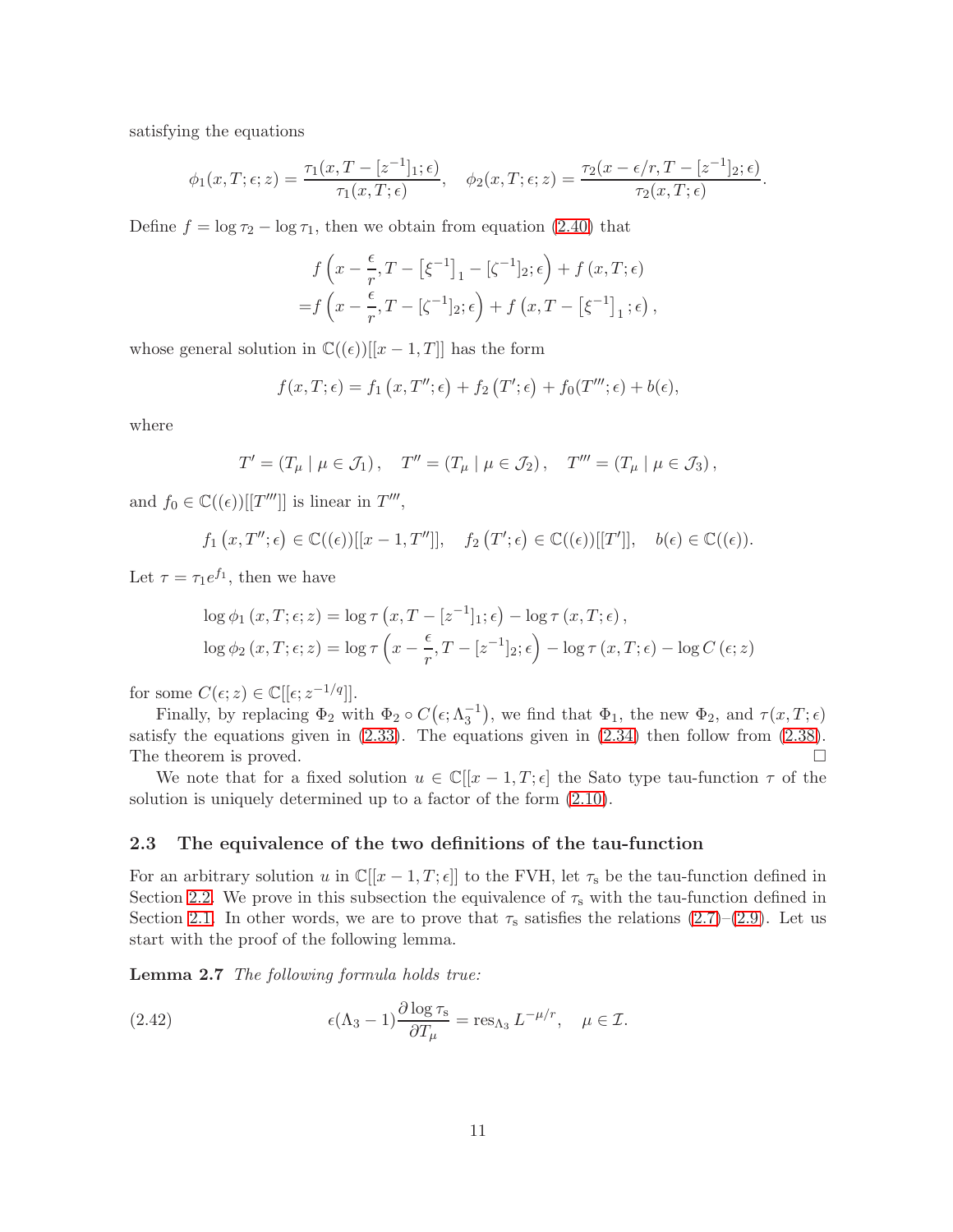*Proof* Let  $\Phi_1, \Phi_2$  be the dressing operators for the FVH such that  $\Phi_1, \Phi_2, \tau_s$  form a dressing triple. Recall that  $\Phi_2 = \sum_{i \geq 0} a_{2,i} \Lambda_3^i$ . By using the second formula of [\(2.33\)](#page-9-6) we obtain

<span id="page-11-0"></span>(2.43) 
$$
(\Lambda_3 - 1) \log \tau_s(x, T; \epsilon) = \log a_{2,0}(x, T; \epsilon).
$$

Also, it follows from the equations in [\(2.19\)](#page-7-2), [\(2.20\)](#page-7-1) that

<span id="page-11-1"></span>(2.44) 
$$
\epsilon \frac{\partial a_{2,0}}{\partial T_{\mu}} = \left(\text{res}_{\Lambda_3} L^{-\mu/r}\right) a_{2,0}.
$$

<span id="page-11-8"></span>The lemma is then proved by substituting  $(2.43)$  into  $(2.44)$ .

**Lemma 2.8**  $\forall \lambda, \mu \in \mathcal{I}$ , the following relations hold true:

<span id="page-11-3"></span>(2.45) 
$$
\epsilon^2 \frac{\partial^2 \log \tau_s}{\partial T_\lambda \partial T_\mu} \in \mathcal{A}_u[[\epsilon]],
$$

<span id="page-11-4"></span>(2.46) 
$$
\deg \epsilon^2 \frac{\partial^2 \log \tau_s}{\partial T_\lambda \partial T_\mu} = 0.
$$

*Proof* Let  $\psi_1, \psi_2$  be the wave functions associated to  $\Phi_1, \Phi_2$  respectively. It follows from [\(2.21\)](#page-7-3), [\(2.31\)](#page-8-3) that

<span id="page-11-2"></span>
$$
(2.47) \qquad \epsilon \frac{\partial_{T_{\mu}} \phi_1}{\phi_1} = \epsilon \frac{\partial_{T_{\mu}} \psi_1}{\psi_1} - \epsilon \partial_{T_{\mu}} \vartheta_1 = \frac{P_{\mu} \psi_1}{\psi_1} - \epsilon \partial_{T_{\mu}} \vartheta_1 = -\frac{1}{\psi_1} \left( L^{-\mu/r} \right)_- \psi_1, \quad \mu \in \mathcal{I}.
$$

Observe that the operator  $(L^{-\mu/r})$ <sub>-</sub> can be represented in the form

(2.48) 
$$
\left(L^{-\mu/r}\right)_{-} = -\sum_{k\geq 1} f_{\mu,k}(u, u_x, \dots) L^{kp/r},
$$

where  $f_{\mu,k} = f_{\mu,k}(u, u_x, \dots; \epsilon) \in \mathcal{A}_u[[\epsilon]]$  are given by the following recursion relations:

<span id="page-11-7"></span>(2.49) 
$$
f_{\mu,k} = -\operatorname{res}_{\Lambda_3} \left( L^{-\mu/r} \Lambda_3^k \right) - \sum_{j=1}^{k-1} f_{\mu,j} \operatorname{res}_{\Lambda_3} \left( L^{jp/r} \Lambda_3^k \right), \quad k \ge 1.
$$

Then from Lemma [2.2](#page-6-5) it follows that deg  $f_{\mu,k} = 0$ . By using the relation  $L^{-p/r}\psi_1 = z\psi_1$  we find that the formula [\(2.47\)](#page-11-2) can be written as

<span id="page-11-5"></span>(2.50) 
$$
\epsilon \frac{\partial T_{\mu} \phi_1}{\phi_1} = \sum_{k \ge 1} f_{\mu,k} z^{-k} \in \mathcal{A}_u[[\epsilon]][[z^{-1}]], \quad \mu \in \mathcal{I}.
$$

From Theorem [2.6](#page-9-9) we know that

<span id="page-11-6"></span>
$$
(2.51) \qquad \epsilon \frac{\partial_{T_{\mu}} \phi_1}{\phi_1} = -z^{-1} \epsilon^2 \partial_{T_{\mu}} \partial_{T_p} \log \tau_s - \frac{z^{-2}}{2} \left( \epsilon^2 \partial_{T_{\mu}} \partial_{T_{2p}} \log \tau_s - \epsilon^3 \partial_{T_{\mu}} \partial_{T_p}^2 \log \tau_s \right) + \cdots.
$$

<span id="page-11-9"></span>Then the relations [\(2.45\)](#page-11-3)–[\(2.46\)](#page-11-4) for  $\lambda \in \mathcal{I}_1$ ,  $\mu \in \mathcal{I}$  follow from [\(2.50\)](#page-11-5) and [\(2.51\)](#page-11-6). The relations (2.45)–(2.46) for  $\lambda \in \mathcal{I}_2$ ,  $\mu \in \mathcal{I}$  can be proved in a similar way. The lemma is proved.  $(2.45)-(2.46)$  $(2.45)-(2.46)$  $(2.45)-(2.46)$  for  $\lambda \in \mathcal{I}_2$ ,  $\mu \in \mathcal{I}$  can be proved in a similar way. The lemma is proved.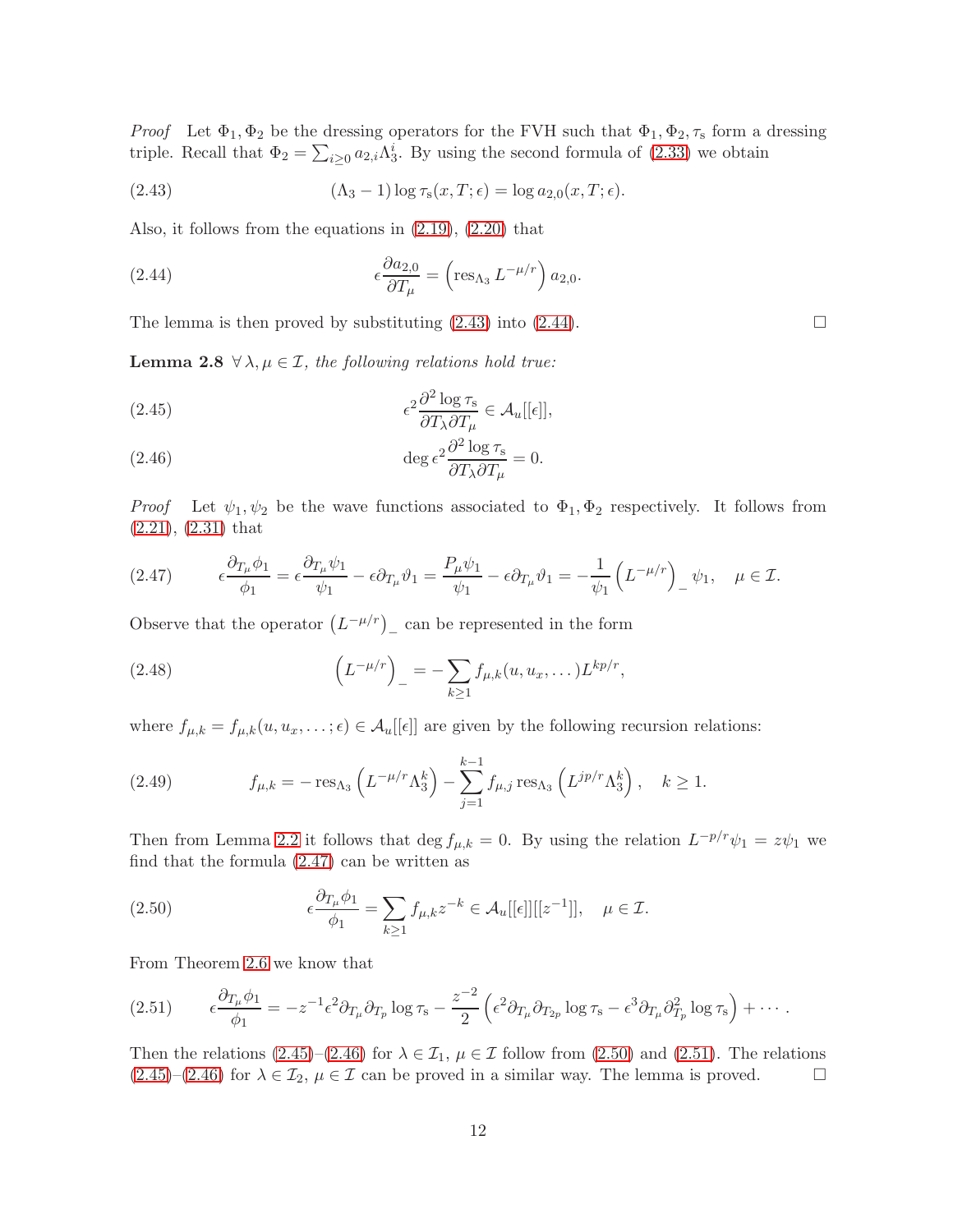**Lemma 2.9** The Sato type tau-function  $\tau_s$  satisfies the relations

(2.52) 
$$
\epsilon^2 \frac{\partial^2 \log \tau_s}{\partial T_\lambda \partial T_\mu} - \frac{1}{p+q} \frac{\lambda \mu}{\lambda + \mu} c_\lambda c_\mu e^{(\lambda+\mu)u/p} \in \epsilon \mathcal{A}_u[[\epsilon]], \quad \forall \lambda, \mu \in \mathcal{I}.
$$

*Proof* Consider the case  $\lambda = kp, \mu = lp$  with  $k, l \geq 1$ . From the formulae [\(2.14\)](#page-6-6), [\(2.15\)](#page-6-7) and  $(2.49)$ , it follows that the differential polynomials  $f_{kp,l}$  must satisfy

$$
f_{kp,l} - g_{kp,l}e^{(k+l)u} \in \epsilon \mathcal{A}_u[[\epsilon]],
$$

where the constants  $g_{kp,l}$  satisfy the recursion relation

$$
g_{kp,l} = -\binom{-kp/r}{k+l} - \sum_{j=1}^{l-1} \binom{jp/r}{l-j} g_{kp,j}, \quad l \ge 1.
$$

Solving this recursion relation we obtain

(2.53) 
$$
g_{kp,l} = -\frac{p}{p+q} \frac{k}{k+l} c_{kp} c_{lp}.
$$

Here the numbers  $c_{\mu}$ ,  $\mu \in \mathcal{I}$  are defined in [\(1.6\)](#page-1-2). Therefore, from [\(2.50\)](#page-11-5) we have

<span id="page-12-0"></span>(2.54) 
$$
\epsilon \frac{\partial \log \phi_1}{\partial T_{kp}} = -\sum_{l \ge 1} \frac{p}{p+q} \frac{k}{k+l} c_{kp} c_{lp} e^{(k+l)u} z^{-l} + G_k
$$

for some  $G_k = G_k(u, u_x, \dots; \epsilon; z) \in \epsilon \mathcal{A}_u[[\epsilon]][[z^{-1}]]$  satisfying  $\deg G_k = 0$ .

On another hand, from the definition of the Sato type tau-function, we know that the derivatives of  $\log \tau_s$  with respect to T's are Laurent series in  $\epsilon$  with degree being greater or equal to  $-2$ . So from  $(2.33)$  it follows that

$$
\epsilon \frac{\partial \log \phi_1}{\partial T_{kp}} = \epsilon \left( e^{-\sum_{l \geq 1} \frac{1}{lz^l} \epsilon \frac{\partial}{\partial T_{lp}}} - 1 \right) \frac{\partial \log \tau_s}{\partial T_{kp}} = -\sum_{l \geq 1} \frac{\epsilon^2}{l} \frac{\partial^2 \log \tau_s}{\partial T_{kp} \partial T_{lp}} z^{-l} + \widetilde{G}_k
$$

for some  $\widetilde{G}_k = \widetilde{G}_k(u, u_x, \dots; \epsilon; z) \in \epsilon \mathcal{A}_u[[\epsilon]][[z^{-1}]]$  satisfying  $\deg \widetilde{G}_k = 0$ . By comparing this formula with [\(2.54\)](#page-12-0) we obtain

$$
\epsilon^2 \frac{\partial^2 \log \tau_s}{\partial T_{kp} \partial T_{lp}} - \frac{p}{p+q} \frac{kl}{k+l} c_{kp} c_{lp} e^{(k+l)u} \in \epsilon \mathcal{A}_u[[\epsilon]].
$$

<span id="page-12-1"></span>Similarly, we can prove the cases when  $\lambda$  and  $\mu$  take other values. The lemma is proved.  $\square$ 

**Proposition 2.10** The function  $\tau_s(x+\frac{\epsilon}{2a})$  $\left(\frac{\epsilon}{2p},T;\epsilon\right)$  satisfies the defining relations [\(2.7\)](#page-5-2)–[\(2.9\)](#page-6-0) for the tau-function of the FVH.

Proof From the equation [\(2.18\)](#page-7-0) it follows that

$$
u(x,T;\epsilon) = \left(1 - \Lambda_1^{-1}\right) \log a_{2,0}(x,T;\epsilon).
$$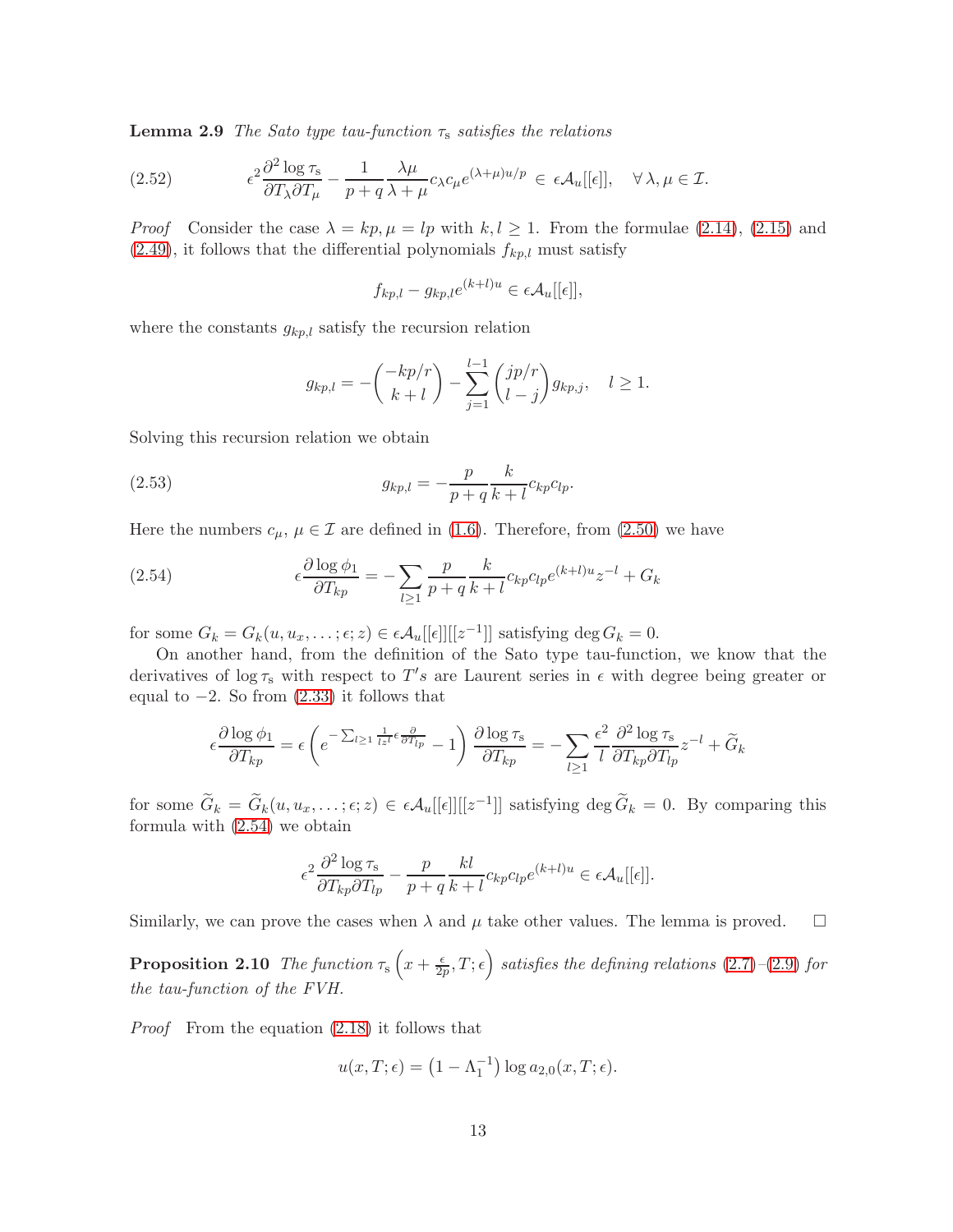Therefore, by using the formula [\(2.43\)](#page-11-0) we know that  $\tau_s\left(x+\frac{\epsilon}{2s}\right)$  $\left(\frac{\epsilon}{2p}, T; \epsilon\right)$  satisfies the equation [\(2.7\)](#page-5-2), i.e.

<span id="page-13-1"></span>(2.55) 
$$
u(x,T;\epsilon) = \left(\Lambda_3^{1/2} - \Lambda_3^{-1/2}\right) \left(\Lambda_1^{1/2} - \Lambda_1^{-1/2}\right) \log \tau_s \left(x + \frac{\epsilon}{2p}, T; \epsilon\right).
$$

Let us note that the FVH [\(1.8\)](#page-2-2) can be represented in the form

(2.56) 
$$
\frac{\partial u}{\partial T_{\mu}} = \epsilon^{-1} \left( \Lambda_1^{1/2} - \Lambda_1^{-1/2} \right) \Lambda_1^{-1/2} \operatorname{res}_{\Lambda_3} L^{\mu h}.
$$

So by differentiating both sides of [\(2.55\)](#page-13-1) with respect to  $T_{\mu}$  and  $T_{\lambda}$ , and by using [\(2.6\)](#page-5-4) we obtain

<span id="page-13-5"></span>
$$
\begin{aligned} \left(\Lambda_3^{1/2}-\Lambda_3^{-1/2}\right)\left(\Lambda_1^{1/2}-\Lambda_1^{-1/2}\right)\Omega_{\lambda,\mu} \\ = \epsilon^2\left(\Lambda_3^{1/2}-\Lambda_3^{-1/2}\right)\left(\Lambda_1^{1/2}-\Lambda_1^{-1/2}\right)\frac{\partial^2\log\tau_\text{s}(x+\frac{\epsilon}{2p},T;\epsilon)}{\partial T_\lambda\partial T_\mu},\quad \lambda,\mu\in\mathcal{I}. \end{aligned}
$$

Combining with Lemma [2.8](#page-11-8) we find that

$$
\Delta_{\lambda,\mu} := \epsilon^2 \frac{\partial^2 \log \tau_{\rm s}(x + \frac{\epsilon}{2p}, T; \epsilon)}{\partial T_{\lambda} \partial T_{\mu}} - \Omega_{\lambda,\mu} \in \text{Ker} \left( \partial_x^2 \colon \mathcal{A}_u[[\epsilon]] \to \mathcal{A}_u[[\epsilon]] \right).
$$

Thus it follows from Lemmas [2.2,](#page-6-5) [2.8,](#page-11-8) [2.9](#page-11-9) that deg  $\Delta_{\lambda,\mu} = 0$  and  $\Delta_{\lambda,\mu} \in \epsilon \mathcal{A}_u[[\epsilon]],$  so  $\Delta_{\lambda,\mu}$  must<br>be zero. The proposition is then proved by using Lemma 2.7 be zero. The proposition is then proved by using Lemma [2.7.](#page-10-0)

## <span id="page-13-0"></span>3 The topological tau-function of the FVH

In this section, we restrict our discussions to the rational case, i.e.

<span id="page-13-4"></span>(3.1) 
$$
p = \frac{1}{m}
$$
,  $q = \frac{1}{n}$ ,  $r = -\frac{1}{h}$ ,

where  $m, n$  are coprime positive integers, and  $h = m + n$ .

In our previous work [\[24\]](#page-41-7), we showed that the formal power series  $Z(x, T; \epsilon)$  defined in [\(1.10\)](#page-2-3) satisfies the following Virasoro constraints:

<span id="page-13-2"></span>(3.2) 
$$
L_k Z(x,T;\epsilon) = 0, \quad k \ge 0,
$$

where

<span id="page-13-3"></span>(3.3) 
$$
L_0 = \sum_{\mu \in \mathcal{I}} \mu T_\mu \frac{\partial}{\partial T_\mu} + \frac{x^2}{2mnh\epsilon^2} + \frac{\sigma_1}{24} - \frac{\Gamma(m)\Gamma(n)}{\Gamma(1+h)} \frac{\partial}{\partial T_1},
$$

<span id="page-13-6"></span>(3.4) 
$$
L_{k} = \sum_{\mu \in \mathcal{I}} \mu T_{\mu} \frac{\partial}{\partial T_{\mu+k}} + \frac{x}{mn} \frac{\partial}{\partial T_{k}} - \frac{\Gamma(m)\Gamma(n)}{\Gamma(1+h)} \frac{\partial}{\partial T_{1+k}} + \frac{\epsilon^{2}}{2m} \sum_{\substack{\lambda+\mu=k \lambda, \lambda+\mu=k}} \frac{\partial^{2}}{\partial T_{\lambda} \partial T_{\mu}} + \frac{\epsilon^{2}}{2n} \sum_{\substack{\lambda+\mu=k \lambda, \mu \in \mathcal{I}_{2}}} \frac{\partial^{2}}{\partial T_{\lambda} \partial T_{\mu}}, \quad k \ge 1,
$$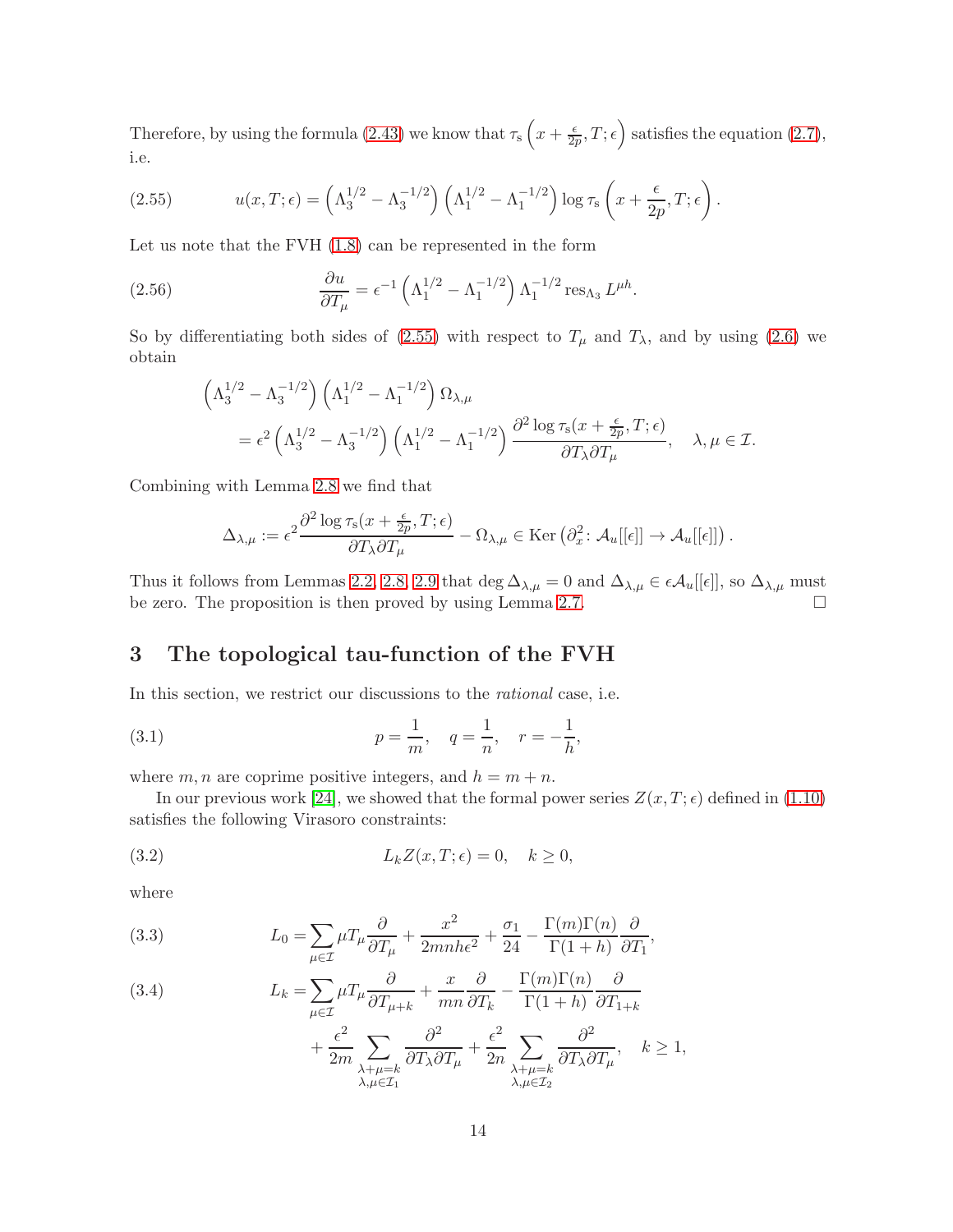and  $\sigma_1$  is defined in [\(1.16\)](#page-3-1). From the definitions [\(1.2\)](#page-1-3), [\(1.10\)](#page-2-3) we know that  $Z(x,T;\epsilon)$  has the genus expansion

<span id="page-14-5"></span>(3.5) 
$$
\log Z(x,T;\epsilon) = \frac{1}{mnh\epsilon^2}A + \sum_{g\geq 0} (mnh)^{g-1} \epsilon^{2g-2} \widetilde{\mathcal{H}}_g(t(x,T)),
$$

where A and  $\widetilde{\mathcal{H}}_g(t(x,T)), g \ge 0$  are defined in [\(1.11\)](#page-2-4) and [\(1.13\)](#page-2-5) respectively. From [\[8\]](#page-40-0) we know that the genus zero part  $\mathcal{H}_0(t(x,T))$  corresponds to a particular solution to the dispersionless FVH, and that  $\mathcal{H}_q(t(x,T))$ ,  $q \geq 1$  satisfy certain technical conditions. Based on this we proved in [\[24\]](#page-41-7) that the Virasoro constraints given in [\(3.2\)](#page-13-2) lead to the so-called loop equation, which provides a way of determining  $\mathcal{H}_g(t(x,T))$ ,  $g \geq 1$  uniquely.

In order to prove Theorem [1.1,](#page-1-0) we are to construct in this section a particular tau-function  $\tau_{\rm top}$  of the FVH which has the genus expansion and satisfies the same technical conditions, and to prove in the next sections that it satisfies the Virasoro constraints  $L_k \tau_{\text{top}} = 0, k \geq 0$ . Then Theorem [1.1](#page-1-0) in the rational case follows from the uniqueness theorem of the loop equation that was proved in [\[24\]](#page-41-7). The theorem for the general case will be proved from the one for the rational case by using a continuation argument.

<span id="page-14-3"></span>The results of this section are given in the following theorem.

Theorem 3.1 For the rational case, there exists a nontrivial tau-function

$$
\tau_{\text{top}} = \tau_{\text{top}}(x, T; \epsilon) \in \mathbb{C}((\epsilon^2))[[x - 1, T]]
$$

of the FVH  $(1.8)$  satisfying the following two equations:

<span id="page-14-0"></span>
$$
(3.6) \t\t\t L_0 \tau_{\text{top}} = 0,
$$

<span id="page-14-1"></span>(3.7) 
$$
K_0 \tau_{\text{top}} + \frac{\tau_{\text{top}}}{24} = 0,
$$

where  $L_0$  is defined in [\(3.3\)](#page-13-3), and  $K_0$  is a linear operator given by

<span id="page-14-4"></span>(3.8) 
$$
K_0 := \sum_{\mu \in \mathcal{I}} T_{\mu} \frac{\partial}{\partial T_{\mu}} + x \frac{\partial}{\partial x} + \epsilon \frac{\partial}{\partial \epsilon} - \frac{\Gamma(m)\Gamma(n)}{\Gamma(1+h)} \frac{\partial}{\partial T_1}.
$$

Moreover, this tau-function possesses the genus expansion

<span id="page-14-6"></span>(3.9) 
$$
\log \tau_{\text{top}}(x, T; \epsilon) = \sum_{g \ge 0} \epsilon^{2g-2} \mathcal{F}_g(x, T)
$$

for some  $\mathcal{F}_q(x,T) \in \mathbb{C}[[x-1,T]], g \geq 0$ . Furthermore, for  $g \geq 1$ , there exist functions  $F_g = F_g(z_0, \ldots, z_{3g-2})$  such that

<span id="page-14-2"></span>(3.10) 
$$
\mathcal{F}_g(x,T) = F_g\left(v_{\text{top}}, v'_{\text{top}}, \dots, v^{(3g-2)}_{\text{top}}\right)
$$

and

<span id="page-14-7"></span>(3.11) 
$$
F_1 = \frac{1}{24} \log z_1 - \frac{mh + n^2}{24nh} z_0,
$$

<span id="page-14-8"></span>(3.12) 
$$
\sum_{i\geq 1} iz_i \frac{\partial F_g}{\partial z_i} = (2g-2)F_g, \quad F_g \in z_1^{-(4g-4)} \mathbb{C}[z_1, \dots, z_{3g-2}], \quad g \geq 2.
$$

Here  $v_{\text{top}} := \partial_x^2 \mathcal{F}_0$  and  $' = \partial_x$ .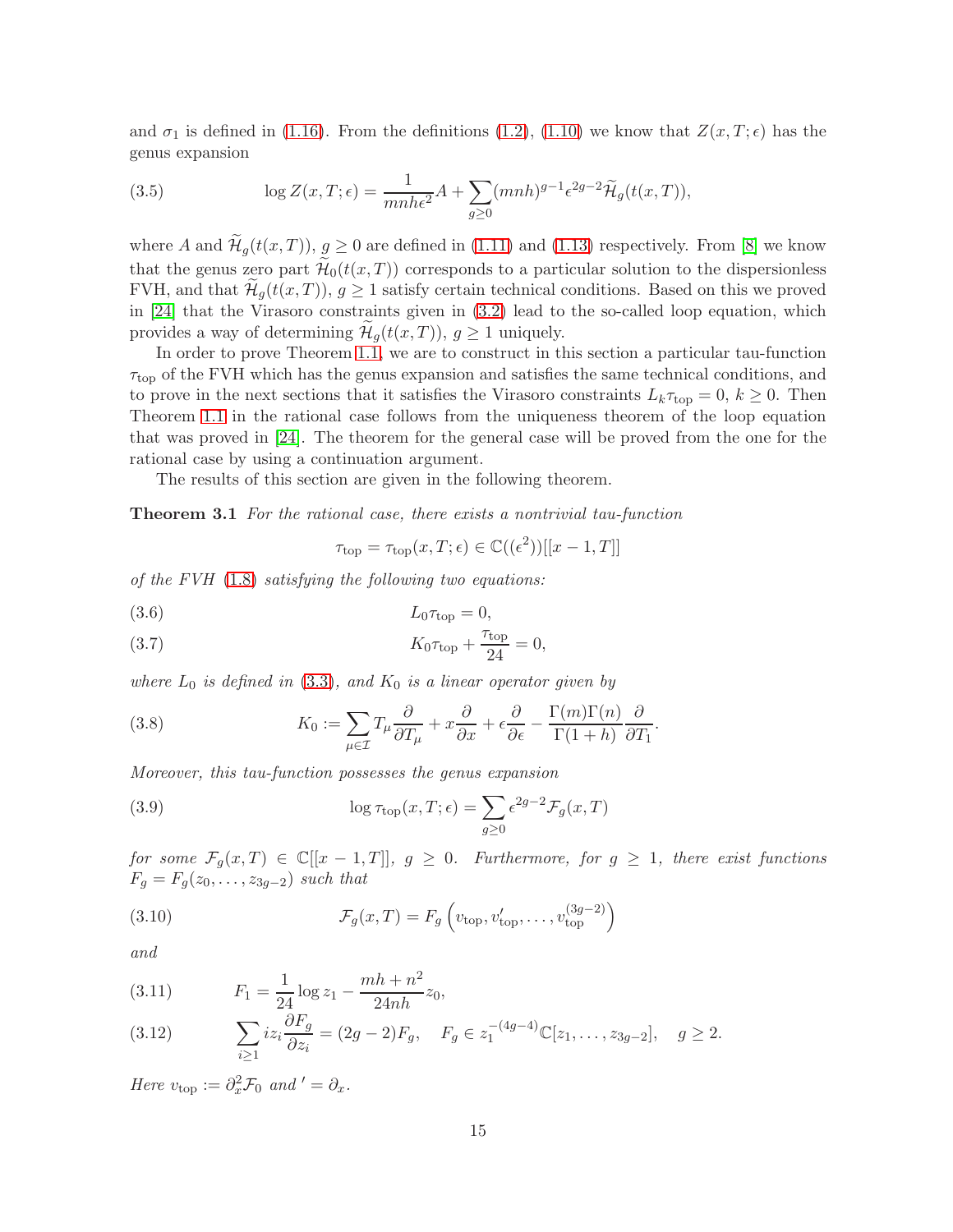We note that the non-trivial tau-function  $\tau_{top}$  in the above theorem is *uniquely* determined by  $(3.6)$ – $(3.7)$  up to a constant factor that is irrelevant for the current study. Thus the identity  $(3.10)$  for  $q = 1$  should be understood as under the suitable choice of the constant factor. In other words, we use the  $g = 1$  identity of [\(3.10\)](#page-14-2) to determine the constant for  $\tau_{\text{top}}$ . We call this  $\tau_{\text{top}}$  the topological tau-function of the FVH. Our construction of  $\tau_{\text{top}}$  will consist of five steps:

**Step I.** To fix the particular solution  $u_{\text{top}}(x,T;\epsilon)$  to the FVH, corresponding to  $\tau_{\text{top}}$ , by using the initial value problem for the FVH which is implied by the Virasoro constraint  $L_0\tau_{\text{top}} = 0$ . **Step II.** To show that the solution  $u_{top}(x, T; \epsilon)$  has the following form of genus expansion:

<span id="page-15-3"></span>(3.13) 
$$
u_{\text{top}}(x,T;\epsilon) = v_{\text{top}} + \sum_{g\geq 1} \epsilon^{2g} A_g \left( v'_{\text{top}}, v''_{\text{top}}, \dots, v^{(3g)}_{\text{top}} \right),
$$

where  $v_{\text{top}}(x,T) = u_{\text{top}}(x,T;0), v'_{\text{top}} = \partial_x v_{\text{top}}, v^{(k)}_{\text{top}} = \partial_x^k v_{\text{top}}.$ **Step III.** To show a certain transcendency of the function  $v_{\text{top}}$ .

**Step IV.** To show the existence of functions  $F_g(z_0, z_1, \ldots, z_{3g-2})$  such that

<span id="page-15-4"></span>(3.14) 
$$
A_g\left(v_{\text{top}}', v_{\text{top}}'', \dots, v_{\text{top}}^{(3g)}\right) = \partial_x^2 \widetilde{F}_g\left(v_{\text{top}}, v_{\text{top}}', v_{\text{top}}'', \dots, v_{\text{top}}^{(3g-2)}\right), \quad g \ge 1.
$$

**Step V.** To construct the tau function  $\tau_{\text{top}}$  satisfying the conditions  $(2.7)$ – $(2.9)$ , and show that  $\log \tau_{\rm top}$  has the genus expansion of the following form:

(3.15) 
$$
\log \tau_{\text{top}} = \frac{1}{\epsilon^2} \mathcal{F}_0(x, T) + \sum_{g \ge 1} \epsilon^{2g-2} F_g \left( v_{\text{top}}, v'_{\text{top}}, \dots, v^{(3g-2)}_{\text{top}} \right),
$$

where  $\mathcal{F}_0(x,T)$  satisfies the relation  $v_{\text{top}}(x,T) = \partial_x^2 \mathcal{F}_0(x,T)$ .

Proof of Theorem [3.1.](#page-14-3) Let us prove the theorem step by step as outlined above.

**Step I.** To find the solution  $u_{top}(x,T;\epsilon)$  to the FVH, let us fix its initial value  $u_{top}(x,0;\epsilon)$ by using the condition [\(3.6\)](#page-14-0). Assuming the existence of such a solution with the associated tau-function  $\tau_{\text{top}}$ , we apply the operator  $\epsilon(\Lambda_3 - 1)\Lambda_2^{-1/2}$  to both sides of the equation  $\frac{L_0 \tau_{\text{top}}}{\tau_{\text{top}}} = 0$ , and put  $T = 0$ , then we arrive at the equation

(3.16) 
$$
\epsilon(\Lambda_3 - 1)\Lambda_2^{-1/2} \left( \frac{x^2}{2mnh\epsilon^2} - \frac{\Gamma(m)\Gamma(n)}{\Gamma(1+h)} \frac{\partial \log \tau_{\text{top}}}{\partial T_1} \right) \Big|_{T=0} = 0.
$$

Using the defining relation [\(2.8\)](#page-6-8) for the tau-functions and the fact that

<span id="page-15-1"></span><span id="page-15-0"></span>
$$
\epsilon(\Lambda_3 - 1)\Lambda_2^{-1/2} = \epsilon \Big( h \epsilon \partial_x + \frac{nh}{2} \epsilon^2 \partial_x^2 + \mathcal{O}(\epsilon^3) \Big),
$$

we obtain from [\(3.16\)](#page-15-0) the following equation:

(3.17) 
$$
\left(\operatorname{res}_{\Lambda_3} L^h\right)\Big|_{T=0} = \binom{m+n}{m} \left(x + \frac{n\epsilon}{2}\right).
$$

It follows from [\(2.2\)](#page-5-5) and [\(3.1\)](#page-13-4) that

<span id="page-15-2"></span>(3.18) 
$$
\operatorname{res}_{\Lambda_3} L^h = \sum_{0 \le \alpha_1 \le \dots \le \alpha_m \le n} \exp \left( \sum_{j=1}^m u_{\text{top}} \left( x + \epsilon \alpha_j m - \epsilon (j-1) n, T; \epsilon \right) \right).
$$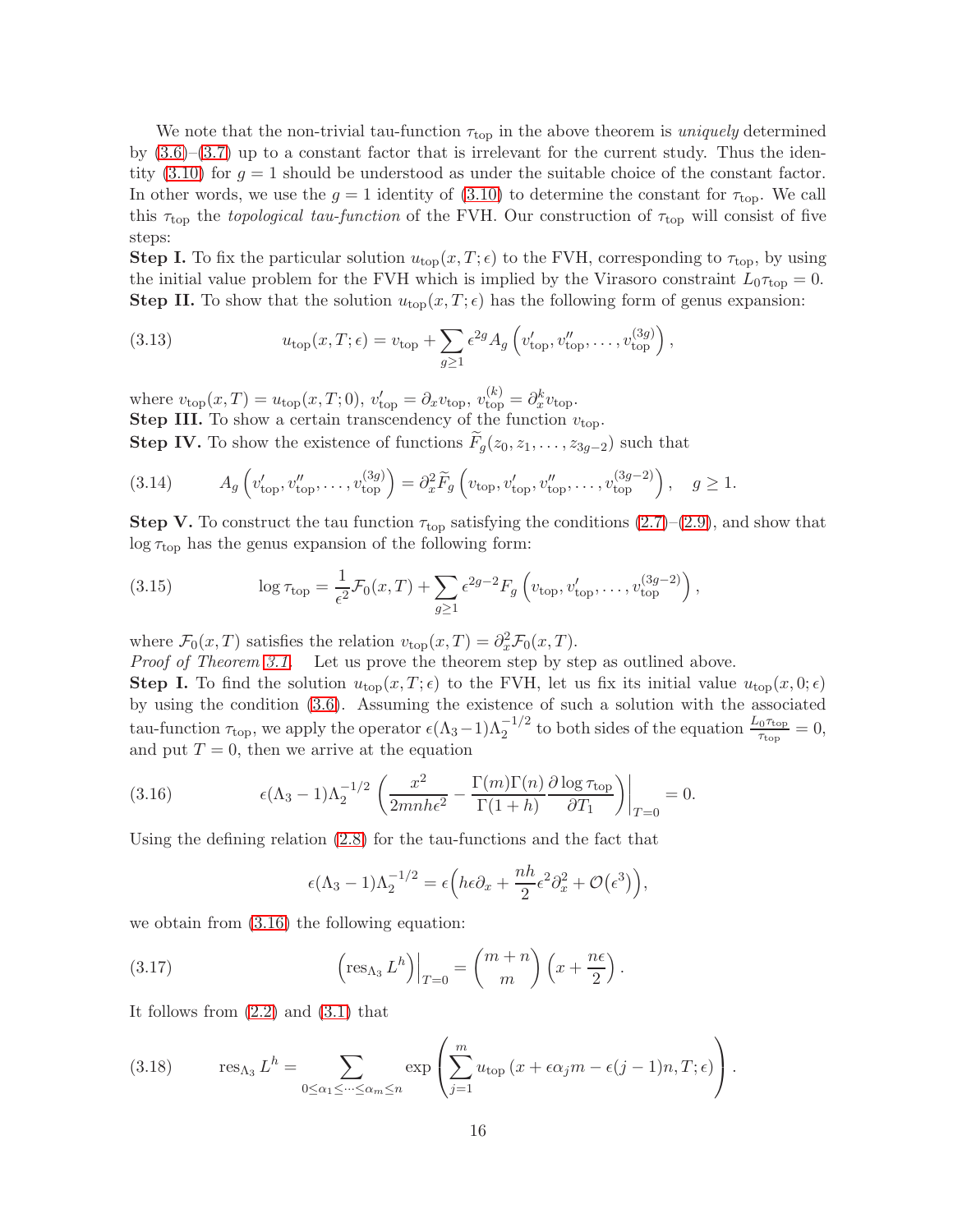By using [\(3.17\)](#page-15-1), [\(3.18\)](#page-15-2) and by making the shift  $x \to x - \frac{n}{2} \epsilon$  we arrive at the equation [\(1.19\)](#page-3-2) for  $u_{\text{top}}(x, 0; \epsilon)$ .

Let us show that there exists a unique solution in  $\mathbb{C}[[x-1;\epsilon]]$  to the equation [\(1.19\)](#page-3-2). First we observe that the equation [\(1.19\)](#page-3-2) can be written in the form

<span id="page-16-0"></span>(3.19) 
$$
e^{mV(x;\epsilon)}\left(1+\sum_{k\geq 1}\epsilon^k\sum_{l\geq 1}\sum_{\substack{j_1,\ldots,j_l\geq 1\\j_1+\cdots+j_l=k}}C_{j_1,\ldots,j_l}\partial_x^{j_1}V(x;\epsilon)\cdots\partial_x^{j_l}V(x;\epsilon)\right)=x,
$$

where  $C_{j_1,\dots,j_l}$  are constants depending on m, n. Then by substituting  $V(x;\epsilon) = \sum_{k\geq 0} \epsilon^k V^{[k]}(x)$ into [\(3.19\)](#page-16-0), we find that  $V^{[0]}(x) = \frac{1}{m} \log x$ , and that  $V^{[k]}(x)$ ,  $k \ge 1$  can be uniquely solved in a recursive way. Moreover,  $V^{[k]}(x) \in \mathbb{C}[[x-1]]$  for  $k \geq 0$ . This shows the existence and uniqueness of solution in  $\mathbb{C}[[x-1,\epsilon]]$  to the equation [\(1.19\)](#page-3-2). Combining this with the statement that the FVH [\(1.8\)](#page-2-2) is integrable [\[26\]](#page-41-6), we arrive at the following proposition.

Proposition 3.2 There is a unique solution

<span id="page-16-4"></span>
$$
u_{\text{top}} = u_{\text{top}}(x, T; \epsilon) \in \mathbb{C}[[x - 1, T; \epsilon]]
$$

to the FVH satisfying the initial condition

(3.20) 
$$
u_{\text{top}}(x,0;\epsilon) = V(x;\epsilon),
$$

where  $V(x; \epsilon)$  is the unique solution in  $\mathbb{C}[[x-1; \epsilon]]$  to the equation [\(1.19\)](#page-3-2). We call  $u_{\text{top}}$  the topological solution to the FVH.

We show next that  $V(x; \epsilon)$  and  $u_{\text{top}}(x, T; \epsilon)$  can be represented as power series of  $\epsilon^2$ . To see this let us introduce some notations. Let  $\mathbb {Y}$  denote the set of partitions of non-negative integers, i.e.,

<span id="page-16-2"></span>
$$
\mathbb{Y} := \Big\{ (J_1, J_2, \dots) \in \mathbb{Z}^{\mathbb{N}} \mid J_1 \geq J_2 \geq \dots \geq 0, \sum_{i \geq 1} J_i < \infty \Big\}.
$$

For a partition  $J = (J_1, J_2, \dots) \in \mathbb{Y}$ , denote by  $l(J)$  the number of non-zero components of J, by  $|J| := J_1 + J_2 + \dots$  the weight of J, and by  $\mathbb{Y}_k$  the set of all partitions of weight k. We have the following lemma.

**Lemma 3.3** For each  $\lambda \in \mathcal{I}$ , we have

<span id="page-16-3"></span>(3.21) 
$$
\Lambda_1^{-\frac{1}{2}} \operatorname{res}_{\Lambda_3} L^{\lambda h} = c_{\lambda} e^{\lambda m u} \sum_{g \ge 0} \epsilon^{2g} M_{\lambda}^{[g]} \left( u', \dots, u^{(2g)} \right),
$$

where  $c_{\lambda}$  is defined in [\(1.6\)](#page-1-2),

(3.22) 
$$
M_{\lambda}^{[g]} := M_{\lambda}^{[g]} \left( u', \cdots, u^{(2g)} \right) = \sum_{J \in \mathbb{Y}_{2g}} a_J(\lambda) u^{(J)} \in \mathcal{A}_u, \ g \ge 0,
$$

and

<span id="page-16-1"></span>
$$
u^{(k)} := \partial_x^k u
$$
,  $u^{(J)} := u^{(J_1)} \cdots u^{(J_{l(J)})}$ ,  $k \ge 0$ ,  $J = (J_1, J_2, \dots)$ .

Moreover, the coefficient  $a_{\emptyset}(\lambda) = 1$ , and the coefficients  $a_J(\lambda)$ ,  $J \in \mathbb{Y}_{\text{even}}$  are polynomials of  $\lambda$ with degrees less than or equal to  $l(J) + |J|/2$ .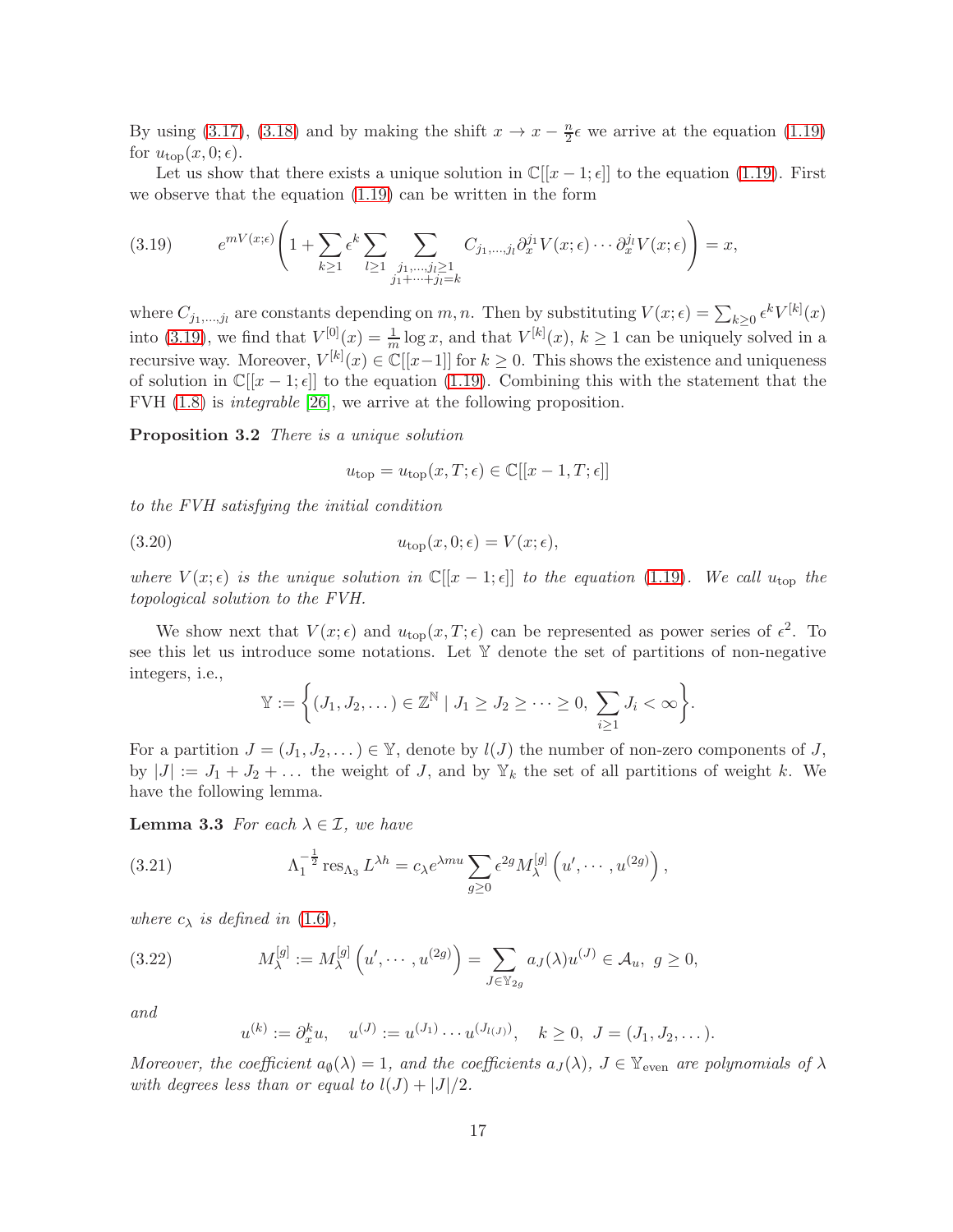*Proof* We first show that  $\Lambda_1^{-\frac{1}{2}}$  res<sub> $\Lambda_3$ </sub>  $L^{\lambda h} \in \mathcal{A}_u[[\epsilon^2]]$  for each  $\lambda \in \mathcal{I}$ . Indeed,

<span id="page-17-0"></span>(3.23) 
$$
\Lambda_1^{-\frac{1}{2}} \operatorname{res}_{\Lambda_3} L^{\lambda h} = \Lambda_1^{-\frac{1}{2}} \operatorname{res}_{\Lambda_3} (\Lambda_2^{-1} + e^{\Lambda_1 u} \Lambda_1)^{\lambda h}
$$

<span id="page-17-1"></span>(3.24) 
$$
= \Lambda_1^{\frac{1}{2}} \operatorname{res}_{\Lambda_3} (\Lambda_2^{-1} + e^u \Lambda_1)^{\lambda h},
$$

which shows that  $\Lambda_1^{-\frac{1}{2}}$  res $\Lambda_3 L^{\lambda h}$  is invariant under the map  $\epsilon \mapsto -\epsilon$ . Here, [\(3.23\)](#page-17-0) is valid due to the fact that

$$
res_{\Lambda_3} \sum_{i \in \mathbb{Z}} \alpha_i \circ \Lambda_3^i = res_{\Lambda_3} \sum_{i \in \mathbb{Z}} \Lambda_3^{-i} \circ \alpha_i,
$$

and [\(3.24\)](#page-17-1) is valid because of the fact that

$$
\operatorname{res}_{\Lambda_3} L^{\lambda h} \big|_{u \mapsto \Lambda_1 u} = \Lambda_1 \operatorname{res}_{\Lambda_3} L^{\lambda h}.
$$

For  $\lambda = 1/m$ , we have

(3.25) 
$$
\Lambda_1^{-1/2} \operatorname{res}_{\Lambda_3} L^{h/m} = \frac{\Lambda_3^{1/2} - \Lambda_3^{-1/2}}{\Lambda_2^{1/2} - \Lambda_2^{-1/2}} e^u = \frac{h}{m} e^u \left( 1 + \sum_{g \ge 1} \epsilon^{2g} M_{1/m}^{[g]} \right),
$$

from which it follows that  $M_{1/m}^{[g]} \in \mathbb{C}[u', \ldots, u^{(2g)}]$  have the form [\(3.22\)](#page-16-1). Note that Proposition [2.1](#page-5-1) implies the following tau-symmetry property [\[8,](#page-40-0) [12\]](#page-41-8):

<span id="page-17-2"></span>(3.26) 
$$
\frac{\partial}{\partial T_{1/m}} \left( \Lambda_1^{-\frac{1}{2}} \operatorname{res}_{\Lambda_3} L^{\lambda h} \right) = \frac{\partial}{\partial T_{\lambda}} \left( \Lambda_1^{-\frac{1}{2}} \operatorname{res}_{\Lambda_3} L^{h/m} \right), \quad \forall \lambda \in \mathcal{I}.
$$

From this equation we arrive at a certain recursion relation for  $M_{\lambda}^{[g]}$  $\lambda^{[g]}$ ,  $g \ge 1$ , and we find that  $M_\lambda^{[g]}$ <sup>[9]</sup> has the required form [\(3.22\)](#page-16-1) with the coefficients  $a_J(\lambda)$  being polynomials of  $\lambda$  with degree less than or equal to  $l(J) + |J|/2$ . The lemma is proved.

<span id="page-17-5"></span>**Lemma 3.4** The unique solution in  $\mathbb{Q}[[x-1;\epsilon]]$  to the difference equation [\(1.19\)](#page-3-2) can be represented in the form

<span id="page-17-3"></span>(3.27) 
$$
V(x; \epsilon) = \frac{1}{m} \log x + \sum_{g \ge 1} \epsilon^{2g} \frac{P_g(m, n)}{x^{2g}},
$$

where  $P_g(m, n) \in \mathbb{Q}[m, n, m^{-1}]$  for  $g \ge 1$ .

Proof Note that the equation [\(1.19\)](#page-3-2) can be written as

<span id="page-17-6"></span>(3.28) 
$$
\operatorname{res}_{\Lambda_3} \left( \Lambda^m + e^{V(x - \frac{n\epsilon}{2}; \epsilon)} \Lambda^{-n} \right)^h = \binom{m+n}{m} x.
$$

From Lemma [3.3](#page-16-2) it follows that this equation can also be represented in the form

<span id="page-17-4"></span>(3.29) 
$$
e^{mV} \sum_{g\geq 0} \epsilon^{2g} M_1^{[g]} \left( V^{(1)}, \dots, V^{(2g)} \right) = x,
$$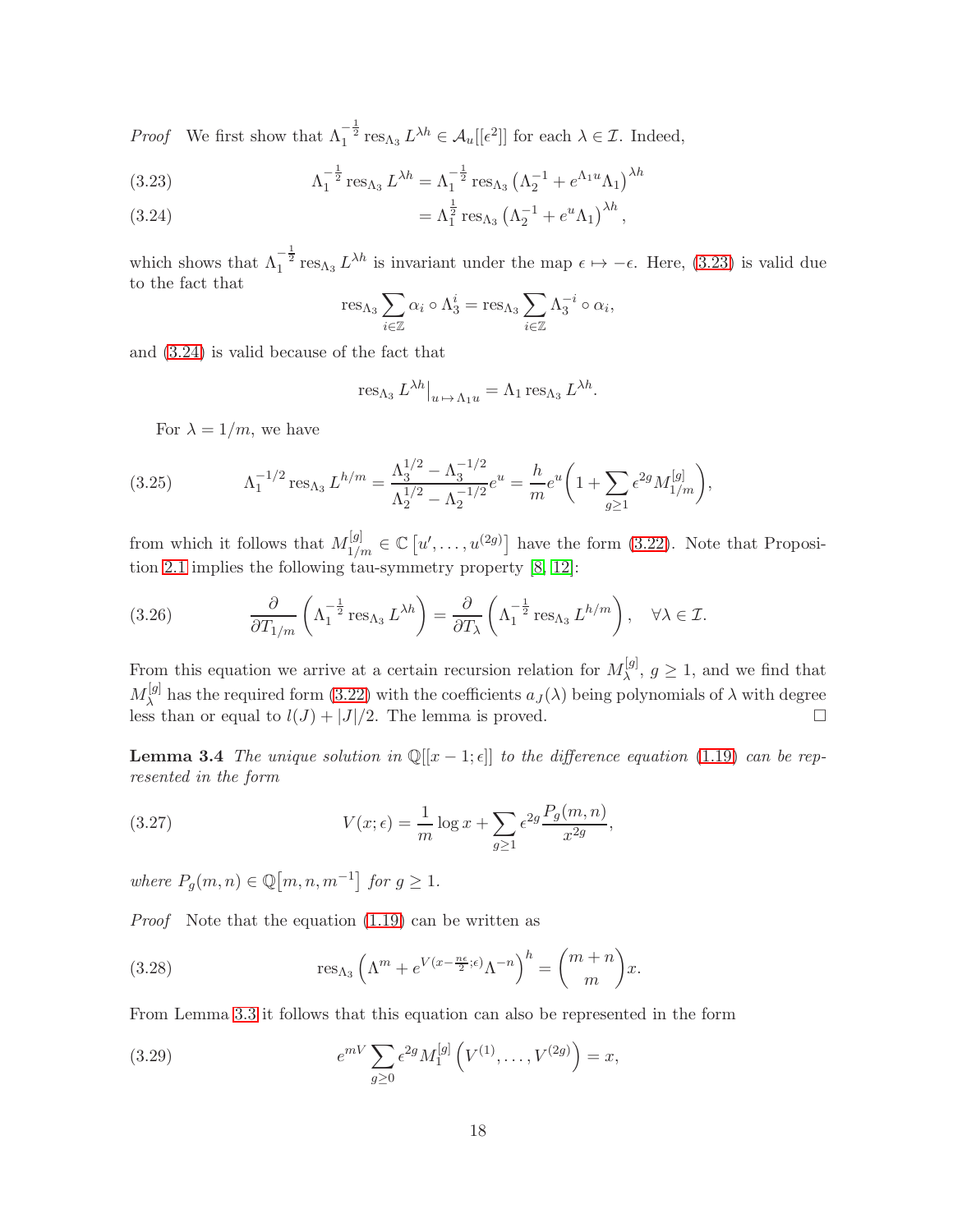where the coefficients  $M_1^{[g]}$  $1<sup>[9]</sup>$  are obtained recursively by using the tau-symmetry condition  $(3.26)$ with  $\lambda = 1$ . Then by substituting the expression [\(3.27\)](#page-17-3) of  $V(x; \epsilon)$  into [\(3.29\)](#page-17-4) one can determine the coefficients  $P_g(m, n)$  recursively, and show that they belong to  $\mathbb{Q}[m, n, m^{-1}]$ . The lemma is proved.  $\Box$ 

We will give the explicit expressions of some  $P_q(m, n)$  in Section [6.](#page-36-0)

<span id="page-18-5"></span>From the Lemmas [3.3,](#page-16-2) [3.4](#page-17-5) we know that the right-hand side of  $(2.56)$  is in  $\mathcal{A}_u[[\epsilon^2]]$ , and that the power series  $V(x; \epsilon)$  is in  $\mathbb{C}[[x-1; \epsilon^2]],$  thus we arrive at the following corollary.

**Corollary 3.5** The topological solution  $u_{\text{top}}$  is an element of  $\mathbb{C}[[x-1,T;\epsilon^2]].$ 

<span id="page-18-4"></span>**Step II.** Let us proceed to prove that  $u_{top}(x, T; \epsilon)$  has the genus expansion [\(3.13\)](#page-15-3) by using the so-called Euler–Lagrange equation.

**Proposition 3.6** The formal power series  $u := u_{\text{top}}$  satisfies the following equation:

<span id="page-18-3"></span>(3.30) 
$$
\sum_{\lambda \in \mathcal{I}} \lambda \widetilde{T}_{\lambda} \text{res}_{\Lambda_3} L^{\lambda h} + \frac{x + \frac{n}{2} \epsilon}{mn} = 0,
$$

where  $\widetilde{T}_{\lambda} = T_{\lambda} - \frac{\Gamma(m)\Gamma(n)}{\Gamma(1+h)}$  $\frac{\Gamma(n+1)}{\Gamma(1+h)} \delta_{\lambda,1}$ .

*Proof* Define a power series  $F(x, T; \epsilon) \in \mathbb{C}[[x - 1, T; \epsilon]]$  by

<span id="page-18-0"></span>(3.31) 
$$
F(x,T;\epsilon) := \sum_{\lambda \in \mathcal{I}} \lambda \widetilde{T}_{\lambda} \operatorname{res}_{\Lambda_3} L_{\text{top}}^{\lambda h} + \frac{x + \frac{n}{2}\epsilon}{mn},
$$

where  $L_{\text{top}} := \Lambda_2 + e^{u_{\text{top}}}\Lambda_1^{-1}$ . We are to show  $F(x, T; \epsilon) \equiv 0$ . By using [\(2.5\)](#page-5-6), [\(2.6\)](#page-5-4), [\(2.56\)](#page-13-5) and [\(3.21\)](#page-16-3) we obtain, after a lengthy calculation, that

<span id="page-18-2"></span>(3.32) 
$$
\frac{\partial F(x,T;\epsilon)}{\partial T_{\mu}} = \sum_{k\geq 0} \frac{\partial (\text{res}_{\Lambda_3} L_{\text{top}}^{\mu h})}{\partial u^{(k)}} \partial_x^k \widehat{F}(x,T;\epsilon), \quad \forall \mu \in \mathcal{I}.
$$

Here  $\widehat{F}(x, T; \epsilon)$  is a power series in  $\mathbb{C}[[x - 1, T; \epsilon]]$  defined by

(3.33) 
$$
\widehat{F}(x,T;\epsilon) := \epsilon^{-1} \left(1 - \Lambda_1^{-1}\right) F(x,T;\epsilon) = \sum_{\lambda \in \mathcal{I}} \lambda \widetilde{T}_{\lambda} \frac{\partial u_{\text{top}}}{\partial T_{\lambda}} + \frac{1}{m}.
$$

By taking  $T = 0$  in [\(3.31\)](#page-18-0) we obtain

<span id="page-18-1"></span>
$$
F(x, 0; \epsilon) = -\frac{\Gamma(m)\Gamma(n)}{\Gamma(1+h)} \operatorname{res}_{\Lambda_3} L_{\text{top}}^h \Big|_{T=0} + \frac{x + \frac{n}{2}\epsilon}{mn}.
$$

Thus  $F(x, 0; \epsilon)$  vanishes due to the fact that  $u_{\text{top}}(x, 0; \epsilon) = V(x; \epsilon)$  satisfies the equation [\(3.28\)](#page-17-6) (or equivalently  $(1.19)$ ). So from  $(3.33)$  it follows that

(3.34) 
$$
\widehat{F}(x,0;\epsilon) = \epsilon^{-1} \left(1 - \Lambda_1^{-1}\right) F(x,0;\epsilon) = 0.
$$

Then by mathematical induction we know from [\(3.32\)](#page-18-2), [\(3.33\)](#page-18-1) that

(3.35) 
$$
\frac{\partial^i F}{\partial T_{\mu_1} \cdots \partial T_{\mu_i}}(x,0;\epsilon) = 0, \quad \forall i \ge 0, \ \mu_1, \ldots, \mu_i \in \mathcal{I},
$$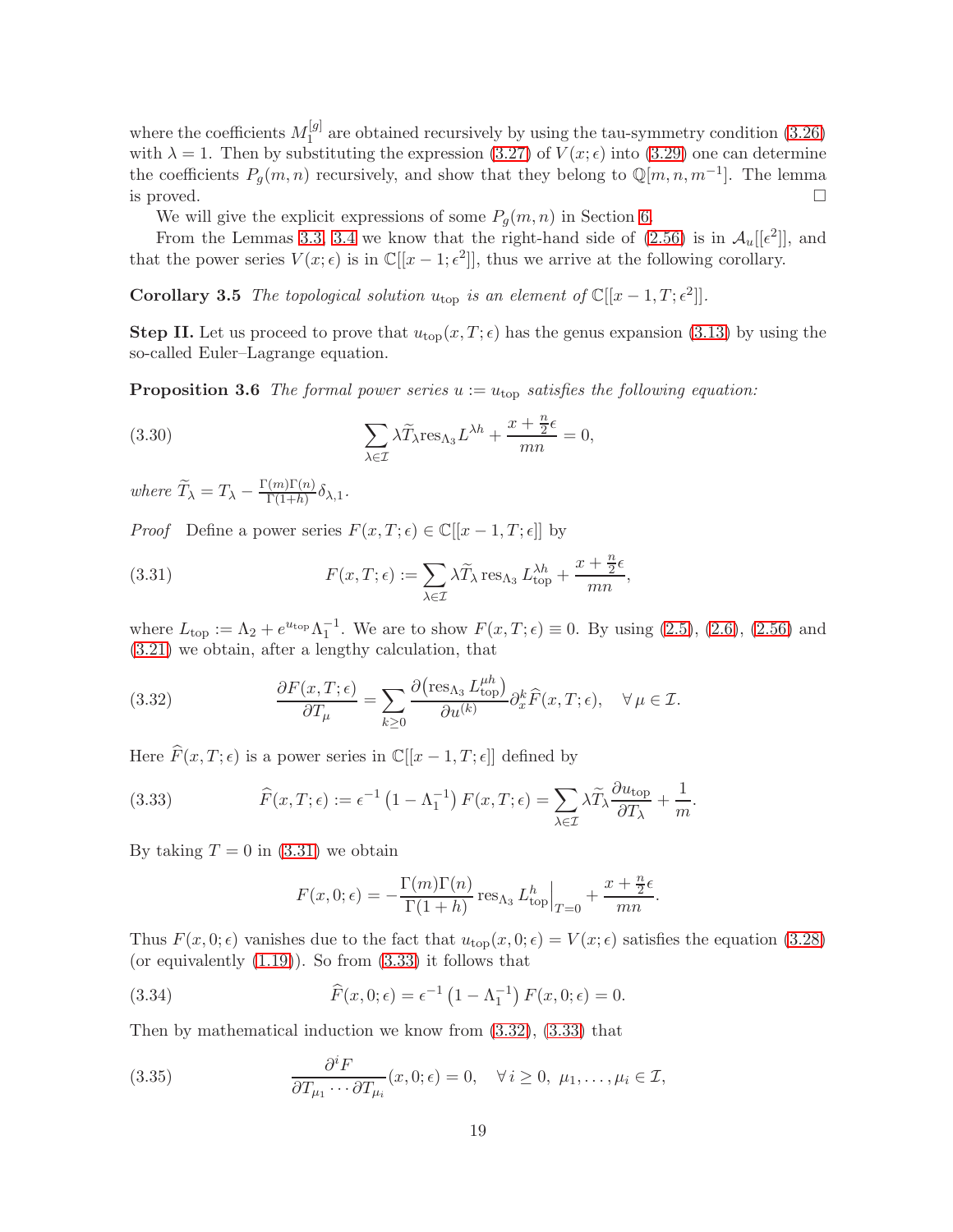which leads to the vanishing of  $F(x, T; \epsilon)$ . The proposition is proved.

We call equation [\(3.30\)](#page-18-3) the Euler–Lagrange equation for the FVH. Define a power series  $v_{\text{top}} \in \mathbb{C}[[x-1,T]]$  by

(3.36) 
$$
v_{\text{top}} = v_{\text{top}}(x,T) := u_{\text{top}}(x,T; \epsilon = 0).
$$

Then it satisfies the following dispersionless FVH:

<span id="page-19-5"></span>(3.37) 
$$
\frac{\partial v}{\partial T_{\lambda}} = \lambda m n c_{\lambda} e^{\lambda m v} \frac{\partial v}{\partial x}, \quad \lambda \in \mathcal{I}.
$$

It follows from Proposition [3.6](#page-18-4) that  $v_{top}$  also satisfies the following equation:

<span id="page-19-0"></span>(3.38) 
$$
\sum_{\lambda \in \mathcal{I}} \lambda c_{\lambda} \widetilde{T}_{\lambda} e^{\lambda mv} + \frac{x}{mn} = 0.
$$

<span id="page-19-6"></span>We call [\(3.38\)](#page-19-0) the dispersionless Euler-Lagrange equation for the FVH.

Lemma 3.7 There exist functions

<span id="page-19-2"></span>(3.39) 
$$
A_g = A_g(z_1, \dots, z_{3g}) \in z_1^{-(4g-2)} \mathbb{C} [z_1, z_2, \dots, z_{3g}], \quad g \ge 1
$$

satisfying the homogeneity condition

<span id="page-19-3"></span>(3.40) 
$$
\sum_{i\geq 1} iz_i \frac{\partial A_g}{\partial z_i} = 2gA_g, \quad g \geq 1,
$$

such that  $u_{\text{top}}(x,T;\epsilon)$  can be represented in the form

<span id="page-19-4"></span>(3.41) 
$$
u_{\text{top}}(x,T;\epsilon) = v_{\text{top}}(x,T) + \sum_{g\geq 1} \epsilon^{2g} A_g \left( v_{\text{top}}'(x,T), \dots, v_{\text{top}}^{(3g)}(x,T) \right).
$$

Here  $v_{\text{top}}^{(k)}(x,T) = \partial_x^k v_{\text{top}}(x,T)$ .

*Proof* According to Corollary [3.5,](#page-18-5)  $u_{top}(x, T; \epsilon)$  can be represented in the form

(3.42) 
$$
u_{\text{top}}(x,T;\epsilon) = \sum_{g\geq 0} \epsilon^{2g} u_{\text{top}}^{[g]}(x,T), \quad u_{\text{top}}^{[0]}(x,T) = v_{\text{top}}(x,T),
$$

where  $u_{\text{top}}^{[g]}(x,T) =: u_{\text{top}}^{[g]} \in \mathbb{C}[[x-1,T]].$  The Euler-Lagrange equation [\(3.30\)](#page-18-3) for  $u = u_{\text{top}}$  is then equivalent to [\(3.38\)](#page-19-0) together with the following recursion relations for  $u_{\text{top}}^{[g]}$ ,  $g \geq 1$ :

<span id="page-19-1"></span>(3.43) 
$$
u_{\text{top}}^{[g]} \sum_{\lambda \in \mathcal{I}} \lambda^2 c_{\lambda} \widetilde{T}_{\lambda} e^{\lambda m v_{\text{top}}} = \sum_{J \in \mathbb{Y}_{\text{even}}} \sum_{\lambda \in \mathcal{I}} \lambda c_{\lambda} a_J(\lambda) \widetilde{T}_{\lambda} e^{\lambda m v_{\text{top}}} \sum_{n \ge \ell(J)} \sum_{\substack{0 \le g_1, \dots, g_n \le g-1 \\ g_1 + \dots + g_n = g-\frac{|J|}{2}}} b_{J;g_1, \dots, g_n}^{[g]} \prod_{i=1}^n \partial_x^{J_i} u_{\text{top}}^{[g_i]},
$$

where  $b_{J}^{[g]}$  $J_{j,g_1,...,g_n}^{[g]}$  are some constants and  $a_J(\lambda)$  are the coefficients that appear in [\(3.22\)](#page-16-1).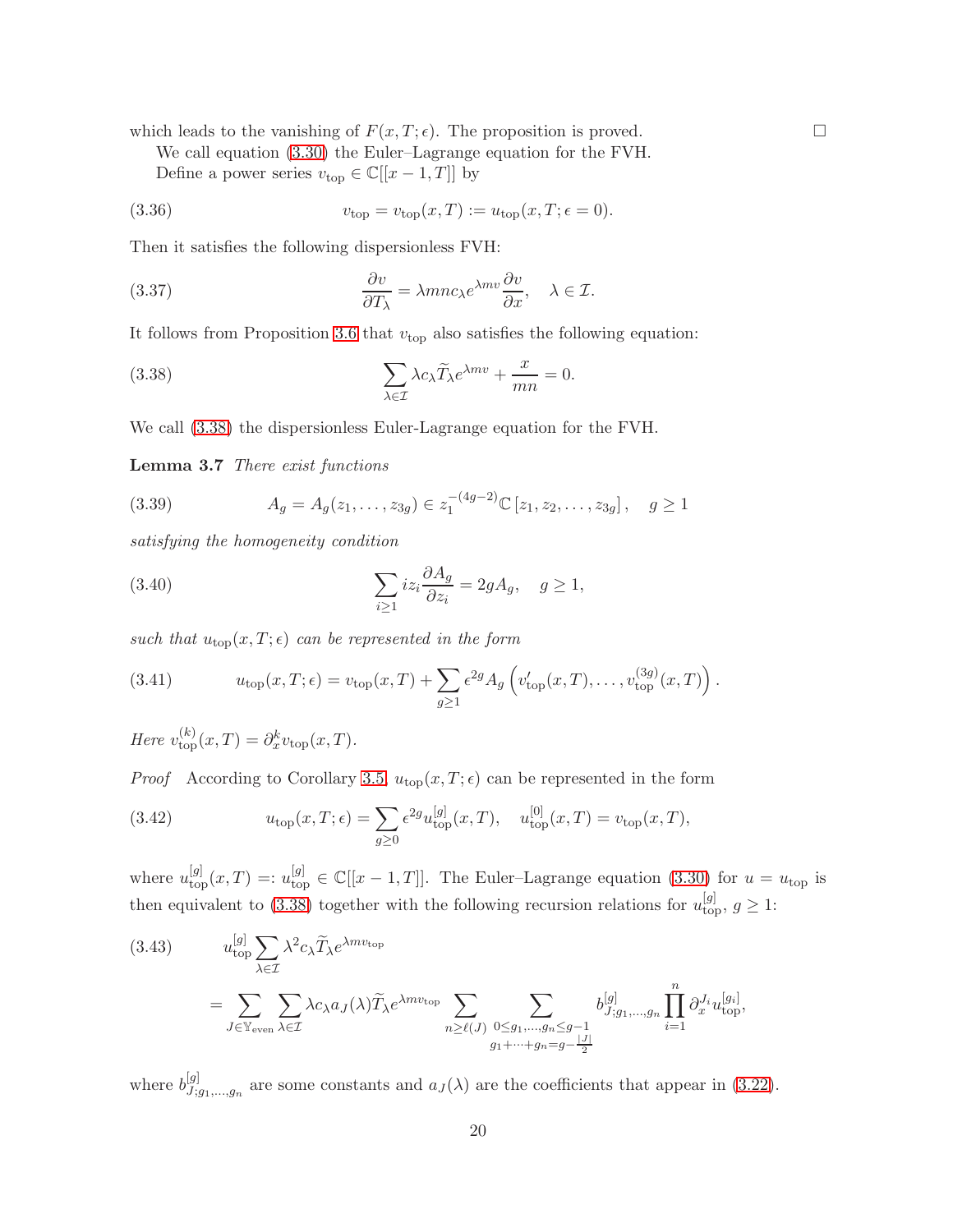<span id="page-20-0"></span>Define a sequence of power series (cf. [\[18\]](#page-41-9)) by

(3.44) 
$$
Q_k := \sum_{\lambda \in \mathcal{I}} \lambda^{k+1} c_{\lambda} \widetilde{T}_{\lambda} e^{\lambda m v_{\text{top}}}, \quad k \ge 1.
$$

By taking the x-derivative of [\(3.38\)](#page-19-0) and [\(3.44\)](#page-20-0) we find that  $Q_k$ ,  $k \ge 1$  satisfy the relations

<span id="page-20-1"></span>(3.45) 
$$
Q_1 = -\frac{1}{m^2 n v_{\text{top}}'}, \quad Q_k = \frac{1}{m v_{\text{top}}'} \partial_x Q_{k-1}, \qquad k \ge 2.
$$

So we have

$$
(3.46) \t Q_k \in (v_{\text{top}}')^{1-2k} \mathbb{C} \left[ v_{\text{top}}', \dots, v_{\text{top}}^{(k)} \right], \quad \sum_{i \ge 1} i v_{\text{top}}^{(i)} \frac{\partial Q_k}{\partial v_{\text{top}}^{(i)}} = -Q_k, \quad k \ge 1.
$$

<span id="page-20-2"></span>When  $g = 1$ , we know from [\(3.43\)](#page-19-1), [\(3.45\)](#page-20-1) that  $u_{top}^{[1]} = A_1(v'_{top}, v''_{top}, v'''_{top})$ , where

$$
A_1(z_1, z_2, z_3) = \frac{nh}{24} \left( \frac{z_3}{z_1} - \frac{z_2^2}{z_1^2} + z_2 \right).
$$

It is obvious that  $A_1$  satisfies the conditions  $(3.39)$ ,  $(3.40)$ . Assume that we have already found the functions

$$
(3.47) \t A_{g'} = A_{g'}(z_1, \dots, z_{3g'}) \in z_1^{-(4g'-2)} \mathbb{C}[z_1, \dots, z_{3g'}], \quad g' \le g-1
$$

satisfying the homogeneity condition

(3.48) 
$$
\sum_{i\geq 1} iz_i \frac{\partial A_{g'}}{\partial z_i} = 2g' A_{g'},
$$

and that  $u_{\text{top}}^{[g]} := A_{g'}(v_{\text{top}}^{(1)}, \ldots, v_{\text{top}}^{(3g')})$  satisfy the equation [\(3.43\)](#page-19-1) for  $g' \leq g-1$ . According to Lemma [3.3,](#page-16-2)  $a_J(\lambda)$  are polynomials of  $\lambda$  with degrees less than or equal to  $l(J) + |J|/2$ , so it follows from [\(3.46\)](#page-20-2) that

<span id="page-20-3"></span>
$$
(3.49) \qquad \sum_{\lambda \in \mathcal{I}} \lambda c_{\lambda} \widetilde{T}_{\lambda} a_{J}(\lambda) e^{\lambda m v_{\text{top}}} \in (v_{\text{top}}')^{1-2l(J)-|J|} \mathbb{C} \Big[ v_{\text{top}}', \dots, v_{\text{top}}^{(l(J)+|J|/2)} \Big], \quad \forall J \in \mathbb{Y}_{\text{even}}.
$$

Thus by using  $(3.45)-(3.49)$  $(3.45)-(3.49)$  we know the existence of a unique solution  $u_{\text{top}}^{[g]}$  to the equa-tion [\(3.43\)](#page-19-1) that satisfies the properties required by the lemma. The lemma is proved.  $\Box$ Step III. Let us show that the formula [\(3.41\)](#page-19-4) yields the quasi-trivial transformation of the FVH [\[12,](#page-41-8) [25\]](#page-41-10). Namely, for any solution  $v = v(x, T)$  to the dispersionless FVH [\(3.37\)](#page-19-5) with  $v' \not\equiv 0,$ 

<span id="page-20-4"></span>(3.50) 
$$
u = v + \sum_{g \ge 1} \epsilon^{2g} A_g \left( v', \dots, v^{(3g)} \right)
$$

<span id="page-20-5"></span>gives a solution to the FVH. To this end, we first prove the following lemma on the transcendency of the solution  $v_{\text{top}}$  to the dispersionless FVH [\(3.37\)](#page-19-5).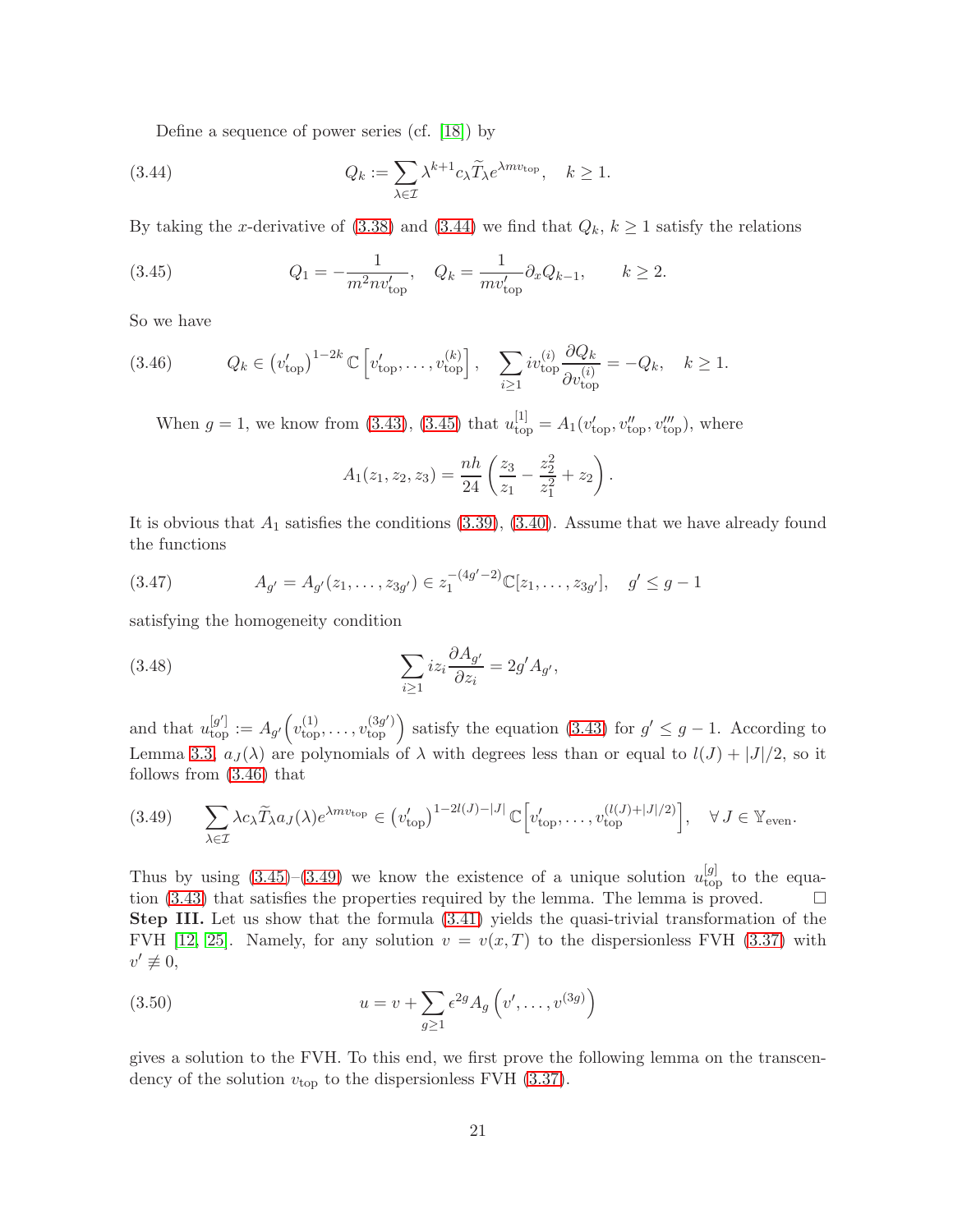**Lemma 3.8** Let  $F(z_0, z_1, \ldots, z_N) \in A_{z_0,0}[z_1, \ldots, z_N]$  be a polynomial in the indeterminates  $z_1, \ldots, z_N$  with coefficients depending smoothly on  $z_0$ , which satisfies the condition

(3.51) 
$$
F\left(v_{\text{top}}(x,T), v'_{\text{top}}(x,T), \dots, v^{(N)}_{\text{top}}(x,T)\right) = 0,
$$

then  $F(z_0, z_1, \ldots, z_N) \equiv 0$ .

Proof From the dispersionless FVH [\(3.37\)](#page-19-5), it follows that

$$
\frac{\partial F}{\partial T_{\lambda}}\left(v_{\text{top}}, v'_{\text{top}}, \dots, v^{(N)}_{\text{top}}\right) = nc_{\lambda} \sum_{j=0}^{N} \frac{\partial F}{\partial z_{j}}\left(v_{\text{top}}, v'_{\text{top}}, \dots, v^{(N)}_{\text{top}}\right) \partial_{x}^{j+1}\left(e^{\lambda mv_{\text{top}}}\right), \quad \lambda \in \mathcal{I}.
$$

Dividing the right-hand side of the above equation by  $e^{\lambda mv_{\text{top}}}$  we obtain a polynomial in  $\lambda$  with degree  $N + 1$ . Since this polynomial vanishes for any  $\lambda \in \mathcal{I}$ , all its coefficients must vanish. Thus we obtain

$$
\frac{\partial F}{\partial z_j}\left(v_{\text{top}}, v'_{\text{top}}, \dots, v^{(N)}_{\text{top}}\right) = 0, \quad j = 0, \dots, N.
$$

For a similar reason we find that for all  $k \geq 1, 0 \leq j_1, \ldots, j_k \leq N$ ,

$$
\frac{\partial^k F}{\partial z_{j_1} \cdots \partial z_{j_k}} \left( v_{\text{top}}, v'_{\text{top}}, \dots, v_{\text{top}}^{(N)} \right) = 0,
$$

which lead to the vanishing of F. The lemma is proved.  $\square$ 

Now let us prove that the function u defined by  $(3.50)$  satisfies the FVH. Indeed, for any  $\lambda \in \mathcal{I}$ , it follows from Theorem 1.2 of [\[23\]](#page-41-11) the existence of a quasi-trivial transformation

$$
u = v + \sum_{g \ge 1} \epsilon^{2g} \widehat{A}_{\lambda,g} \left( v, v', \dots, v^{(N_g)} \right),
$$

which transforms [\(3.37\)](#page-19-5) to the  $\partial_{T_{\lambda}}$ -flow of the FVH. Here

$$
\widehat{A}_{\lambda,g}\left(z_0,\ldots,z_{N_g}\right)\in z_1^{-N'_g}\mathcal{A}_{z_0,0}\left[z_1,\ldots,z_{N_g}\right],
$$

and  $N_g$  and  $N'_g$  are some positive integers. Since  $u_{\text{top}}$  satisfies the FVH, from [\(3.41\)](#page-19-4) it follows that

$$
A_g\left(v'_{\text{top}},\ldots,v^{(3g)}_{\text{top}}\right) = \widehat{A}_{\lambda,g}\left(v_{\text{top}},v'_{\text{top}},\ldots,v^{(N_g)}_{\text{top}}\right), \quad g \ge 1.
$$

Thus by using Lemma [3.8](#page-20-5) we arrive at

$$
A_g(z_1,\ldots,z_{3g})=\widehat{A}_{\lambda,g}\left(z_0,z_1,\ldots,z_{N_g}\right),\quad\forall\,g\geq 1,
$$

so [\(3.50\)](#page-20-4) is the quasi-trivial transformation of the FVH.

**Step IV.** We are to prove the existence of the functions  $F_q$  satisfying the equations in [\(3.14\)](#page-15-4). To this end, we need to use the following lemma which can be proved by applying Theorem 1.2 of [\[23\]](#page-41-11) to the Hamiltonian structure of the FVH given in [\[26\]](#page-41-6).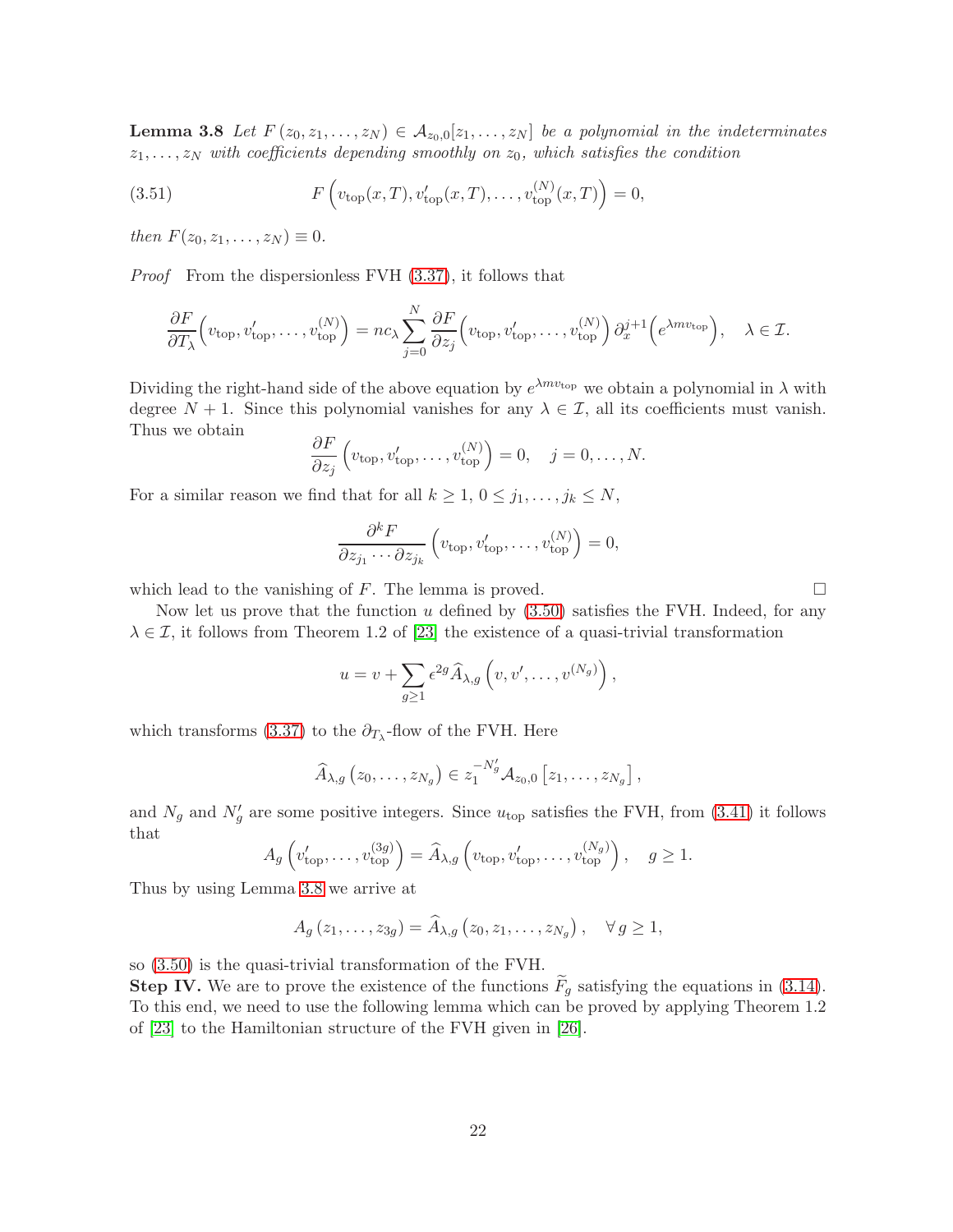Lemma 3.9 The quasi-trivial transformation [\(3.14\)](#page-15-4) transforms the Hamiltonian structure

(3.52) 
$$
\frac{\partial v}{\partial T_{\lambda}} = P_0 \left( \frac{\delta H_{\lambda}^{[0]}}{\delta v(x)} \right),
$$

(3.53) 
$$
P_0 = \frac{nh}{m} \partial_x, \quad H_{\lambda}^{[0]} = \frac{c_{\lambda}}{\lambda h} \int e^{\lambda mv} dx
$$

of the dispersionless FVH to the one of the FVH given by

(3.54) 
$$
\frac{\partial u}{\partial T_{\lambda}} = P\left(\frac{\delta H_{\lambda}}{\delta u(x)}\right),
$$

(3.55) 
$$
P = \frac{(\Lambda_3 - 1) (1 - \Lambda_1^{-1})}{\epsilon(\Lambda_2 - 1)}, \quad H_{\lambda} = \frac{1}{\lambda h} \int \text{res}_{\Lambda_3} L^{\lambda h} dx.
$$

It follows from the above Lemma that

(3.56) 
$$
P\frac{\delta}{\delta u}\int udx = P_0\frac{\delta}{\delta v}\int \left(v + \sum_{g\geq 1} \epsilon^{2g} A_g\left(v', \ldots, v^{(3g)}\right)\right) dx,
$$

so we have

$$
\frac{\delta}{\delta v} \int A_g \left( v', \dots, v^{(3g)} \right) dx \equiv \text{const}, \quad \forall g \ge 1.
$$

By using the homogeneity condition [\(3.40\)](#page-19-3) we know that the constants in the above formula must vanish. Therefore, there exist functions

<span id="page-22-0"></span>
$$
B_g = B_g(z_0, \ldots, z_{3g-1}) \in \mathcal{A}_{z_0,0} \left[ \log(z_1), z_1, z_1^{-1}, z_2, \ldots, z_{3g-1} \right], \quad g \ge 1
$$

satisfying the relations

(3.57) 
$$
A_g = \sum_{i \geq 0} z_{i+1} \frac{\partial B_g}{\partial z_i}, \quad \sum_{i \geq 1} iz_i \frac{\partial B_g}{\partial z_i} = (2g - 1)B_g.
$$

By taking derivatives with respect to  $z_0$  on both sides of the above equations we obtain

(3.58) 
$$
\sum_{i\geq 0} z_{i+1} \frac{\partial}{\partial z_i} \left( \frac{\partial B_g}{\partial z_0} \right) = 0, \quad \sum_{i\geq 1} iz_i \frac{\partial}{\partial z_i} \left( \frac{\partial B_g}{\partial z_0} \right) = (2g - 1) \frac{\partial B_g}{\partial z_0}
$$

It follows that  $B<sub>g</sub>$  does not depend on  $z<sub>0</sub>$ . Thus by using [\(3.39\)](#page-19-2) and [\(3.57\)](#page-22-0) we arrive at

$$
B_g \in z_1^{-(4g-3)} \mathbb{C}[z_1,\ldots,z_{3g-1}], \quad g \ge 1.
$$

<span id="page-22-3"></span>.

Now let us proceed to prove that  $B_g(v', v'', \ldots, v^{(3g-1)})$  can be represented as the xderivative of a certain function of  $v, v', v'', \ldots$ . We first prove the following lemma.

**Lemma 3.10** If  $F \in (v')^{-N'}\mathcal{A}_{v,0} \left[ v', \ldots, v^{(N)} \right]$  satisfies the equations

<span id="page-22-1"></span>(3.59) 
$$
\int F e^{\lambda m v} v' dx = 0, \quad \forall \lambda \in \mathcal{I},
$$

<span id="page-22-2"></span>(3.60) 
$$
\sum_{i\geq 1} i v^{(i)} \frac{\partial F}{\partial v^{(i)}} = N''F
$$

for some positive integers  $N, N', N''$ , then  $F \equiv 0$ .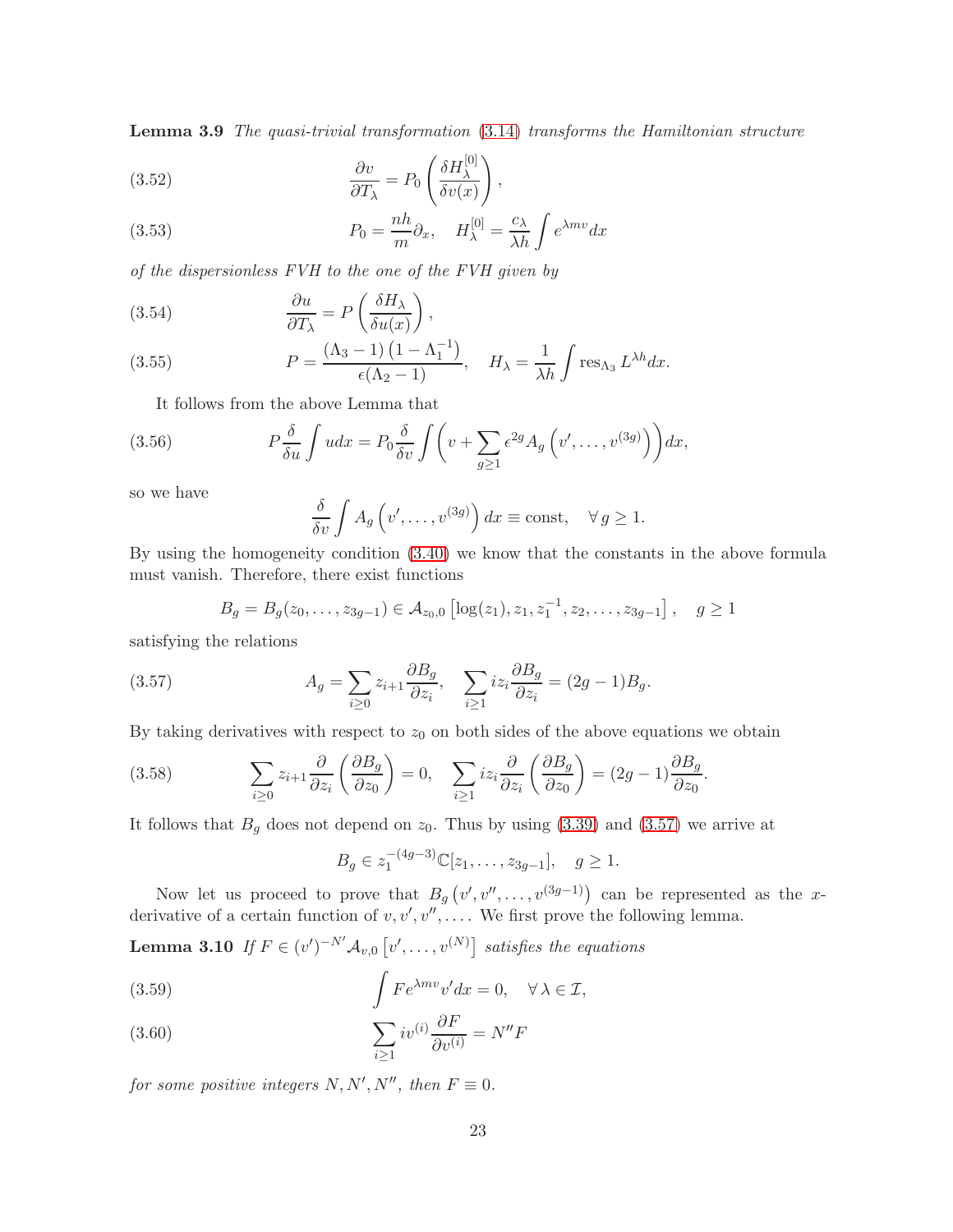*Proof* For any  $\lambda \in \mathcal{I}$ , a straightforward calculation shows that F satisfies the equation

<span id="page-23-0"></span>(3.61) 
$$
\frac{\delta}{\delta v} \int F e^{\lambda mv} v' dx = \sum_{k=0}^{N} (-1)^k \left( (\delta_k F) \partial_x^k \left( e^{\lambda mv} v' \right) + \left( \partial_x^k F \right) \delta_k \left( e^{\lambda mv} v' \right) \right),
$$

where the operators  $\delta_k$  are defined by

$$
\delta_k := \sum_{i \ge 0} (-1)^i {i+k \choose k} \partial_x^i \frac{\partial}{\partial v^{(i+k)}}, \quad k \ge 0.
$$

The left-hand side of [\(3.61\)](#page-23-0) vanishes due to the condition [\(3.59\)](#page-22-1). Dividing the right-hand side of [\(3.61\)](#page-23-0) by  $e^{\lambda mv}$ , we obtain a polynomial in  $\lambda$  of degree N. The vanishing of this polynomial for any  $\lambda \in \mathcal{I}$  yields  $\partial F/\partial v^{(k)} = 0$ ,  $k = 1, ..., N$ . Thus by using the condition [\(3.60\)](#page-22-2) we conclude that  $F \equiv 0$ . The lemma is proved. conclude that  $F \equiv 0$ . The lemma is proved.

Taking the derivative with respect to  $T_{\lambda}$ ,  $\lambda \in \mathcal{I}$  on both sides of [\(3.50\)](#page-20-4) and integrating with respect to  $x$  we find that

<span id="page-23-1"></span>(3.62) 
$$
\epsilon^{-1} \partial_x^{-1} (1 - \Lambda_1^{-1}) \operatorname{res}_{\Lambda_3} L^{\lambda h}
$$

$$
= n c_{\lambda} e^{\lambda m v} + n c_{\lambda} \sum_{i \ge 1} \partial_x^{i+1} (e^{\lambda m v}) \frac{\partial}{\partial v^{(i)}} \sum_{g \ge 1} \epsilon^{2g} B_g (v', \dots, v^{(3g-1)}),
$$

where the FVH [\(2.56\)](#page-13-5) and its dispersionless limit [\(3.37\)](#page-19-5) are used. Denote

$$
\Delta_{\lambda} := \epsilon^{-1} \partial_x^{-1} \left( 1 - \Lambda_1^{-1} \right) \operatorname{res}_{\Lambda_3} L^{\lambda h} - n c_{\lambda} e^{\lambda m v}.
$$

Then from Lemma [2.2](#page-6-5) one can represent  $\Delta_{\lambda}$  in the form

$$
\Delta_{\lambda} = \sum_{k \ge 1} \epsilon^{2k} \Delta_{\lambda}^{[k]}(v, v', \dots).
$$

Here,  $\Delta_{\lambda}^{[k]} \in (v')^{-m_{\lambda,k}} \mathcal{A}_v$  for some nonnegative integers  $m_{\lambda,k}$ , and  $\deg \Delta_{\lambda}^{[k]} = 2k$ . It follows from the formula [\(2.6\)](#page-5-4) that

$$
0 = \int \frac{\partial \Delta_{\lambda}}{\partial T_{\mu}} dx = \int \sum_{k \ge 0} \frac{\partial \Delta_{\lambda}}{\partial v^{(k)}} \partial_x^{k+1} \left( nc_{\mu} e^{\mu mv} \right) dx = \mu m n c_{\mu} \int e^{\mu mv} v' \left( \frac{\delta}{\delta v} \int \Delta_{\lambda} dx \right) dx.
$$

Then by employing Lemma [3.10](#page-22-3) we obtain

<span id="page-23-3"></span>
$$
\frac{\delta}{\delta v} \int \Delta_{\lambda}^{[k]} dx = 0, \quad k \ge 1,
$$

which, together with [\(3.62\)](#page-23-1), yields the relations

(3.63) 
$$
0 = \int \Delta_{\lambda} dx = \lambda m n c_{\lambda} \int e^{\lambda m v} v' \left( \frac{\delta}{\delta v} \int \sum_{g \ge 1} \epsilon^{2g} B_g \left( v', \dots, v^{(3g-1)} \right) dx \right) dx
$$

for all  $\lambda \in \mathcal{I}$ . By using again Lemma [3.10](#page-22-3) we obtain

<span id="page-23-2"></span>(3.64) 
$$
\frac{\delta}{\delta v} \int B_g \left( v', \dots, v^{(3g-1)} \right) dx = 0, \quad \forall g \ge 1.
$$

Thus by employing [\(3.57\)](#page-22-0) and [\(3.64\)](#page-23-2) we arrive at the following lemma.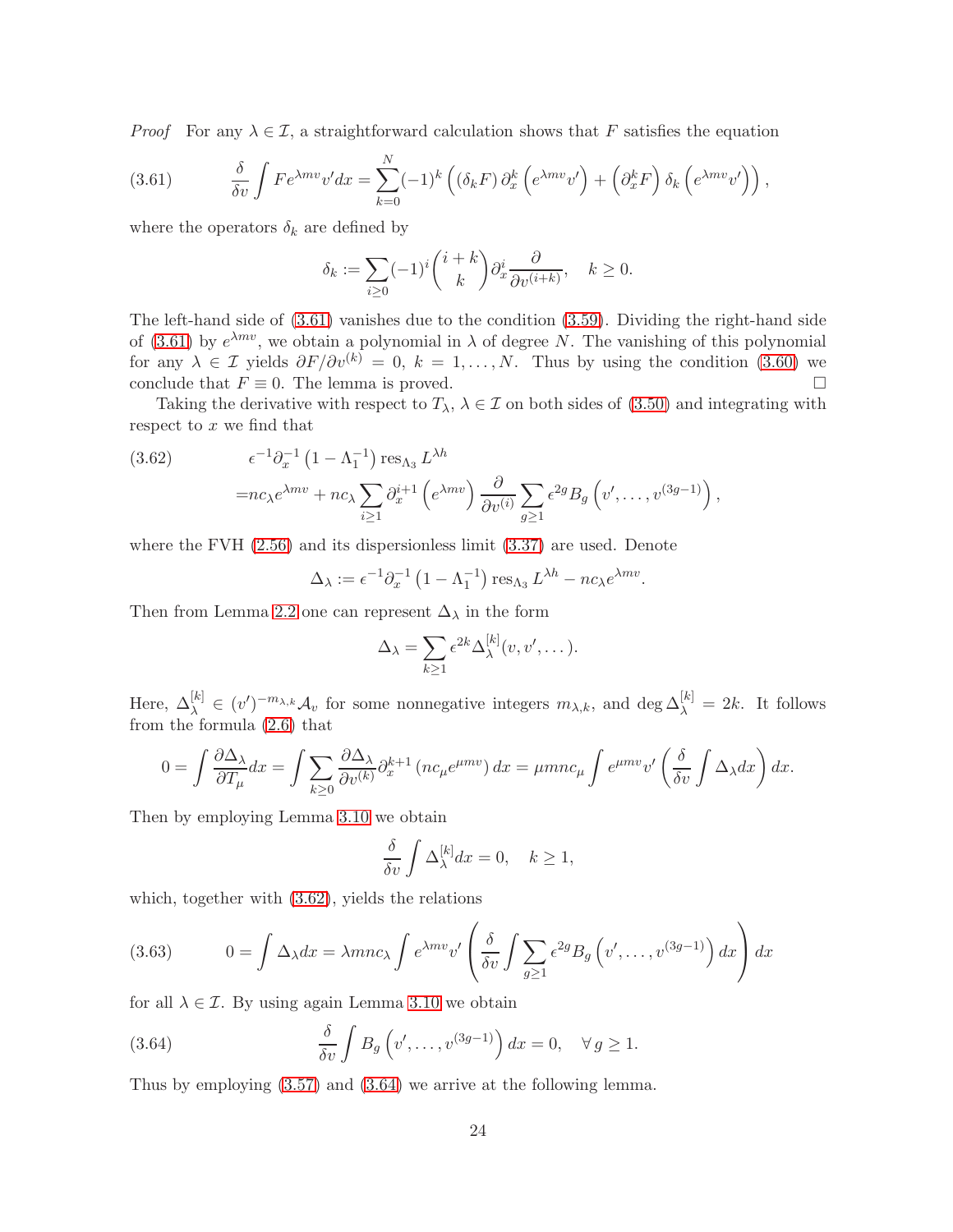Lemma 3.11 There exist functions

(3.65) 
$$
\widetilde{F}_1(z_0, z_1) = \frac{nh}{24} \log z_1 + \frac{nh}{24} z_0,
$$

(3.66) 
$$
\widetilde{F}_g(z_1,\ldots,z_{3g-2}) \in z_1^{-(4g-4)}\mathbb{C}[z_1,\ldots,z_{3g-2}], \quad g \ge 2,
$$

satisfying the quasi-homogeneous condition

(3.67) 
$$
\sum_{i\geq 1} iz_i \frac{\partial \widetilde{F}_g}{\partial z_i} = (2g-2)\widetilde{F}_g + \frac{nh}{24}\delta_{g,1}, \quad g \geq 1,
$$

such that the functions  $A_g$  given in Lemma [3.7](#page-19-6) can be represented in the form

(3.68) 
$$
A_g\left(v',\ldots,v^{(3g)}\right) = \partial_x^2 \widetilde{F}_g\left(v,v',\ldots,v^{(3g-2)}\right).
$$

Step V. Finally, let us prove the existence of the tau-function  $\tau_{top}$ . Following the approach of [\[7\]](#page-40-4), define  $\mathcal{F}_0 = \mathcal{F}_0(x,T) \in \mathbb{C}[[x-1,T]]$  by

<span id="page-24-7"></span>(3.69) 
$$
\mathcal{F}_0 := \frac{mn}{2h} \sum_{\lambda,\mu \in \mathcal{I}} \frac{\lambda \mu}{\lambda + \mu} c_{\lambda} c_{\mu} \widetilde{T}_{\lambda} \widetilde{T}_{\mu} e^{(\lambda + \mu) m v_{\text{top}}} + \frac{x}{h} \sum_{\mu \in I} c_{\mu} \widetilde{T}_{\mu} e^{\mu m v_{\text{top}}} + \frac{x^2}{2nh} v_{\text{top}}.
$$

By using the dispersionless Euler-Lagrange equation [\(3.38\)](#page-19-0) we find that  $\mathcal{F}_0$  satisfies

(3.70) 
$$
\partial_x^2 \mathcal{F}_0 = \frac{1}{nh} v_{\text{top}},
$$

<span id="page-24-4"></span>(3.71) 
$$
\partial_x \partial_{T_\lambda} \mathcal{F}_0 = \frac{c_\lambda}{h} e^{\lambda m v_{\text{top}}}, \quad \forall \lambda \in \mathcal{I},
$$

<span id="page-24-5"></span>(3.72) 
$$
\partial_{T_{\lambda}} \partial_{T_{\mu}} \mathcal{F}_0 = \frac{mn}{h} \frac{\lambda \mu}{\lambda + \mu} c_{\lambda} c_{\mu} e^{(\lambda + \mu) m v_{\text{top}}}, \quad \forall \lambda, \mu \in \mathcal{I},
$$

<span id="page-24-1"></span>(3.73) 
$$
\sum_{\lambda \in \mathcal{I}} \lambda \widetilde{T}_{\lambda} \frac{\partial \mathcal{F}_0}{\partial T_{\lambda}} + \frac{x^2}{2mnh} = 0, \quad \sum_{\lambda \in \mathcal{I}} \widetilde{T}_{\lambda} \frac{\partial \mathcal{F}_0}{\partial T_{\lambda}} + x \frac{\partial \mathcal{F}_0}{\partial x} = 2\mathcal{F}_0.
$$

From Lemmas [3.7,](#page-19-6) [3.11](#page-23-3) we know the existence of functions

(3.74) 
$$
F_1 = F_1(z_0, z_1) := \frac{1}{24} \log z_1 - \frac{mh + n^2}{24nh} z_0,
$$

<span id="page-24-2"></span>
$$
(3.75) \tF_g = F_g(z_0, z_1, \dots, z_{3g-2}) \in z_1^{-(4g-4)} \mathbb{C}[z_1, \dots, z_{3g-2}], \quad g \ge 2,
$$

such that

<span id="page-24-0"></span>(3.76) 
$$
u_{\text{top}} = \left(\Lambda_3^{1/2} - \Lambda_3^{-1/2}\right) \left(\Lambda_1^{1/2} - \Lambda_1^{-1/2}\right) \sum_{g \ge 0} \epsilon^{2g-2} \mathcal{F}_g,
$$

<span id="page-24-3"></span>(3.77) 
$$
\sum_{i\geq 1} iz_i \frac{\partial F_g}{\partial z_i} = (2g - 2)F_g + \frac{1}{24} \delta_{g,1}, \quad g \geq 1,
$$

where  $\mathcal{F}_g = \mathcal{F}_g(x,T) := F_g\left(v_{\text{top}}, v'_{\text{top}}, \ldots, v^{(3g-2)}_{\text{top}}\right) \in \mathbb{C}[[x-1,T]].$  Clearly,  $F_g$  and  $\widetilde{F}_g$  are related by

<span id="page-24-6"></span>(3.78) 
$$
F_g = \frac{1}{nh} \sum_{k=1}^g C_{g-k}(m,n) \partial^{2g-2k} \widetilde{F}_k + \frac{C_g(m,n)}{nh} z_{2g-2}, \quad \partial := \sum_{i \ge 0} z_{i+1} \frac{\partial}{\partial z_i},
$$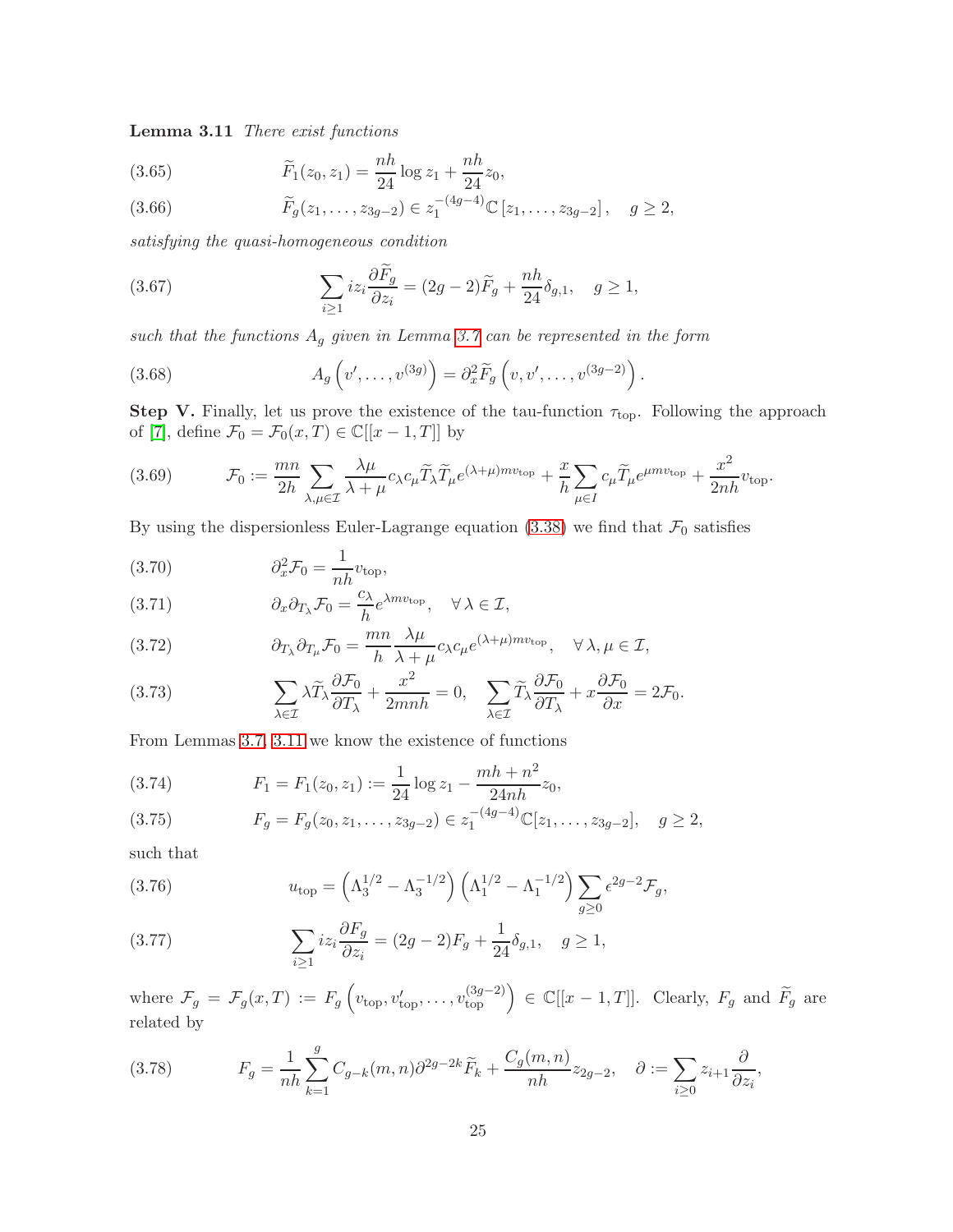where  $C_k(m, n)$ ,  $k \geq 0$  are defined in [\(1.21\)](#page-3-3).

<span id="page-25-0"></span>Now let us define a formal power series  $\tau_{\text{top}} \in \mathbb{C}((\epsilon))[[x-1,T]]$  by the formula

.

(3.79) 
$$
\tau_{\text{top}} = \tau_{\text{top}}(x, T; \epsilon) := e^{\sum_{g \geq 0} \epsilon^{2g - 2} \mathcal{F}_g}
$$

Then [\(3.76\)](#page-24-0) can be written as

<span id="page-25-3"></span>(3.80) 
$$
u_{\text{top}} = \left(\Lambda_3^{1/2} - \Lambda_3^{-1/2}\right) \left(\Lambda_1^{1/2} - \Lambda_1^{-1/2}\right) \log \tau_{\text{top}}.
$$

From the identities [\(3.73\)](#page-24-1) it follows that

(3.81) 
$$
\sum_{\lambda \in \mathcal{I}} \lambda \widetilde{T}_{\lambda} \frac{\partial v_{\text{top}}}{\partial T_{\lambda}} + \frac{1}{m} = 0, \quad \sum_{\lambda \in \mathcal{I}} \widetilde{T}_{\lambda} \frac{\partial v_{\text{top}}}{\partial T_{\lambda}} + x \frac{\partial v_{\text{top}}}{\partial x} = 0,
$$

which yield

<span id="page-25-2"></span>(3.82) 
$$
\sum_{\lambda \in \mathcal{I}} \lambda \widetilde{T}_{\lambda} \frac{\partial v_{\text{top}}^{(i)}}{\partial T_{\lambda}} + \frac{1}{m} \delta_{i,0} = 0, \quad \sum_{\lambda \in \mathcal{I}} \widetilde{T}_{\lambda} \frac{\partial v_{\text{top}}^{(i)}}{\partial T_{\lambda}} + x \frac{\partial v_{\text{top}}^{(i)}}{\partial x} = -iv_{\text{top}}^{(i)}.
$$

So by using [\(3.75\)](#page-24-2) and [\(3.77\)](#page-24-3) we know that  $\tau_{\text{top}}$  satisfies the following conditions:

(3.83) 
$$
L_0 \tau_{\text{top}} = 0, \quad K_0 \tau_{\text{top}} + \frac{1}{24} \tau_{\text{top}} = 0,
$$

where the operators  $L_0$  and  $K_0$  are defined by [\(3.3\)](#page-13-3) and [\(3.8\)](#page-14-4), respectively.

Now it remains to prove that the power series  $\tau_{top} \in \mathbb{C}((\epsilon))[[x-1,T]]$  is a tau-function of the FVH [\(1.8\)](#page-2-2). For any given  $\lambda, \mu \in \mathcal{I}$ , define two power series in  $\mathbb{C}[[x-1,T;\epsilon]]$  by

<span id="page-25-6"></span><span id="page-25-1"></span>
$$
\Delta_{\lambda} := (\Lambda_3 - 1) \Lambda_2^{-\frac{1}{2}} \epsilon \frac{\partial \log \tau_{\text{top}}}{\partial T_{\lambda}} - \text{res}_{\Lambda_3} L^{\lambda h}|_{u = u_{\text{top}}},
$$

$$
\Delta_{\lambda, \mu} := \epsilon^2 \frac{\partial^2 \log \tau_{\text{top}}}{\partial T_{\lambda} \partial T_{\mu}} - \Omega_{\lambda, \mu}|_{u = u_{\text{top}}}.
$$

We are to show that

(3.84) 
$$
\Delta_{\lambda} = 0, \quad \Delta_{\lambda,\mu} = 0.
$$

Firstly, from the definition [\(3.79\)](#page-25-0) of  $\tau_{top}$ , equations [\(3.71\)](#page-24-4), [\(3.72\)](#page-24-5) and Lemmas [2.2,](#page-6-5) [3.8](#page-20-5) we know the existence of

<span id="page-25-4"></span>
$$
(3.85) \qquad \Delta_{\lambda}^* = \Delta_{\lambda}^*(z_0, z_1, \dots), \quad \Delta_{\lambda,\mu}^* = \Delta_{\lambda,\mu}^*(z_0, z_1, \dots) \in \epsilon \mathcal{A}_{z_0,0}[z_1^{-1}, z_1, z_2, \dots][[\epsilon]]
$$

satisfying

<span id="page-25-5"></span>
$$
\Delta_{\lambda} = \Delta_{\lambda}^* (v_{\text{top}}, v_{\text{top}}', \dots), \quad \Delta_{\lambda,\mu} = \Delta_{\lambda,\mu}^* (v_{\text{top}}, v_{\text{top}}', \dots).
$$

Then by using Lemmas [2.2,](#page-6-5) [3.8,](#page-20-5) the second equality of [\(3.83\)](#page-25-1) and the second identity of [\(3.82\)](#page-25-2) we find that

(3.86) 
$$
\left(\sum_{i\geq 1} iz_i \frac{\partial}{\partial z_i} - \epsilon \frac{\partial}{\partial \epsilon}\right) \Delta_{\lambda}^* = 0, \quad \left(\sum_{i\geq 1} iz_i \frac{\partial}{\partial z_i} - \epsilon \frac{\partial}{\partial \epsilon}\right) \Delta_{\lambda,\mu}^* = 0.
$$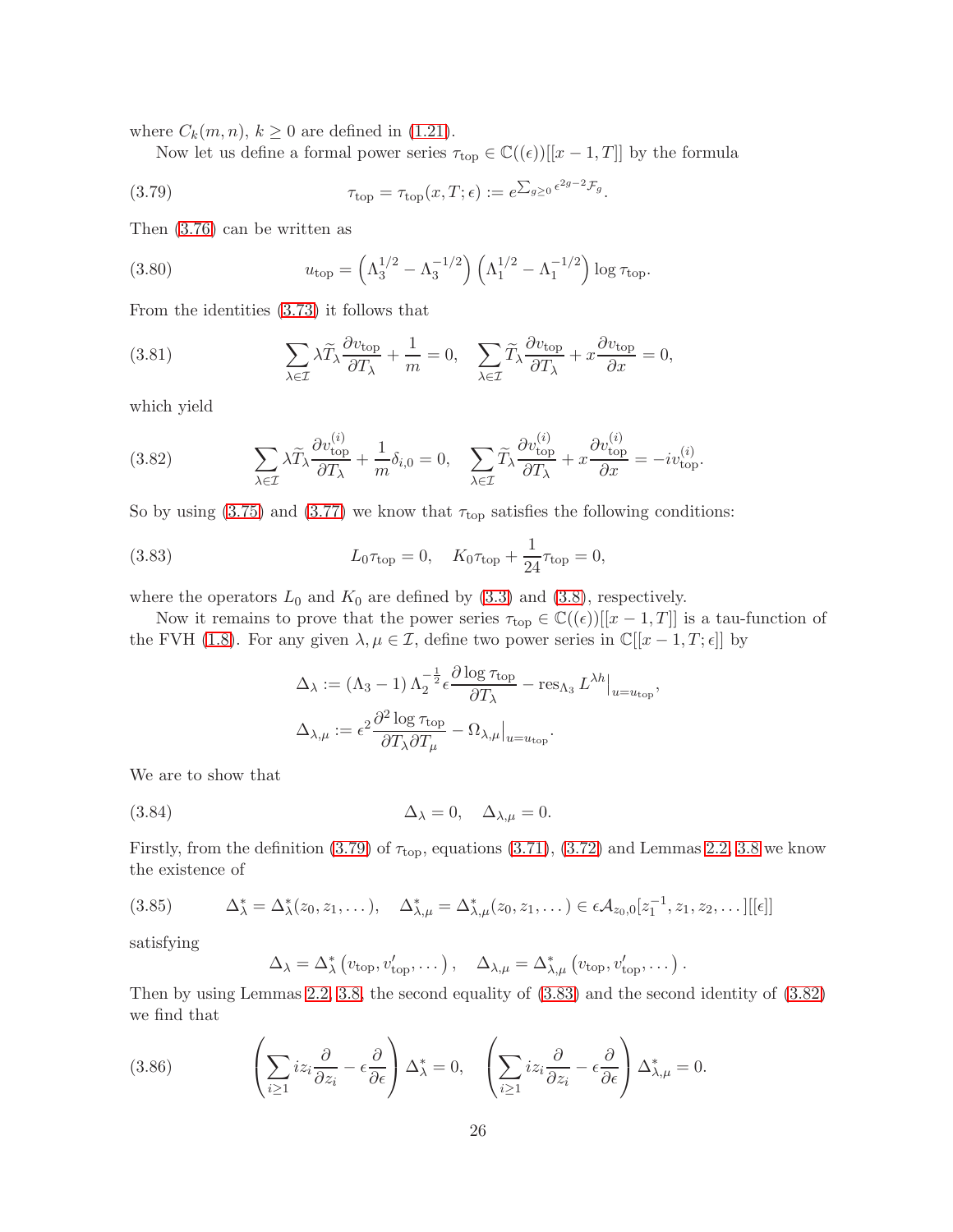Next, by applying  $\epsilon \partial_{T_\lambda}$  and  $\epsilon^2 \partial_{T_\lambda} \partial_{T_\mu}$  to both sides of [\(3.80\)](#page-25-3) we obtain

$$
\partial_x \Delta_\lambda = 0, \quad \partial_x^2 \Delta_{\lambda,\mu} = 0.
$$

Then by using Lemma [3.8](#page-20-5) we arrive at

$$
\partial \Delta_\lambda^* = 0, \quad \partial^2 \Delta_{\lambda,\mu}^* = 0,
$$

where  $\partial$  is defined in [\(3.78\)](#page-24-6). Together with the formulae [\(3.85\)](#page-25-4)–[\(3.86\)](#page-25-5) this implies that

$$
\Delta_\lambda^*=0,\quad \Delta_{\lambda,\mu}^*=0.
$$

Hence the identities [\(3.84\)](#page-25-6) hold true. It follows that the power series  $\tau_{\text{top}}$  satisfies the definition  $(2.7)$ – $(2.9)$  of the tau-function of the FVH. Theorem [3.1](#page-14-3) is proved.

### <span id="page-26-0"></span>4 Virasoro constraints

The goal of this section is to show, following the approaches used in  $[1, 2, 32]$  $[1, 2, 32]$  $[1, 2, 32]$ , that the topological tau-function  $\tau_{top}$  of the FVH satisfies the Virasoro constraints  $L_k \tau_{top} = 0, k \ge 0$ , where the operators  $L_k$  are defined in  $(3.3)$ ,  $(3.4)$ .

We will first derive some useful formulae valid for arbitrary power series solutions to the FVH. Let u be a solution to the FVH in the ring  $\mathbb{C}[[x-1,T;\epsilon]], (\Phi_1, \Phi_2, \tau)$  a dressing triple associated to u, and  $\psi_1, \psi_2$  the wave functions corresponding to  $\Phi_1, \Phi_2$ . See their definitions given in Section [2.](#page-4-0) Introduce the following notations:

(i)  $\Gamma_1$  and  $\Gamma_2$  denote the following elements in  $\mathbb{C}[\Lambda_3, \Lambda_3^{-1}, \epsilon][[x-1, T]]$ :

(4.1) 
$$
\Gamma_1 := \frac{x}{h\epsilon} \Lambda_3^{-1} + \frac{m}{\epsilon} \sum_{\mu \in \mathcal{J}_1} \mu T_{\mu} \Lambda_3^{\mu m - 1} + \frac{m}{2\epsilon} \sum_{\mu \in \mathcal{J}_3} \mu T_{\mu} \Lambda_3^{\mu m - 1},
$$

(4.2) 
$$
\Gamma_2 := -\frac{x}{h\epsilon} \Lambda_3 - \frac{n}{\epsilon} \sum_{\mu \in \mathcal{J}_2} \mu T_\mu \Lambda_3^{-\mu n + 1} - \frac{n}{2\epsilon} \sum_{\mu \in \mathcal{J}_3} \mu T_\mu \Lambda_3^{-\mu n + 1}.
$$

Here  $\mathcal{J}_1, \mathcal{J}_2, \mathcal{J}_3$  are defined in [\(2.24\)](#page-8-4).

(ii)  $M_1$  and  $M_2$  denote the following difference operators:

(4.3) 
$$
M_1 := \Phi_1 \Gamma_1 \Phi_1^{-1}, \quad M_2 := \Phi_2 \Gamma_2 \Phi_2^{-1}.
$$

Clearly,  $M_1 \in \mathbb{C}((\Lambda_3^{-1}, \epsilon))[[x-1,T]], M_2 \in \mathbb{C}((\Lambda_3, \epsilon))[[x-1,T]].$ (iii)  $N_1$  and  $N_2$  denote the following generating series of difference operators:

<span id="page-26-1"></span>(4.4) 
$$
N_1 = N_1(\xi, \zeta) := \sum_{k \ge 1} \frac{(\zeta - \xi)^k}{(k-1)!} \sum_{d \in \mathbb{Z}} \xi^{-k-d} M_1^{k-1} L^{(k+d-1)h/m},
$$

<span id="page-26-2"></span>(4.5) 
$$
N_2 = N_2(\xi, \zeta) := \sum_{k \ge 1} \frac{(\zeta - \xi)^k}{(k-1)!} \sum_{d \in \mathbb{Z}} \xi^{-k-d} M_2^{k-1} L^{(k+d-1)h/n}.
$$

We note that for  $k \in \mathbb{Z}$ ,  $L^{k/m} \in \mathcal{A}_u[[\epsilon]]((\Lambda_3^{-1})), L^{k/n} \in \mathcal{A}_u[[\epsilon]]((\Lambda_3)).$  It is then clear that  $N_1 \in \mathbb{C}((\Lambda_3^{-1}, \epsilon))[[x-1, T]][[\xi, \xi^{-1}]][[\zeta - \xi]],$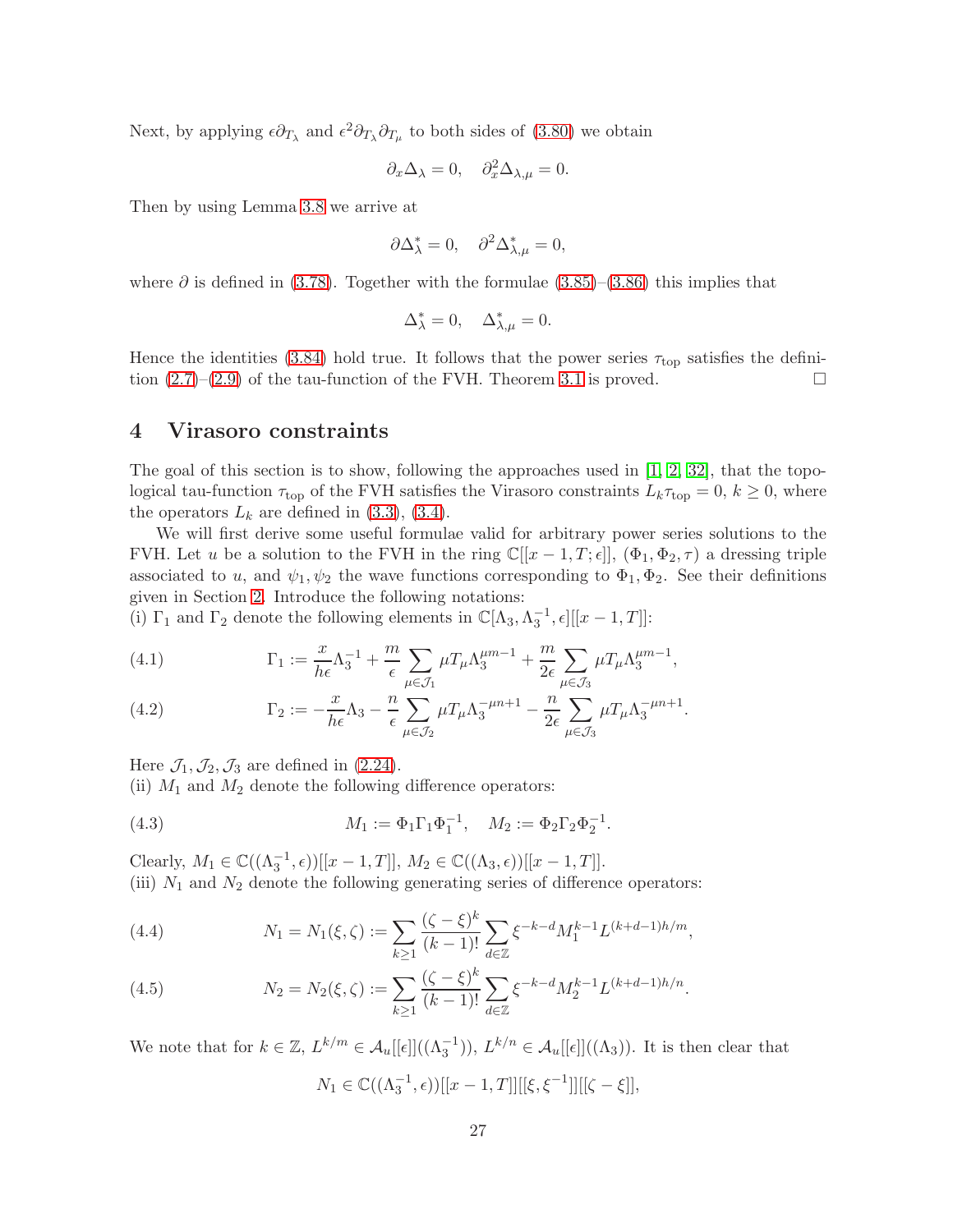$$
N_2 \in \mathbb{C}((\Lambda_3, \epsilon))[[x-1, T]][[\xi, \xi^{-1}]][[\zeta - \xi]].
$$

See  $[26]$  for the definition of the fractional powers of  $L$ . (iv)  $X_1$  and  $X_2$  denote the following two operators:

(4.6) 
$$
X_1(\xi,\zeta) = e^{\vartheta_1(x,T;\epsilon;\zeta) - \vartheta_1(x,T;\epsilon;\xi)} \exp\left(\sum_{\mu \in \mathcal{I}_1} \left(\frac{1}{\xi^{\mu m}} - \frac{1}{\zeta^{\mu m}}\right) \frac{1}{\mu m} \epsilon \frac{\partial}{\partial T_{\mu}}\right),
$$

(4.7) 
$$
X_2(\xi,\zeta) = e^{\vartheta_2(x,T;\epsilon;\zeta) - \vartheta_2(x,T;\epsilon;\xi)} \exp\left(\sum_{\mu \in \mathcal{I}_2} \left(\frac{1}{\zeta^{\mu n}} - \frac{1}{\xi^{\mu n}}\right) \frac{1}{\mu n} \epsilon \frac{\partial}{\partial T_{\mu}}\right),
$$

where  $\vartheta_1$ ,  $\vartheta_2$  are defined in [\(2.22\)](#page-7-4), [\(2.23\)](#page-7-5).

(v) Denote by  $Y_k$ ,  $k \ge 0$  the following operators in  $\mathbb{C}((\epsilon))[[\Lambda_3, \Lambda_3^{-1}]][[x-1, T]]$ :

<span id="page-27-2"></span>(4.8) 
$$
Y_k := \frac{1}{m} M_1 L^{(k+1/m)h} - \frac{1}{n} M_2 L^{(k+1/n)h} - \frac{\Gamma(m)\Gamma(n)}{\Gamma(1+h)\epsilon} L^{(k+1)h}.
$$

Lemma 4.1 The following formulae hold true:

<span id="page-27-1"></span><span id="page-27-0"></span>(4.9)  
\n
$$
N_1(\xi,\zeta)\psi_1(x,T;\epsilon;z)
$$
\n
$$
= (\zeta - \xi) \sum_{d \in \mathbb{Z}} \xi^{-d} z^{d-1} \frac{X_1(\xi,\zeta)\tau_s(x,T - [z^{-1}]_1;\epsilon)}{\tau_s(x,T - [z^{-1}]_1;\epsilon)} \psi_1(x,T;\epsilon;z),
$$
\n(4.10)  
\n
$$
N_2(\xi,\zeta)\psi_2(x,T;\epsilon;z)
$$
\n
$$
= (\zeta - \xi) \sum_{d \in \mathbb{Z}} \xi^{-d} z^{d-1} \frac{X_2(\xi,\zeta)\tau_s(x + h\epsilon,T - [z^{-1}]_2;\epsilon)}{\tau_s(x + h\epsilon,T - [z^{-1}]_2;\epsilon)} \psi_2(x,T;\epsilon;z).
$$

*Proof* The generating series  $N_1$  can be written as

$$
N_1(\xi,\zeta) := (\zeta - \xi)e^{(\zeta - \xi)M_1} \sum_{d \in \mathbb{Z}} \xi^{-d} L^{(d-1)h/m}.
$$

So we have

$$
\frac{1}{\zeta - \xi} N_1(\xi, \zeta) \psi_1(x, T; \epsilon; z) = \sum_{d \in \mathbb{Z}} \xi^{-d} z^{d-1} e^{(\zeta - \xi) \partial_z} \psi_1(x, T; \epsilon; z)
$$
\n
$$
= \sum_{d \in \mathbb{Z}} \xi^{-d} z^{d-1} e^{\vartheta_1(x, T; \epsilon; z + \zeta - \xi)} \frac{\tau_s(x, T - [(z + \zeta - \xi)^{-1}]_1; \epsilon)}{\tau_s(x, T; \epsilon)}
$$
\n
$$
= \sum_{d \in \mathbb{Z}} \xi^{-d} z^{d-1} e^{\vartheta_1(x, T; \epsilon; z + \zeta - \xi) - \vartheta_1(x, T; \epsilon; z)} \frac{\tau_s(x, T - [(z + \zeta - \xi)^{-1}]_1; \epsilon)}{\tau_s(x, T - [z^{-1}]_1; \epsilon)} \psi_1(x, T; \epsilon; z)
$$
\n
$$
= \sum_{d \in \mathbb{Z}} \xi^{-d} z^{d-1} e^{\vartheta_1(x, T; \epsilon; \zeta) - \vartheta_1(x, T; \epsilon; \xi)} \frac{\tau_s(x, T - [\zeta^{-1}]_1; \epsilon)}{\tau_s(x, T - [\xi^{-1}]_1; \epsilon)} \psi_1(x, T; \epsilon; z)
$$
\n
$$
= \sum_{d \in \mathbb{Z}} \xi^{-d} z^{d-1} e^{\vartheta_1(x, T; \epsilon; \zeta) - \vartheta_1(x, T; \epsilon; \xi)} \frac{\tau_s(x, T - [z^{-1}]_1 - [\zeta^{-1}]_1 + [\xi^{-1}]_1; \epsilon)}{\tau_s(x, T - [z^{-1}]_1; \epsilon)} \psi_1(x, T; \epsilon; z)
$$
\n
$$
= \sum_{d \in \mathbb{Z}} \xi^{-d} z^{d-1} \frac{X_1(\xi, \zeta) \tau_s(x, T - [z^{-1}]_1; \epsilon)}{\tau_s(x, T - [z^{-1}]_1; \epsilon)} \psi_1(x, T; \epsilon; z).
$$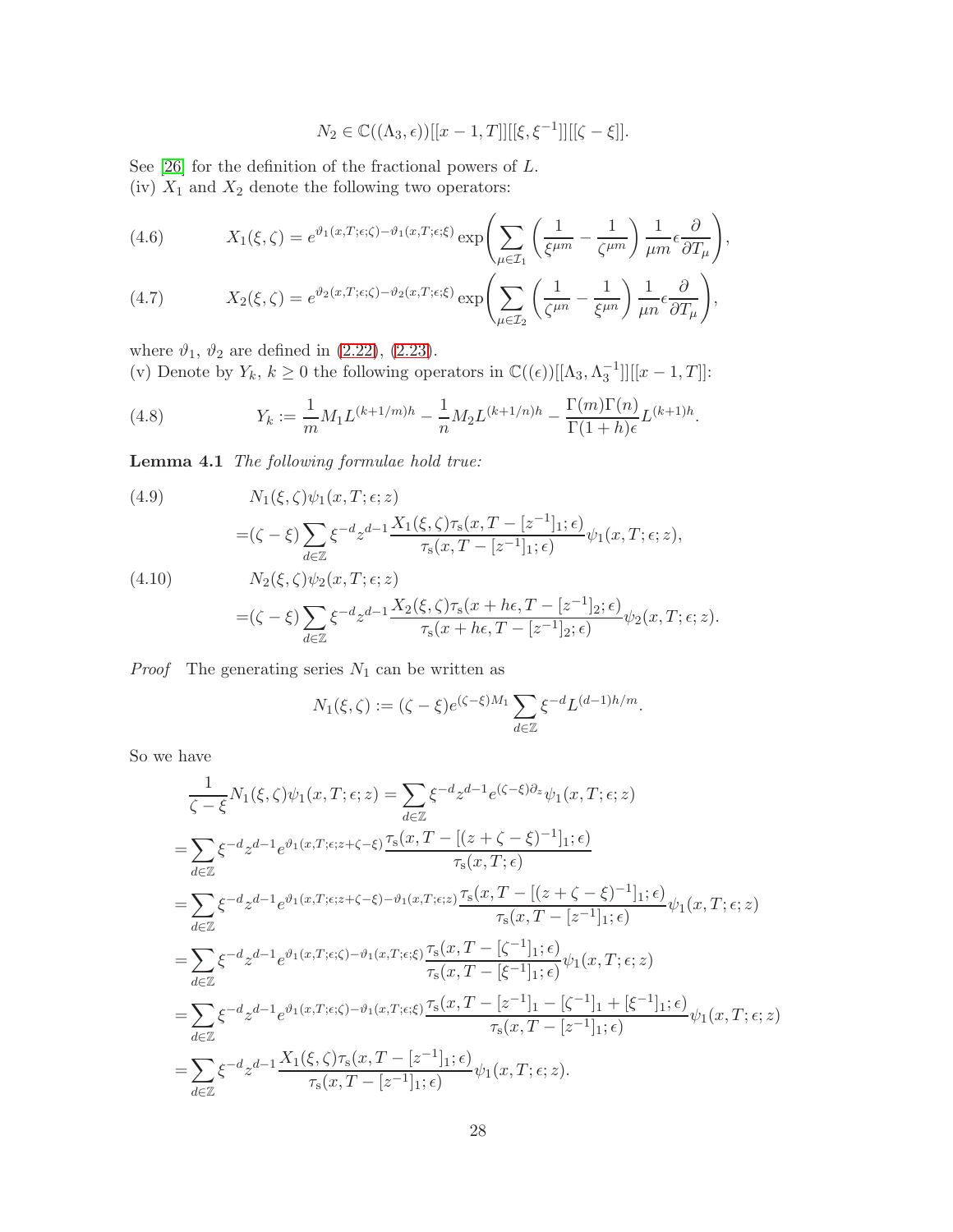Here, the following property of the delta-function is used:

$$
f(z) \sum_{d \in \mathbb{Z}} \xi^{-d} z^{d-1} = f(\xi) \sum_{d \in \mathbb{Z}} \xi^{-d} z^{d-1}, \quad \forall f(z) \in R[[z, z^{-1}]],
$$

<span id="page-28-7"></span>where R is any given ring. So the formula  $(4.9)$  holds true. The formula  $(4.10)$  can be proved in a similar way. The lemma is proved.

**Lemma 4.2** We have the following relations between the operators  $Y_k$  and the Virasoro operators  $L_k, k \geq 0$ :

<span id="page-28-0"></span>(4.11) 
$$
\frac{-(Y_k)_{-\psi_1}}{\psi_1} = \left(e^{\sum_{\mu \in \mathcal{I}_1} \frac{-z^{-\mu m}}{\mu m} \epsilon \frac{\partial}{\partial T_{\mu}}} - 1\right) \frac{\widetilde{L}_k \tau_s}{\tau_s},
$$

<span id="page-28-6"></span>(4.12) 
$$
\frac{(Y_k)_{+}\psi_2}{\psi_2} = \left(e^{h\epsilon\partial_x + \sum_{\mu \in \mathcal{I}_2} \frac{z^{-\mu n}}{\mu n} \epsilon \frac{\partial}{\partial T_{\mu}}} - 1\right) \frac{\widetilde{L}_k \tau_s}{\tau_s},
$$

where

(4.13) 
$$
\widetilde{L}_k := L_k - \frac{x}{2mn\epsilon} \delta_{k,0} - \frac{h\epsilon}{2mn} \frac{\partial}{\partial T_k}, \quad k \ge 0.
$$

*Proof* From the definition [\(4.8\)](#page-27-2) of  $Y_k$  and the definitions [\(4.4\)](#page-26-1), [\(4.5\)](#page-26-2) of  $N_1, N_2$  we obtain

<span id="page-28-4"></span>
$$
(4.14) \t - (Y_k)_{-} = -\frac{1}{2m} \operatorname{res}_{\xi} \xi^{km+1} \left( \partial_{\zeta}^2 N_1(\xi, \zeta)|_{\zeta = \xi} \right)_{-} + \frac{1}{2n} \operatorname{res}_{\xi} \xi^{kn+1} \left( \partial_{\zeta}^2 N_2(\xi, \zeta)|_{\zeta = \xi} \right)_{-} + \frac{\Gamma(m)\Gamma(n)}{\Gamma(1+h)\epsilon} \left( L^{(k+1)h} \right)_{-}.
$$

To show [\(4.11\)](#page-28-0), we need to represent  $-\frac{1}{\psi}$  $\frac{1}{\psi_1}\left(L^{kh}\right)$   $\psi_1, -\frac{1}{\psi_1}$  $\frac{1}{\psi_1}(N_i)$ <sub>-</sub> $\psi_1$ ,  $i = 1, 2$  in terms of  $\tau_s$ . From  $(2.25)$ ,  $(2.31)$  and  $(2.33)$  it follows that

<span id="page-28-5"></span>(4.15) 
$$
\frac{-\left(L^{kh}\right)_{-}\psi_{1}}{\psi_{1}} = \left(e^{-\sum_{\mu\in\mathcal{I}_{1}}\frac{z^{-\mu m}}{\mu m}\epsilon\frac{\partial}{\partial T_{\mu}}} - 1\right)\frac{\epsilon\partial_{T_{k}}\tau_{s}}{\tau_{s}}, \quad k \geq 1.
$$

To calculate  $-(N_1)_{-}\psi_1/\psi_1$  and  $-(N_2)_{-}\psi_1/\psi_1$ , we observe that  $N_1$  and  $N_2$  can be decomposed into the following forms:

<span id="page-28-1"></span>(4.16) 
$$
N_1 = f_1 \left( L^{h/m} \right) + g_1 \left( L^{h/n} \right), \quad N_2 = f_2 \left( L^{h/m} \right) + g_2 \left( L^{h/n} \right),
$$

where  $f_1(z)$ ,  $f_2(z)$ ,  $g_1(z)$  and  $g_2(z)$  are defined by

<span id="page-28-2"></span>(4.17) 
$$
f_1(z) := -\frac{X_1(\xi, \zeta)\tau_s(x, T - [z^{-1}]_1; \epsilon)}{\tau_s(x, T - [z^{-1}]_1; \epsilon)} \frac{1 - \zeta/z}{1 - \xi/z},
$$

(4.18) 
$$
g_1(z) := \frac{\zeta}{\xi} \frac{X_1(\xi, \zeta) \tau_s(x + h\epsilon, T - [z^{-1}]_2; \epsilon)}{\tau_s(x + h\epsilon, T - [z^{-1}]_2)},
$$

(4.19) 
$$
f_2(z) := \frac{\zeta}{\xi} \frac{X_2(\xi, \zeta) \tau_s(x, T - [z^{-1}]_1; \epsilon)}{\tau(x, T - [z^{-1}]_1; \epsilon)},
$$

<span id="page-28-3"></span>(4.20) 
$$
g_2(z) := -\frac{X_2(\xi, \zeta)\tau_s(x + h\epsilon, T - [z^{-1}]_2; \epsilon)}{\tau_s(z + h\epsilon, T - [z^{-1}]_2; \epsilon)} \frac{1 - \zeta/z}{1 - \xi/z}.
$$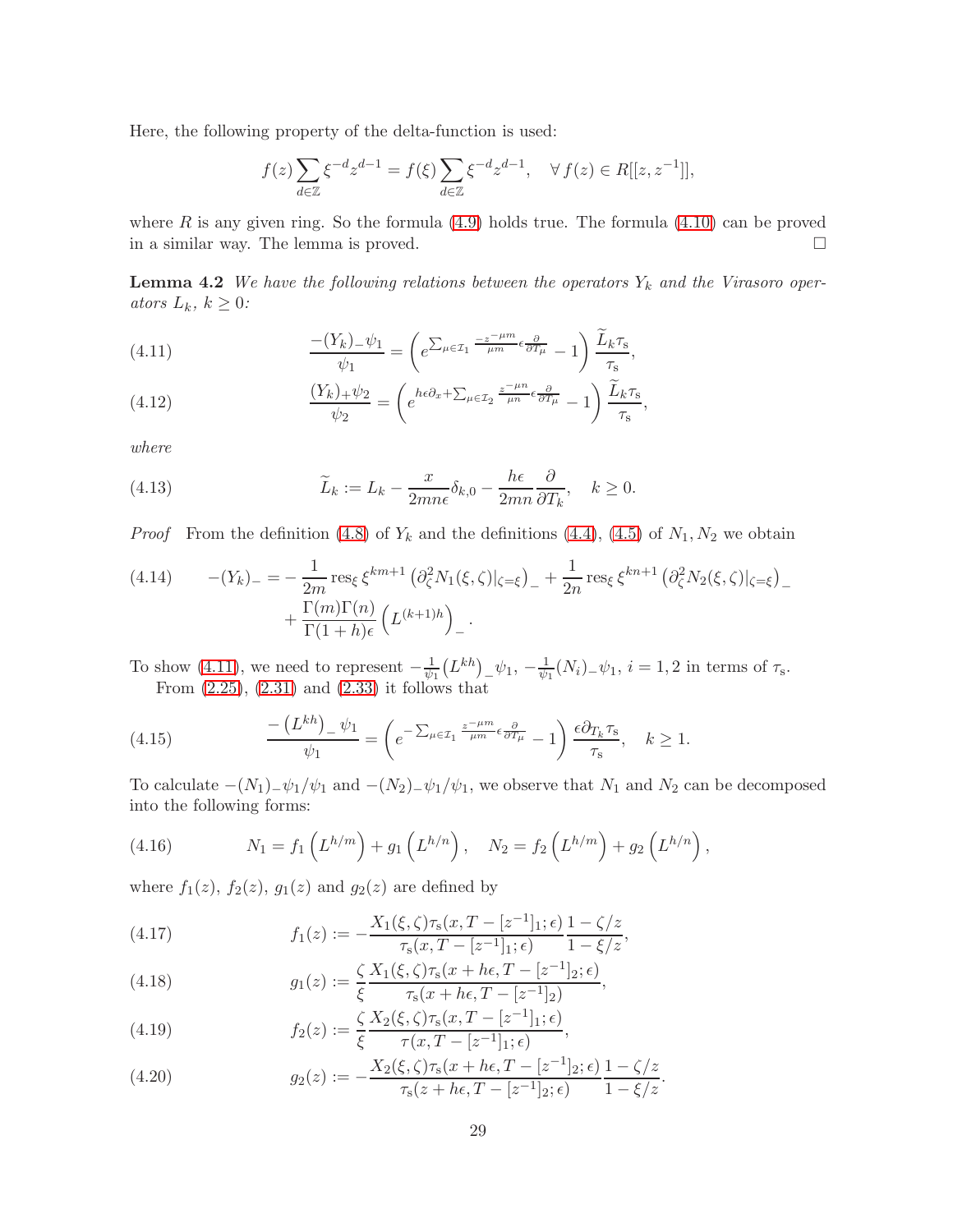Indeed, denote

$$
D_0 := e^{\frac{1}{2\epsilon} \sum_{k \ge 1} T_k L^{kh}} \in \mathbb{C}[\Lambda_3, \Lambda_3^{-1}][[T; \epsilon^{-1}]].
$$

Then by applying  $D_0$  on both sides of the bilinear equations [\(2.29\)](#page-8-2), we obtain

<span id="page-29-0"></span>
$$
(4.21) \quad \operatorname{res}_{z} z^{\frac{x}{he}} e^{\frac{1}{\epsilon} \sum_{\mu \in \mathcal{I}_{1}} T_{\mu} z^{\mu m}} \frac{\tau_{\mathbf{s}}(x, T - [z^{-1}]_{1}; \epsilon)}{\tau_{\mathbf{s}}(x, T; \epsilon)} \psi_{1}^{*}(x + \ell he, T'; \epsilon; z) \frac{dz}{z}
$$
\n
$$
= \operatorname{res}_{z} z^{-\frac{x}{he}} e^{\frac{1}{\epsilon} \sum_{\mu \in J_{2}} T_{\mu} z^{\mu n}} \frac{\tau_{\mathbf{s}}(x + he, T - [z^{-1}]_{2}; \epsilon)}{\tau_{\mathbf{s}}(x, T; \epsilon)} \psi_{2}^{*}(x + \ell he, T'; \epsilon; z) \frac{dz}{z}, \quad \forall \ell \in \mathbb{Z}.
$$

By applying the operator

$$
\frac{\tau_{\rm s}(x,T - [\zeta^{-1}]_1 + [\xi^{-1}]_1;\epsilon)}{\tau_{\rm s}(x,T;\epsilon)}X_1(\xi,\zeta)
$$

on both sides of [\(4.21\)](#page-29-0) we arrive at the identities

<span id="page-29-1"></span>(4.22) 
$$
\operatorname{res}_{z} \frac{X_{1}(\xi,\zeta)\tau_{s}(x,T-[z^{-1}]_{1};\epsilon)}{\tau_{s}(x,T-[z^{-1}]_{1};\epsilon)} \frac{1-z/\zeta}{1-z/\xi}(D_{0}\psi_{1}(x,T;\epsilon;z))\psi_{1}^{*}(x+\ell h\epsilon,T';\epsilon;z)\frac{dz}{z}
$$

$$
=\operatorname{res}_{z} \frac{X_{1}(\xi,\zeta)\tau_{s}(x+h\epsilon,T-[z^{-1}]_{2};\epsilon)}{\tau_{s}(x+h\epsilon,T-[z^{-1}]_{2})}(D_{0}\psi_{2}(x,T;\epsilon;z))\psi_{2}^{*}(x+\ell h\epsilon,T';\epsilon;z)\frac{dz}{z}.
$$

On another hand, by using the fact that

$$
(\zeta - \xi) \sum_{d \in \mathbb{Z}} \xi^{-d} z^{d-1} = -\frac{1 - \zeta/z}{1 - \xi/z} + \frac{\zeta}{\xi} \frac{1 - z/\zeta}{1 - z/\xi},
$$

we can rewrite equation [\(4.9\)](#page-27-0) in the form

$$
N_1\psi_1 = f_1(z)\psi_1 + \frac{\zeta}{\xi} \frac{X_1(\xi,\zeta)\tau_s(x,T - [z^{-1}]_1;\epsilon)}{\tau_s(x,T - [z^{-1}]_1;\epsilon)} \frac{1 - z/\zeta}{1 - z/\xi}\psi_1.
$$

So it follows from [\(4.22\)](#page-29-1) and the equations  $L^{h/m}\psi_1 = z\psi_1$ ,  $L^{h/n}\psi_2 = z\psi_2$  that

$$
\operatorname{res}_z \left[ \left( N_1 - f_1(L^{h/m}) \right) D_0 \psi_1(x, T; \epsilon; z) \right] \psi_1^*(x + \ell h \epsilon, T'; \epsilon; z) \frac{dz}{z}
$$
  
= 
$$
\operatorname{res}_z \left[ g_1(L^{h/n}) D_0 \psi_2(x, T; \epsilon; z) \right] \psi_2^*(x + \ell h \epsilon, T'; \epsilon; z) \frac{dz}{z}, \quad \forall \ell \in \mathbb{Z}.
$$

From the above equations and Lemma [2.5](#page-8-1) we obtain the first identity of [\(4.16\)](#page-28-1). The proof for the second identity of [\(4.16\)](#page-28-1) is similar.

By using [\(4.16\)](#page-28-1) and the identities

$$
\[g_1\left(L^{h/n}\right)\]_-=0,\quad \left[g_2\left(L^{h/n}\right)\right]_-=0
$$

we find that

$$
(N_1)_{-} = f_1 \left( L^{h/m} \right) - \text{res}_{\Lambda_3} f_1 \left( L^{h/m} \right), \quad (N_2)_{-} = f_2 \left( L^{h/m} \right) - \text{res}_{\Lambda_3} f_2 \left( L^{h/m} \right).
$$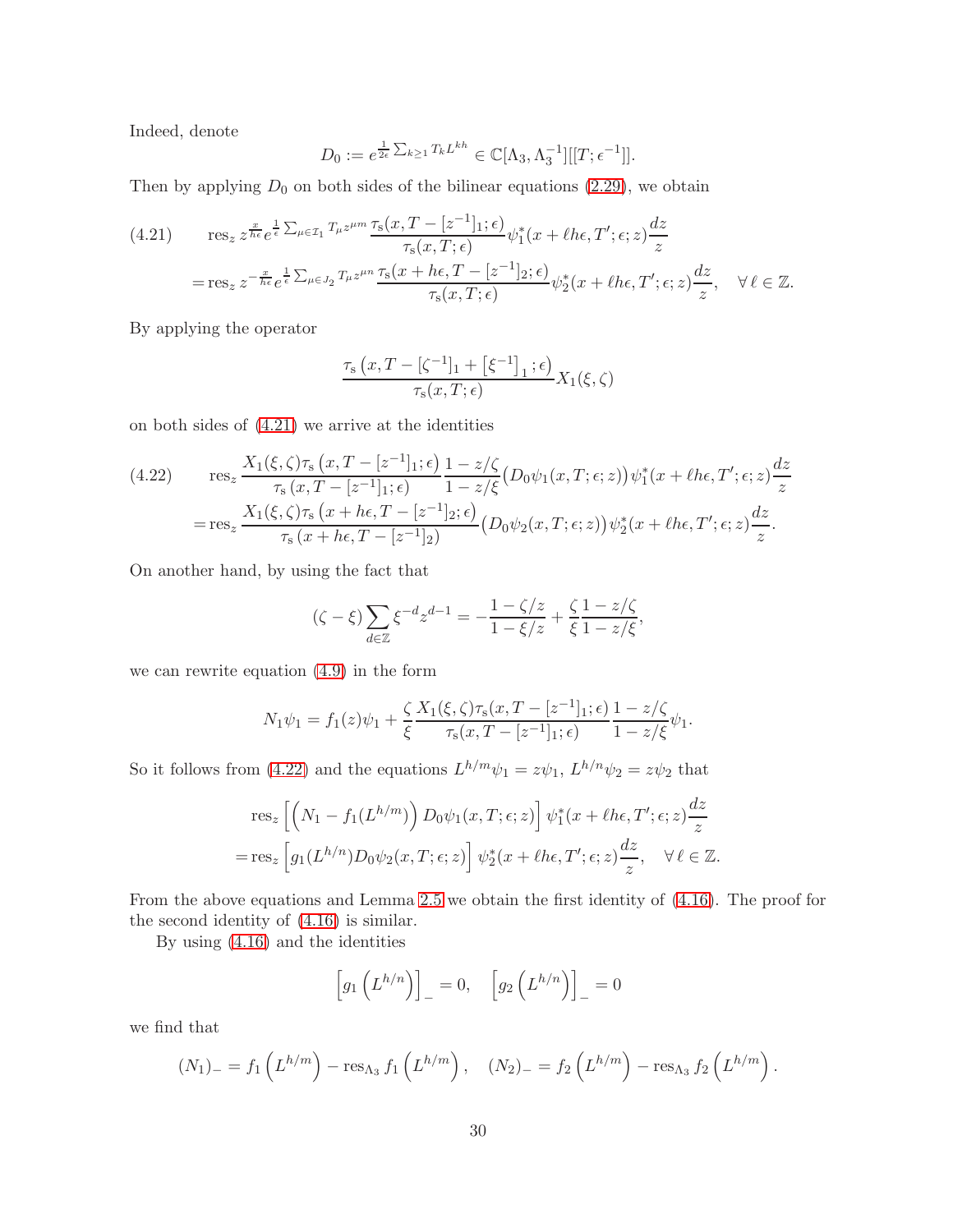Together with  $(4.17)$ – $(4.20)$  we obtain

<span id="page-30-0"></span>(4.23) 
$$
-\frac{(N_1)_{-}\psi_1}{\psi_1} = \left(e^{-\sum_{\mu\in\mathcal{I}_1}\frac{z^{-\mu m}}{\mu m}\epsilon\frac{\partial}{\partial T_{\mu}}} - 1\right)\left(\frac{X_1(\xi,\zeta)\tau_s(x,T;\epsilon)}{\tau_s(x,T;\epsilon)} + \widetilde{N}_1\right),
$$

<span id="page-30-1"></span>(4.24) 
$$
-\frac{(N_2)_{-}\psi_1}{\psi_1} = -\left(e^{-\sum_{\mu\in\mathcal{I}_1}\frac{z-\mu m}{\mu m}\epsilon\frac{\partial}{\partial T_{\mu}}} - 1\right)\left(\frac{\zeta}{\xi}\frac{X_2(\xi,\zeta)\tau_s(x,T;\epsilon)}{\tau_s(x,T;\epsilon)} + \widetilde{N}_2\right),
$$

where  $\widetilde{N}_1$  and  $\widetilde{N}_2$  are given by

$$
\widetilde{N}_1 = \left( e^{-\frac{1}{2} \sum_{k\geq 1} \frac{\zeta^{km} - \xi^{km}}{kmz^{km}}} - 1 \right) \frac{X_1(\xi, \zeta) \tau_s(x, T; \epsilon)}{\tau_s(x, T; \epsilon)},
$$
\n
$$
\widetilde{N}_2 = \left( e^{-\frac{1}{2} \sum_{k\geq 1} \frac{\zeta^{kn} - \xi^{kn}}{kmz^{km}}} - 1 \right) \frac{\zeta}{\xi} \frac{X_2(\xi, \zeta) \tau_s(x, T; \epsilon)}{\tau_s(x, T; \epsilon)}.
$$

Now by using  $(4.14)$  together with  $(4.15)$ ,  $(4.23)$  and  $(4.24)$  we arrive at

$$
-\frac{(Y_k)_- \psi_1}{\psi_1} = \left(e^{-\sum_{\mu \in \mathcal{I}_1} \frac{z^{-\mu m}}{\mu m} \epsilon \frac{\partial}{\partial T_{\mu}}} - 1\right) \left[\frac{1}{\tau_s(x, T; \epsilon)} \left(\frac{1}{2m} \operatorname{res}_{\xi} \xi^{km+1} \partial_{\zeta}^2 X_1(\xi, \zeta)\right) \right]_{\zeta = \xi} + \frac{1}{2n} \operatorname{res}_{\xi} \xi^{kn+1} \partial_{\zeta}^2 \left(\frac{\zeta}{\xi} X_2(\xi, \zeta)\right) \Big|_{\zeta = \xi} - \frac{\Gamma(m) \Gamma(n)}{\Gamma(1 + h)} \frac{\partial}{\partial T_{k+1}} \right) \tau_s(x, T; \epsilon) \Bigg],
$$

which leads to the formula [\(4.11\)](#page-28-0) via a straightforward calculation. The proof of the formula  $(4.12)$  is similar. The lemma is proved.

We are ready to prove the following theorem on the Virasoro constraints of the topological tau-function  $\tau_{\text{top}}$ . In the proof of the theorem the notations  $\psi_1, \psi_2, Y_k(k \ge 0)$ , etc. correspond to  $u_{\text{top}}$ .

<span id="page-30-3"></span>**Theorem 4.3** The topological tau-function  $\tau_{top}$  satisfies the following Virasoro constraints:

$$
(4.25) \t\t\t L_k \tau_{\text{top}} = 0, \quad k \ge 0.
$$

Proof Recall from Proposition [2.10](#page-12-1) that

$$
\tau_{\text{top}}(x,T;\epsilon) = \tau_{\text{s}}\left(x + \frac{m\epsilon}{2},T;\epsilon\right).
$$

From Theorem [3.1](#page-14-3) we know that  $L_0 \tau_{\text{top}} = 0$ , which is, by a shift  $x \mapsto x - \frac{m\epsilon}{2}$  $\frac{n\epsilon}{2}$ , equivalent to

$$
\left(L_0 - \frac{x}{2nh\epsilon} + \frac{m}{8nh}\right)\tau_s = 0.
$$

Then it follows from Lemma [4.2](#page-28-7) that

(4.26) 
$$
-(Y_0)_{-}\psi_1 = 0, \quad (Y_0)_{+}\psi_2 = -\frac{1}{2m}\psi_2.
$$

Since  $-(Y_0)$ <sub>-</sub> and  $(Y_0)$ <sub>+</sub> can be represented in the form

<span id="page-30-2"></span>
$$
-(Y_0)_- = \sum_{k \le -1} \gamma_k L^{kh/m}, \quad (Y_0)_+ = \sum_{k \ge 0} \gamma_k L^{-kh/n},
$$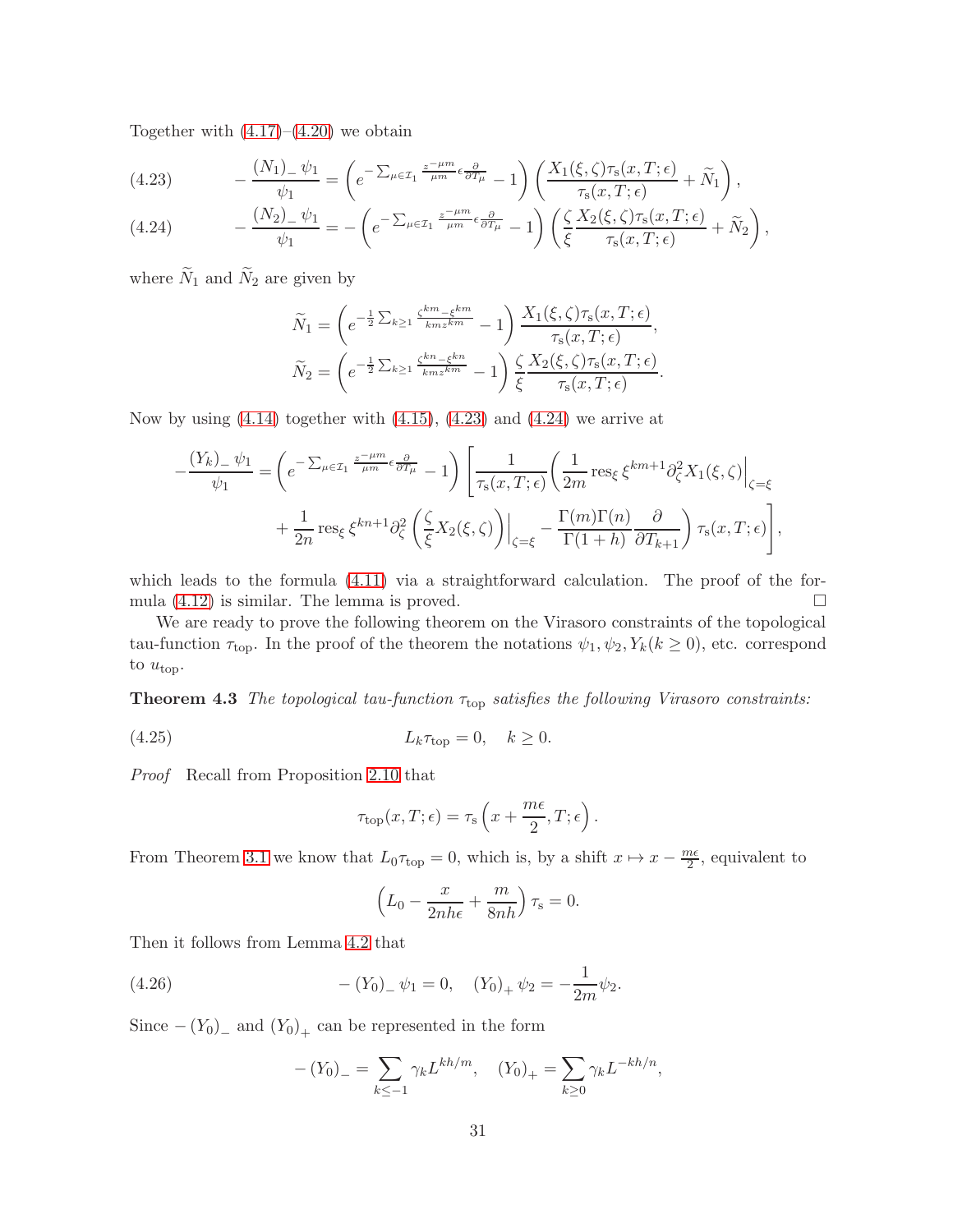where  $\gamma_k \in \mathbb{C}((\epsilon))[[x-1,T]], k \in \mathbb{Z}$ , the formulae in [\(4.26\)](#page-30-2) imply that  $\gamma_k = -\frac{1}{2m}\delta_{k,0}$ , which yields  $Y_0 = -\frac{1}{2n}$  $\frac{1}{2m}$ . So it follows from [\(4.8\)](#page-27-2) that

(4.27) 
$$
Y_k = Y_0 L^{kh} = -\frac{1}{2m} L^{kh}, \quad \forall k \ge 1.
$$

By using [\(4.27\)](#page-31-1) together with Lemma [4.2](#page-28-7) and the identities

<span id="page-31-1"></span>
$$
\frac{-\left(L^{kh}\right)_{-}\psi_{1}}{\psi_{1}} = \left(e^{\sum_{\mu\in\mathcal{I}_{1}}\frac{z-\mu m}{\mu m}\epsilon\frac{\partial}{\partial T_{\mu}}}-1\right)\frac{\epsilon\partial_{T_{k}}\tau_{s}}{\tau_{s}},
$$

$$
\frac{\left(L^{kh}\right)_{+}\psi_{2}}{\psi_{2}} = \left(e^{he\partial_{x}}e^{\sum_{\mu\in\mathcal{I}_{2}}\frac{z-\mu n}{\mu n}\epsilon\frac{\partial}{\partial T_{\mu}}}-1\right)\frac{\epsilon\partial_{T_{k}}\tau_{s}}{\tau_{s}},
$$

we obtain for arbitrary  $k \geq 1$  that

$$
\left(e^{\sum_{\mu\in\mathcal{I}_1}\frac{z^{-\mu m}}{\mu m}\epsilon\frac{\partial}{\partial T_{\mu}}}-1\right)\frac{\left(\widetilde{L}_k+\frac{\epsilon}{2m}\frac{\partial}{\partial T_k}\right)\tau_s}{\tau_s}=0,
$$
\n
$$
\left(e^{h\epsilon\partial_x}e^{\sum_{\mu\in\mathcal{I}_2}\frac{z^{-\mu n}}{\mu n}\epsilon\frac{\partial}{\partial T_{\mu}}}-1\right)\frac{\left(\widetilde{L}_k+\frac{\epsilon}{2m}\frac{\partial}{\partial T_k}\right)\tau_s}{\tau_s}=0.
$$

This implies

$$
\left(L_k - \frac{\epsilon}{2n} \frac{\partial}{\partial T_k}\right) \tau_s = C_k(\epsilon) \tau_s, \quad C_k(\epsilon) \in \mathbb{C}[[\epsilon]],
$$

which, after making the shift  $x \mapsto x + \frac{m\epsilon}{2}$  $\frac{ne}{2}$ , is equivalent to

$$
L_k \tau_{\text{top}} = C_k(\epsilon) \tau_{\text{top}}.
$$

From the commutation relations

<span id="page-31-4"></span><span id="page-31-2"></span>
$$
[L_0, L_k] = -kL_k,
$$

it follows that  $C_k(\epsilon) = 0$  for any  $k \ge 1$ . The theorem is proved.

## <span id="page-31-0"></span>5 Proof of Theorem [1.1](#page-1-0)

Let us first prove Theorem [1.1](#page-1-0) for the case  $p = 1/m, q = 1/n, r = -1/h$ , where m, n are coprime positive integers and  $h = m + n$ . To this end we will prove the following proposition, which generalizes part of the results of [\[9,](#page-40-6) [11\]](#page-41-12).

Proposition 5.1 The following identity holds true:

(5.1) 
$$
Z(x,T;\epsilon) = \tau_{\text{top}}(x,T;\epsilon),
$$

where  $Z(x,T;\epsilon)$  and  $\tau_{top}(x,T;\epsilon)$  are defined in [\(1.10\)](#page-2-3) and Theorem [3.1](#page-14-3) respectively.

*Proof* By using the genus expansions [\(3.5\)](#page-14-5), [\(3.9\)](#page-14-6) and comparing the coefficients of  $\epsilon^{2g-2}$  of the logarithms of both sides of [\(5.1\)](#page-31-2), we find that the identity [\(5.1\)](#page-31-2) is equivalent to the following infinitely many identities:

<span id="page-31-3"></span>(5.2) 
$$
\mathcal{F}_g(x,T) = \hat{\mathcal{F}}_g(x,T), \quad g \ge 0,
$$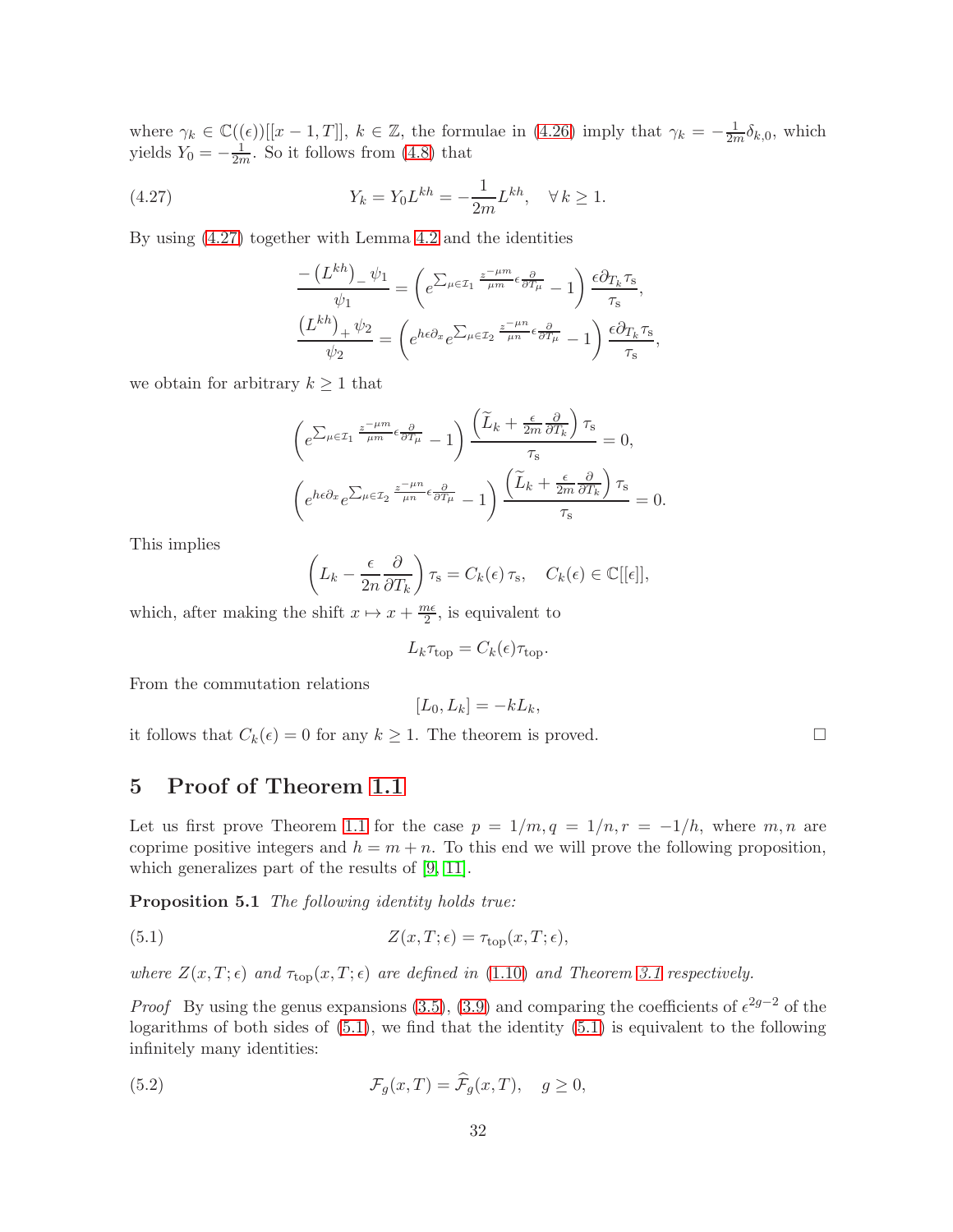where  $\widehat{\mathcal{F}}_q(x,T)$  are defined by

<span id="page-32-5"></span>(5.3) 
$$
\widehat{\mathcal{F}}_g(x,T) := (mnh)^{g-1} \mathcal{H}_g(t(x,T);1/m,1/n,-1/h) + \delta_{g,0} \frac{A}{mnh}.
$$

Let us first prove the identity [\(5.2\)](#page-31-3) for  $g = 0$  by using the procedure that is similar to the one used in [\[11\]](#page-41-12). Indeed, it is well known that  $\mathcal{H}_0(t; 1/m, 1/n, -1/h)$  has the following explicit expression [\[7,](#page-40-4) [8\]](#page-40-0):

<span id="page-32-1"></span>(5.4) 
$$
\mathcal{H}_0(t; 1/m, 1/n, -1/h) = \frac{1}{2} \sum_{i,j \geq 0} \tilde{t}_i \tilde{t}_j \frac{v_{\text{H}}(t)^{i+j+1}}{(i+j+1)i!j!}, \quad \tilde{t}_i = t_i - \delta_{i,1},
$$

where  $v_{\text{H}}(t) \in \mathbb{C}[[t]]$  is determined by the following equation:

<span id="page-32-2"></span>(5.5) 
$$
v_{\rm H}(t) = \sum_{i \geq 0} t_i \frac{v_{\rm H}(t)^i}{i!}.
$$

Under the time substitutions [\(1.9\)](#page-2-1) we find that  $v_H(t(x,T))$  satisfies the equation

(5.6) 
$$
\sum_{\lambda \in \mathcal{I}} \lambda c_{\lambda} \widetilde{T}_{\lambda} e^{\lambda v_{\text{H}}(t(x,T))} + \frac{x}{mn} = 0.
$$

By comparing this equation with [\(3.38\)](#page-19-0) and by noticing that the solution to (3.38) in  $\mathbb{C}[[x-1,T]]$ must be unique we arrive at the following simple but crucial identity:

<span id="page-32-0"></span>(5.7) 
$$
v_{\text{top}}(x,T) = \frac{1}{m} v_{\text{H}}(t(x,T)),
$$

where we recall that  $v_{top}(x,T) =: v_{top}$  is the topological solution to the dispersionless FVH. Substituting  $(1.9)$  and  $(5.7)$  into  $(5.4)$ , and using  $(3.69)$ , we find, after a lengthy but straightforward calculation that is similar to the one given in [\[11\]](#page-41-12), that

(5.8) 
$$
\mathcal{F}_0(x,T) = \widehat{\mathcal{F}}_0(x,T).
$$

Next we are to show that the power series  $\mathcal{F}_g$  and  $\widehat{\mathcal{F}}_g$  with  $g \geq 1$  satisfy the technical conditions required by the uniqueness theorem proved in [\[24\]](#page-41-7). For  $\mathcal{F}_g$ , this has been given in the statement of Theorem [3.1:](#page-14-3) there exist functions  $F_g(z_0, \ldots, z_{3g-2}), g \ge 1$  satisfying [\(3.11\)](#page-14-7) and [\(3.12\)](#page-14-8) such that

(5.9) 
$$
\mathcal{F}_g(x,T) = F_g\left(v_{\text{top}}, v'_{\text{top}}, \dots, v^{(3g-2)}_{\text{top}}\right), \quad g \ge 1.
$$

For  $\widehat{\mathcal{F}}_g$ , the technical conditions were proved in [\[8,](#page-40-0) [10,](#page-41-13) [12,](#page-41-8) [24\]](#page-41-7): there exist functions

<span id="page-32-4"></span>
$$
\widehat{F}_g(z_0, z_1, \ldots, z_{3g-2}), \quad g \ge 1
$$

such that

<span id="page-32-3"></span>(5.10) 
$$
\widehat{\mathcal{F}}_g(x,T) = \widehat{F}_g\left(mv_{\text{top}}(x,T), mv'_{\text{top}}(x,T), \dots, mv^{(3g-2)}_{\text{top}}(x,T)\right), \quad g \ge 1.
$$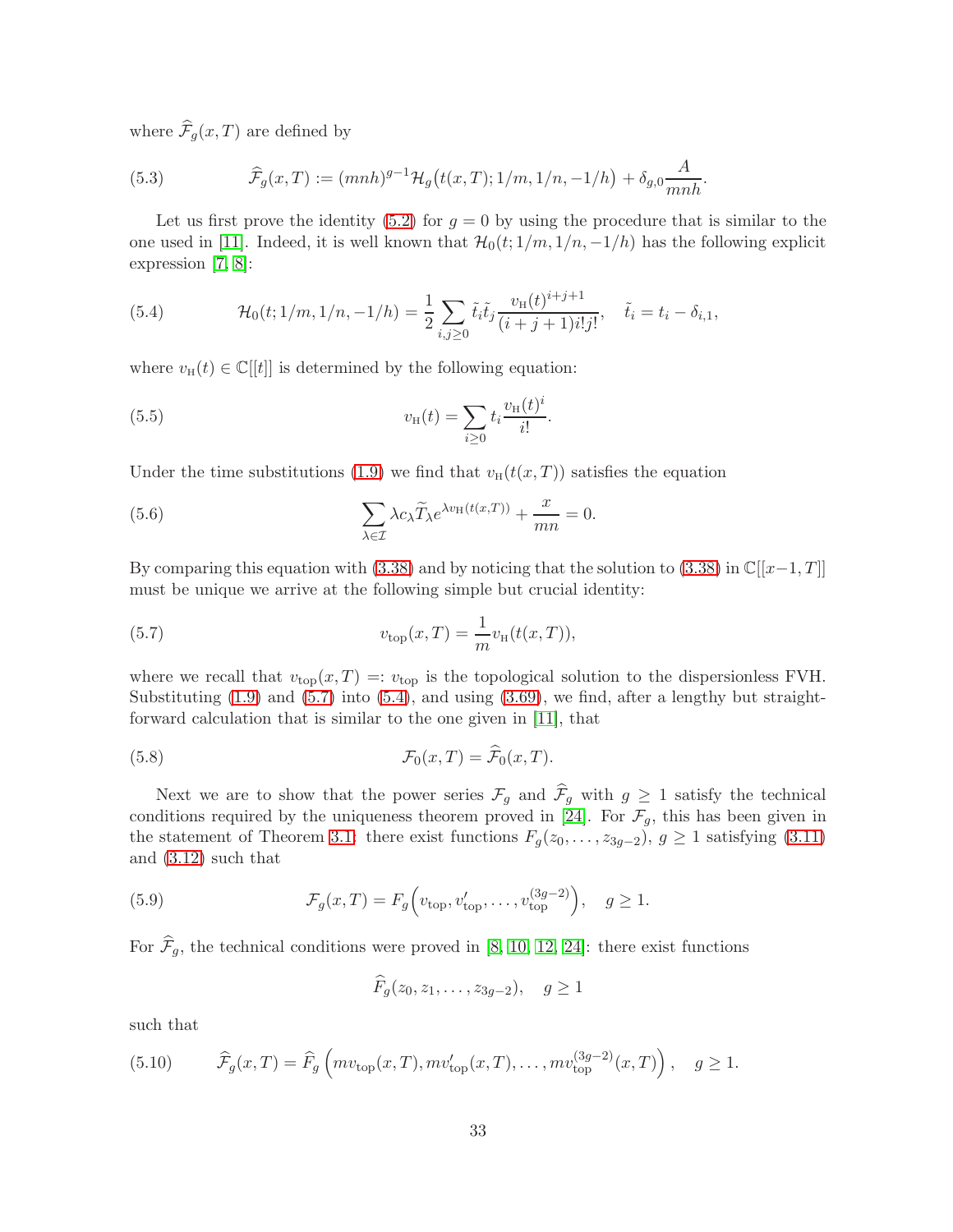Moreover, these functions can be chosen to satisfy the conditions

<span id="page-33-1"></span>(5.11) 
$$
\widehat{F}_1 = \widehat{F}_1(z_0, z_1) = \frac{1}{24} \log z_1 + \frac{\sigma_1}{24} z_0,
$$

<span id="page-33-2"></span>(5.12) 
$$
\sum_{i\geq 1} iz_i \frac{\partial F_g}{\partial z_i} = (2g-2)\widehat{F}_g, \quad \widehat{F}_g \in z_1^{-(4g-4)} \mathbb{C}[z_1, \dots, z_{3g-2}], \quad g \geq 2.
$$

Here we use the relation [\(5.7\)](#page-32-0) and the fact that  $\partial_x = \partial_{t_0}$ .

From Theorem [4.3](#page-30-3) and the results of [\[24\]](#page-41-7) we know the validity of the following Virasoro constraints:

<span id="page-33-3"></span>
$$
(5.13) \t\t\t L_k \tau_{\text{top}} = 0,
$$

<span id="page-33-0"></span>
$$
(5.14) \t\t\t L_kZ = 0,
$$

where  $k \geq 0$ , and the operators  $L_k$  are defined in [\(3.3\)](#page-13-3) and [\(3.4\)](#page-13-6). According to [\[24\]](#page-41-7), the equations [\(5.4\)](#page-32-1), [\(5.5\)](#page-32-2), [\(5.10\)](#page-32-3) and [\(5.14\)](#page-33-0) imply that  $\overline{F}_q$ ,  $g \ge 1$  satisfy the loop equation of [\[24\]](#page-41-7). From [\[24\]](#page-41-7) we also know that the solution to the loop equation is unique under the conditions  $(5.11)$ ,  $(5.12)$ . On the other hand, by using the relations  $(5.7)$ ,  $(5.8)$ ,  $(3.10)$ ,  $(3.38)$ and [\(5.13\)](#page-33-3) we know that  $F_g$ ,  $g \geq 1$  satisfy the same loop equation. Then the fact that  $F_g$ also satisfy the conditions [\(3.11\)](#page-14-7) and [\(3.12\)](#page-14-8) leads to the validity of the identity [\(5.1\)](#page-31-2). The proposition is proved.

Proposition [5.1](#page-31-4) implies the validity of Theorem [1.1](#page-1-0) for the rational case. Let us proceed to prove the theorem for the general case when  $p, q, r \in \mathbb{C}$  and satisfy the local Calabi–Yau condition. To this end, let us first prove some lemmas.

<span id="page-33-6"></span>**Lemma 5.2** The power series  $u(x, T; \epsilon) \in \mathbb{C}[[x-1, T; \epsilon]]$  defined by [\(1.7\)](#page-2-6) satisfies a hierarchy of evolutionary PDEs of the form

<span id="page-33-5"></span>(5.15) 
$$
\frac{\partial u}{\partial T_{\lambda}} = \frac{\lambda}{pq} c_{\lambda} e^{\frac{\lambda}{p} u} \left( u' + \sum_{g \ge 1} \epsilon^{2g} \sum_{J \in \mathbb{Y}_{2g+1}} C_{\lambda, J}(p, q) u^{(J)} \right), \quad \lambda \in \mathcal{I},
$$

where  $u^{(J)} := \partial_x^{J_1} u \cdots \partial_x^{J_l(J)} u$ , and  $C_{\lambda,J}(p,q) \in \mathbb{C}[p,q,p^{-1},q^{-1},(p+q)^{-1}], J \in \mathbb{Y}$  are homogeneous rational functions of p and q of degree  $1 - |J|$ , which are understood as the resulting expressions under the substitution  $\lambda = kp$  or  $\lambda = kq$ , viewing the positive integer k as a fixed parameter.

Proof From [\[8\]](#page-40-0) we know that

(5.16) 
$$
w := -\frac{\epsilon^2}{pqr} \partial_{t_0}^2 \log Z_{\text{cubic}} \left( t; p, q, r; \frac{\sqrt{p+q}}{pq} \epsilon \right)
$$

satisfies the Hodge hierarchy, which has the form

<span id="page-33-4"></span>
$$
\frac{\partial w}{\partial t_i} = X_i(w, w', \dots), \quad i \ge 0
$$

for some  $X_i(w, w', \dots) =: X_i \in \mathcal{A}_{w,0}[w', w'', \dots] [[\epsilon]].$  From  $(5.10)$ – $(5.12)$  it follows that in the quasi-trivial transformation

$$
w = v + \Delta w = v + \epsilon^2 \partial_{t_0}^2 \widehat{F}_1(v, v') + \epsilon^4 \partial_{t_0}^2 \widehat{F}_2(v', v'', v^{(3)}, v^{(4)}) + \dots
$$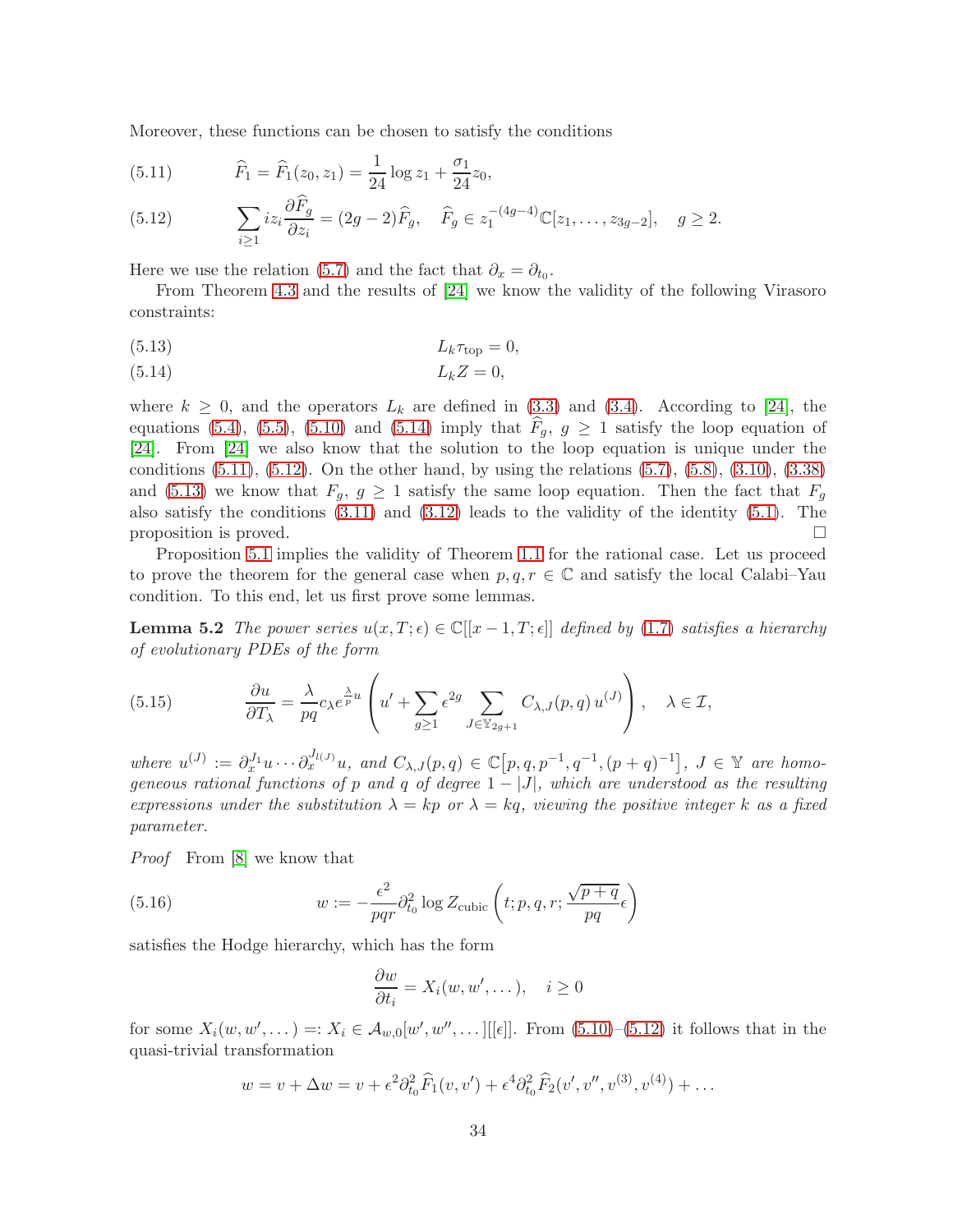the function  $\Delta w = \Delta w(v', v'', \dots)$  does not depend on v. So we know from the quasi-triviality of the Hodge hierarchy that the evolutionary equations for  $w = w(t(x,T))$  have the forms

<span id="page-34-0"></span>(5.17) 
$$
\frac{\partial w}{\partial T_{\lambda}} = \frac{\lambda}{pq} c_{\lambda} e^{\lambda w} \left( w' + \sum_{g \ge 1} \epsilon^{2g} \sum_{J \in \mathbb{Y}_{2g+1}} \widetilde{C}_{\lambda, J}(p, q) w^{(J)} \right), \quad \lambda \in \mathcal{I},
$$

where the coefficients  $\widetilde{C}_{\lambda,J}(p,q) \in \mathbb{C}[p,q,p^{-1},q^{-1},(p+q)^{-1}].$ 

Introduce a gradation on  $\mathbb{C}[p,q,p^{-1},q^{-1},(p+q)^{-1}][[t]]$  via the following degree assignments:

$$
\overline{\deg} p = \overline{\deg} q = 1, \quad \overline{\deg} t_i = i - 1, \ i \ge 0.
$$

Using the relations [\(1.1\)](#page-1-4), we find that  $\overline{\deg} \mathcal{H}_g(t; p, q, r) = 3g - 3$ . Consequently, by using [\(1.9\)](#page-2-1) we obtain  $\overline{\deg w} = -1$  as well as

$$
\overline{\deg}\,\widetilde{C}_{\lambda,J}(p,q) = l(J) - |J|.
$$

From  $(1.7)$  and  $(5.16)$  we see that u and w are related by a Miura-type transformation

(5.18) 
$$
u = pw + \frac{2p^2 + 2pq + q^2}{24pq^2} w'' \epsilon^2 + \cdots
$$

Thus by using  $(5.17)$  and  $(5.18)$  we obtain the equations  $(5.15)$  together with

<span id="page-34-1"></span>
$$
C_{\lambda,J}(p,q) \in \mathbb{C}[p,q,p^{-1},q^{-1},(p+q)^{-1}].
$$

<span id="page-34-2"></span>Finally, from [\(5.15\)](#page-33-5) and the fact that deg  $u = 0$ , we find that  $C_{\lambda,J}(p,q)$  are homogeneous rational functions of p, q satisfying  $\overline{\deg} C_{\lambda,J}(p,q) = 1 - |J|$ . The lemma is proved.

**Lemma 5.3** The flows of the FVH  $(1.8)$  can be represented in the form

(5.19) 
$$
\frac{\partial u}{\partial T_{\lambda}} = \frac{\lambda}{pq} c_{\lambda} e^{\frac{\lambda}{p} u} \left( u' + \sum_{g \ge 1} \epsilon^{2g} \sum_{J \in \mathbb{Y}_{2g+1}} \overline{C}_{\lambda, J}(p, q) u^{(J)} \right), \quad \lambda \in \mathcal{I},
$$

where  $\overline{C}_{\lambda,J}(p,q)$  have the same properties as those of  $C_{\lambda,J}(p,q)$  which appear in Lemma [5.2.](#page-33-6)

Proof One can prove this lemma by induction based on the following identity:

$$
\frac{\partial}{\partial T_{1/m}}\left(\frac{\partial u}{\partial T_{\lambda}}\right) = \frac{\partial}{\partial T_{\lambda}}\left(\frac{\partial u}{\partial T_{1/m}}\right), \quad \forall \lambda \in \mathcal{I}.
$$

We omit the details here.  $\Box$ 

For the reader's convenience, we give a few examples of  $\overline{C}_{\lambda,J}(p,q)$  as follows:

$$
\overline{C}_{kp,(3)}(p,q) = \frac{k}{12} \frac{p+q}{pq^2}, \qquad \overline{C}_{kp,(2,1)}(p,q) = \frac{k(2k+1)}{12} \frac{p+q}{pq^2}, \n\overline{C}_{kq,(3)}(p,q) = \frac{k}{12} \frac{p+q}{p^2q}, \qquad \overline{C}_{kq,(2,1)}(p,q) = \frac{k}{12} \frac{(p+q)(2kq+p)}{p^3q}.
$$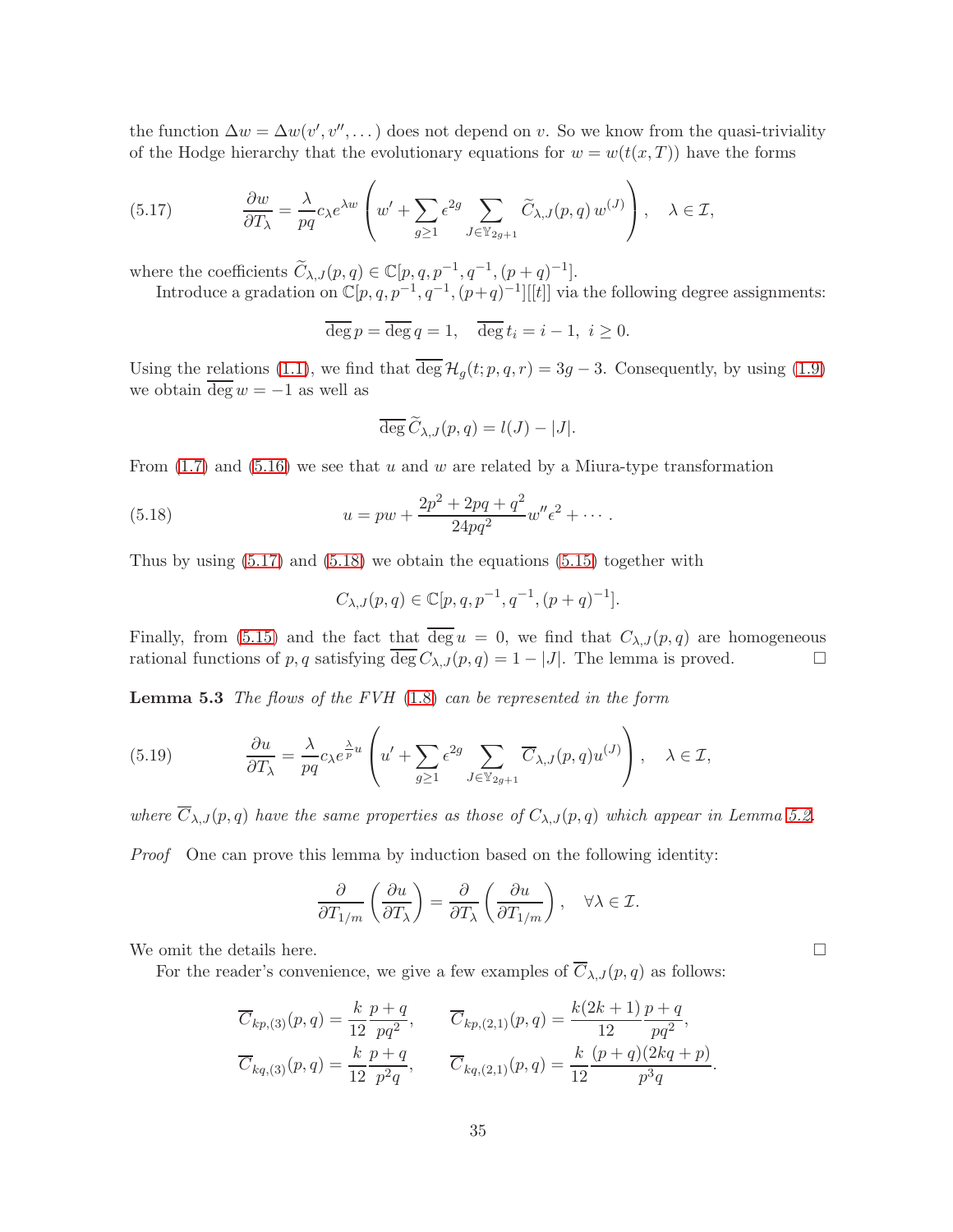Now by using the validity of Theorem [1.1](#page-1-0) for the rational case and by using Lemmas [5.2,](#page-33-6) [5.3](#page-34-2) we know that the equalities

$$
C_{\lambda,J}\left(\frac{1}{m},\frac{1}{n}\right) = \overline{C}_{\lambda,J}\left(\frac{1}{m},\frac{1}{n}\right), \quad \forall J \in \mathbb{Y}
$$

hold true for arbitrary coprime positive integers  $m$  and  $n$ . Then from the homogeneity of  $C_{\lambda,J}(p,q)$  and  $\overline{C}_{\lambda,J}(p,q)$  it follows the validity of the identities

(5.20) 
$$
C_{\lambda,J}(p,q) = \overline{C}_{\lambda,J}(p,q), \quad \forall J \in \mathbb{Y}
$$

for arbitrary non-zero  $p, q \in \mathbb{C}$ . Hence the power series  $u(x, T; \epsilon)$  given by the formula [\(1.7\)](#page-2-6) is a solution to the FVH [\(1.8\)](#page-2-2).

To complete the proof of Theorem [1.1,](#page-1-0) we need to show that the power series  $Z(x,T;\epsilon)$ given by the formula [\(1.10\)](#page-2-3) is a tau-function of the FVH, i.e. to verify that it satisfies the relations [\(2.8\)](#page-6-8) and [\(2.9\)](#page-6-0). Let us introduce, for any given  $\lambda, \mu \in \mathcal{I}$ , the following power series in  $\mathbb{C}[[x-1,T;\epsilon]]$ :

$$
\Delta_{\lambda} := (\Lambda_3 - 1) \Lambda_2^{-\frac{1}{2}} \epsilon \frac{\partial \log Z(x, T; \epsilon)}{\partial T_{\lambda}} - \operatorname{res}_{\Lambda_3} L^{-\lambda/r} \Big|_{u = u(x, T; \epsilon)},
$$
  

$$
\Delta_{\lambda, \mu} := \epsilon^2 \frac{\partial^2 \log Z(x, T; \epsilon)}{\partial T_{\lambda} \partial T_{\mu}} - \Omega_{\lambda, \mu} \Big|_{u = u(x, T; \epsilon)},
$$

where  $u(x, T; \epsilon)$  is defined by [\(1.7\)](#page-2-6). We are to show that

(5.21) 
$$
\Delta_{\lambda} = 0, \quad \Delta_{\lambda,\mu} = 0.
$$

Using the genus expansion of  $\log Z_{\text{cubic}}$  given in [\[8\]](#page-40-0) one can represent the two point correlation functions of  $Z_{\text{cubic}}$  in the form

<span id="page-35-0"></span>(5.22) 
$$
\frac{p+q}{p^2q^2} \epsilon^2 \frac{\partial^2 \log Z_{\text{cubic}}}{\partial t_i \partial t_j} \left( t(x,T); p,q,r; \frac{\sqrt{p+q}}{pq} \epsilon \right) = \frac{(v/p)^{i+j+1}}{(i+j+1)i!j!} + X_{i,j}(v,v',\dots;\epsilon)
$$

for  $i, j \geq 0$ . Here

<span id="page-35-1"></span>
$$
v = v(x, T) := u(x, T; \epsilon = 0) \in \mathbb{C}[[x - 1, T]],
$$

and  $X_{i,j}(z_0, z_1, \ldots; \epsilon) =: X_{i,j} \in \epsilon \mathcal{A}_{z_0,0}[z_1^{-1}, z_1, z_2, \ldots]$  [[ $\epsilon$ ]] satisfy the equation

$$
\sum_{k\geq 1} k z_k \frac{\partial X_{i,j}}{\partial z_k} - \epsilon \frac{\partial X_{i,j}}{\partial \epsilon} = 0.
$$

Then by using the definition [\(1.10\)](#page-2-3) of  $Z(x,T;\epsilon)$  and the formulae [\(5.22\)](#page-35-0) we arrive at

$$
\epsilon^2 \frac{\partial^2 \log Z(x, T; \epsilon)}{\partial x \partial T_{\lambda}} = -rc_{\lambda} + \sum_{i \ge 0} \frac{\partial t_i}{\partial T_{\lambda}} \epsilon^2 \frac{\partial^2 \log Z_{\text{cubic}}}{\partial t_0 \partial t_i} \left( t(x, T); p, q, r; \frac{\sqrt{p+q}}{pq} \epsilon \right)
$$
  

$$
= -rc_{\lambda} e^{\lambda v/p} + f_{\lambda}(v, v', \dots; \epsilon),
$$
  

$$
\epsilon^2 \frac{\partial^2 \log Z(x, T; \epsilon)}{\partial T_{\lambda} \partial T_{\mu}} = -\frac{r}{pq} \frac{\lambda \mu}{\lambda + \mu} + \sum_{i, j \ge 0} \frac{\partial t_i}{\partial T_{\lambda}} \frac{\partial t_j}{\partial T_{\mu}} \epsilon^2 \frac{\partial^2 \log Z_{\text{cubic}}}{\partial t_i \partial t_j} \left( t(x, T); p, q, r; \frac{\sqrt{p+q}}{pq} \epsilon \right)
$$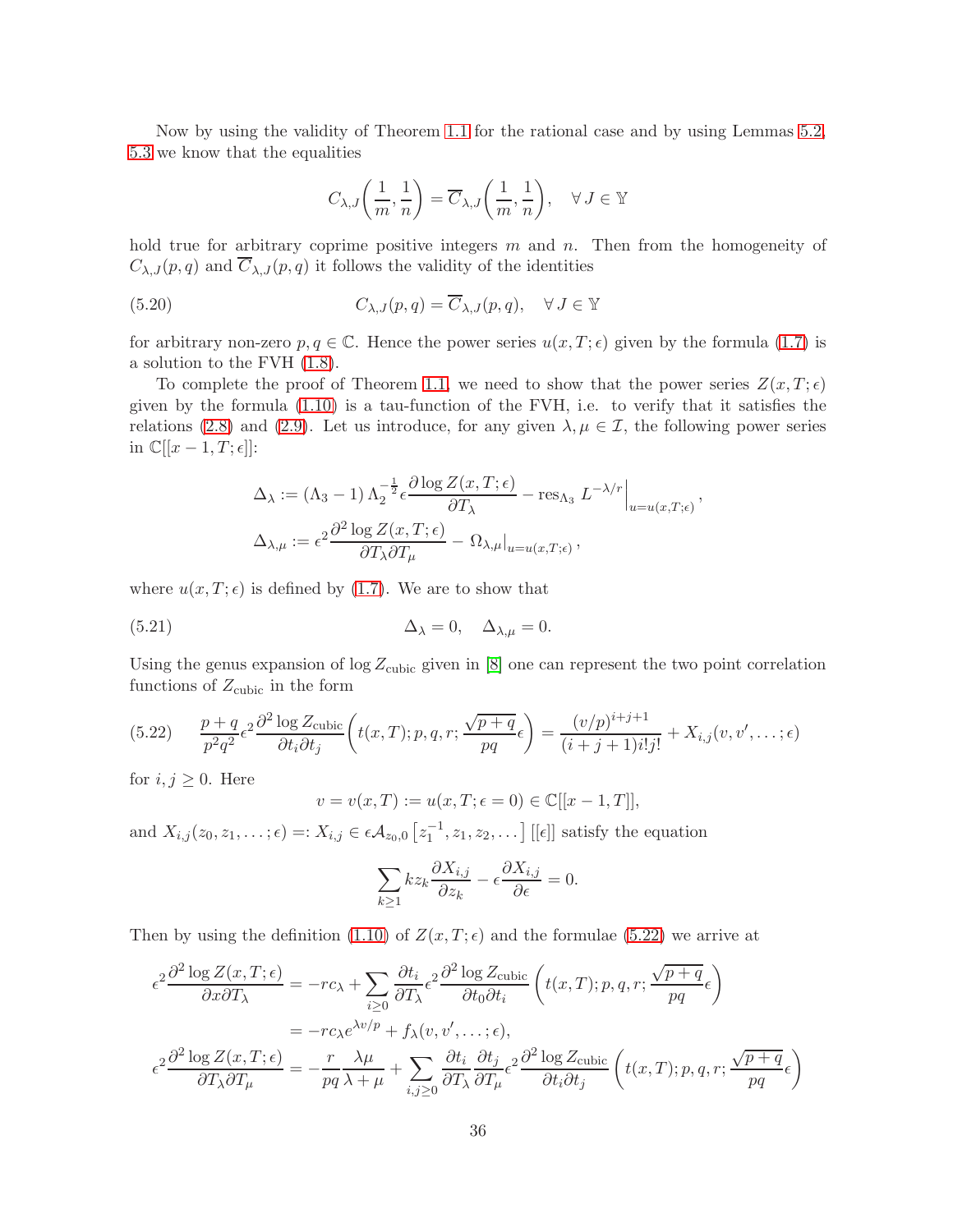$$
= \frac{1}{p+q} \frac{\lambda \mu}{\lambda + \mu} c_{\lambda} c_{\mu} e^{(\lambda + \mu)v/p} + f_{\lambda, \mu}(v, v', \dots; \epsilon),
$$

where  $f_{\lambda}(z_0, z_1, \ldots; \epsilon) =: f_{\lambda}, f_{\lambda, \mu}(z_0, z_1, \ldots; \epsilon) =: f_{\lambda, \mu} \in \epsilon \mathcal{A}_{z_0, 0}[z_1^{-1}, z_1, z_2, \ldots] [[\epsilon]]$  satisfy the equations

$$
\sum_{k\geq 1} kz_k \frac{\partial f_\lambda}{\partial z_k} - \epsilon \frac{\partial f_\lambda}{\partial \epsilon} = 0, \quad \sum_{k\geq 1} kz_k \frac{\partial f_{\lambda,\mu}}{\partial z_k} - \epsilon \frac{\partial f_{\lambda,\mu}}{\partial \epsilon} = 0.
$$

Hence by using Lemma [2.2](#page-6-5) we find that there exist elements

<span id="page-36-1"></span>
$$
(5.23) \qquad \Delta_{\lambda}^* = \Delta_{\lambda}^*(z_0, z_1, \dots), \ \Delta_{\lambda,\mu}^* = \Delta_{\lambda,\mu}^*(z_0, z_1, \dots) \in \epsilon \mathcal{A}_{z_0,0}[z_1^{-1}, z_1, z_2, \dots] [[\epsilon]]
$$

satisfying the homogeneity conditions

(5.24) 
$$
\sum_{i\geq 1} iz_i \frac{\partial \Delta^*_{\lambda}}{\partial z_i} - \epsilon \frac{\partial \Delta^*_{\lambda}}{\partial \epsilon} = 0, \quad \sum_{i\geq 1} iz_i \frac{\partial \Delta^*_{\lambda,\mu}}{\partial z_i} - \epsilon \frac{\partial \Delta^*_{\lambda,\mu}}{\partial \epsilon} = 0,
$$

such that

<span id="page-36-2"></span>
$$
\Delta_{\lambda} = \Delta_{\lambda}^{*}(v, v', \dots), \quad \Delta_{\lambda, \mu} = \Delta_{\lambda, \mu}^{*}(v, v', \dots).
$$

On the other hand, applying the operators  $\epsilon \partial_{T_\lambda}$  and  $\epsilon^2 \partial_{T_\lambda} \partial_{T_\mu}$  to both sides of [\(1.7\)](#page-2-6), and using equations  $(2.6)$  and  $(2.56)$ , we obtain

$$
\partial_x \Delta_\lambda = 0, \quad \partial_x^2 \Delta_{\lambda,\mu} = 0.
$$

Then by using the transcendency of  $v(x, T)$  we have the identities (cf. Lemma [3.8\)](#page-20-5)

(5.25) 
$$
\partial \Delta_{\lambda}^* = 0, \quad \partial^2 \Delta_{\lambda,\mu}^* = 0,
$$

where  $\partial = \sum_{i \geq 0} z_{i+1} \frac{\partial}{\partial z}$  $\frac{\partial}{\partial z_i}$ . Combining with [\(5.23\)](#page-36-1), [\(5.24\)](#page-36-2), we have  $\Delta^*_{\lambda} = 0$  and  $\Delta^*_{\lambda,\mu} = 0$ . So the relations  $(5.21)$  hold true. Theorem [1.1](#page-1-0) is proved.

### <span id="page-36-0"></span>6 Proofs of Propositions [1.2,](#page-2-0) [1.3](#page-4-1) and Theorem [1.4](#page-4-2)

In this section, we first prove Proposition [1.2.](#page-2-0) Then we do some explicit calculations for the coefficients  $R_q$  based on the Hodge–FVH correspondence, which leads to a proof of Proposition [1.3.](#page-4-1) Finally, we give a proof of Theorem [1.4](#page-4-2) for certain special cubic Hodge integrals. *Proof of Proposition [1.2.](#page-2-0)* In the rational case, we have  $p = 1/m$ ,  $q = 1/n$  for some coprime positive integers m, n. By using  $(3.6)$  and  $(3.7)$  as well as Theorem [5.1](#page-31-4) we find that Z satisfies

$$
\sum_{\mu \in \mathcal{I}} (1 - \mu) T_{\mu} \frac{\partial Z}{\partial T_{\mu}} + x \frac{\partial Z}{\partial x} + \epsilon \frac{\partial Z}{\partial \epsilon} - \frac{x^2}{2mnh\epsilon^2} Z - \frac{\sigma_1}{24} Z = 0,
$$

from which the properties [\(1.14\)](#page-3-4), [\(1.15\)](#page-3-0) follow immediately. The degree estimate deg  $R_q(\sigma_1, \sigma_3) \leq$  $3g - 3$  with  $g \ge 2$  follows from Theorem 1.3 of [\[8\]](#page-40-0). To show [\(1.18\)](#page-3-5) we first note that for  $g \ge 2$ ,

$$
(6.1) \mathcal{H}_g(t; p, q, r) = (-1)^{g-1} \sum_{n \ge 0} \sum_{i_1, \dots, i_n \ge 0} \frac{t_{i_1} \cdots t_{i_n}}{n!} \int_{\overline{\mathcal{M}}_{g,n}} \psi_1^{i_1} \cdots \psi_n^{i_n} \lambda_g \lambda_{g-1} \lambda_{g-2} \left( p^g q^{g-1} r^{g-2} + (p \leftrightarrow q \leftrightarrow r) \right)
$$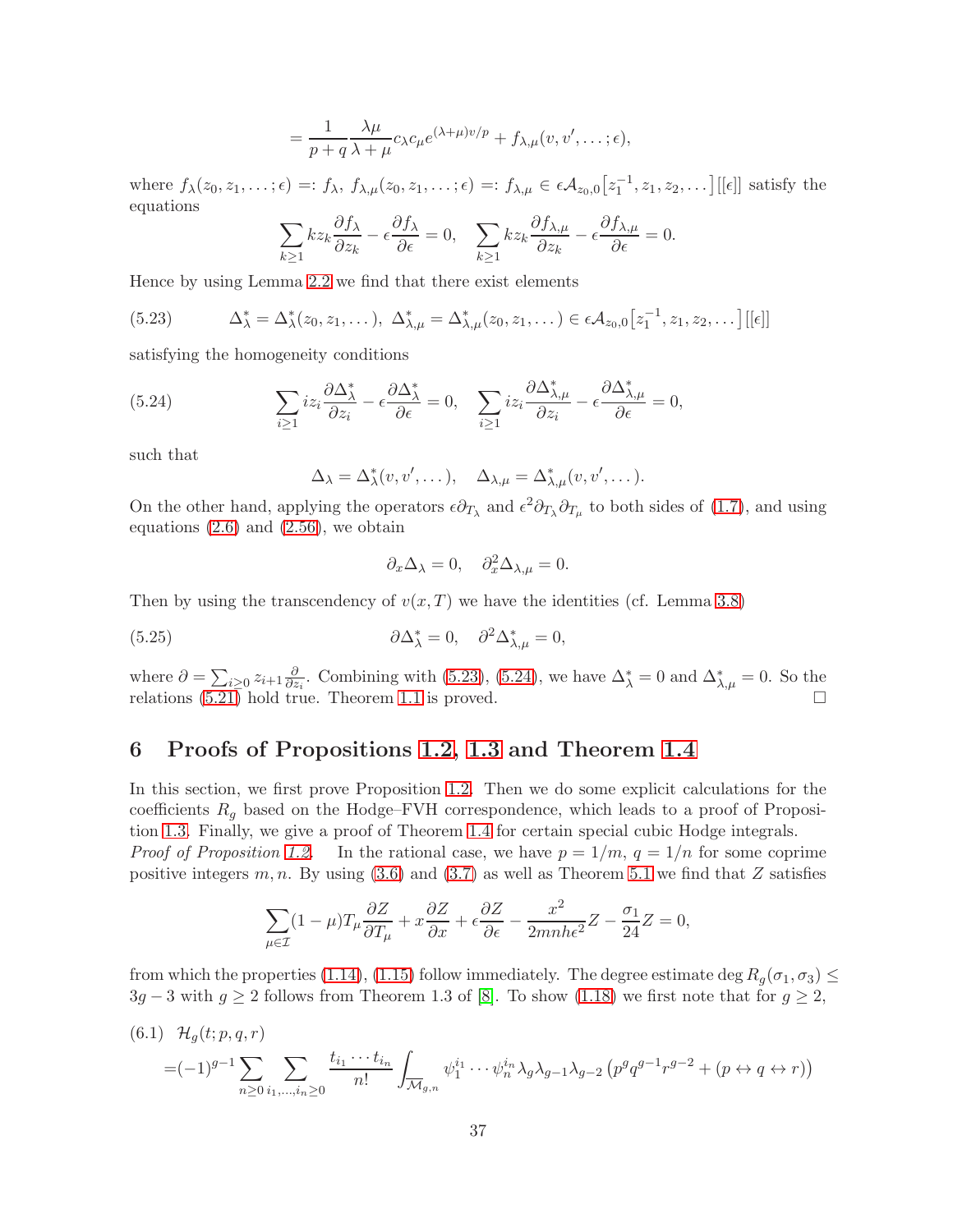$$
+ (-1)^{g-1} \sum_{n \geq 0} \sum_{i_1, \dots, i_n \geq 0} \frac{t_{i_1} \cdots t_{i_n}}{n!} \int_{\overline{\mathcal{M}}_{g,n}} \psi_1^{i_1} \cdots \psi_n^{i_n} \lambda_{g-1}^3 p^{g-1} q^{g-1} r^{g-1} + \cdots,
$$

where

$$
(p \leftrightarrow q \leftrightarrow r) := p^g r^{g-1} q^{g-2} + q^g p^{g-1} r^{g-2} + q^g r^{g-1} p^{g-2} + r^g p^{g-1} q^{g-2} + r^g q^{g-1} p^{g-2},
$$

and the dots " $\cdots$ " denotes the terms in  $\mathcal{H}_q(t; p, q, r)$ , as polynomials of p, q, r, having degree strictly less than  $3g - 3$ . From [\(1.12\)](#page-2-7) and [\(1.16\)](#page-3-1) it follows that the degrees defined for polynomials in  $p, q, r$  and the ones for polynomials in  $\sigma_1$ ,  $\sigma_3$  are consistent. As it was proved in [\[8\]](#page-40-0), the following formula holds true for  $g \geq 2$ :

$$
\sum_{n\geq 0} \sum_{i_1,\dots,i_n\geq 0} \frac{t_{i_1}\cdots t_{i_n}}{n!} \int_{\overline{\mathcal{M}}_{g,n}} \psi_1^{i_1}\cdots \psi_n^{i_n} \lambda_g \lambda_{g-1} \lambda_{g-2} = \frac{1}{2(2g-2)!} \frac{|B_{2g}|}{2g} \frac{|B_{2g-2}|}{2g-2} \frac{\partial^{2g-2}v(t)}{\partial t_0^{2g-2}},
$$

where  $v(t) := \partial_{t_0}^2 \mathcal{H}_0(t; p, q, r)$ . Then the identity [\(1.18\)](#page-3-5) follows from Mumford's relation

$$
\lambda_{g-1}^3 = 2\lambda_g \lambda_{g-1} \lambda_{g-2}
$$

(see [\[29\]](#page-42-8)) and the fact that

(6.2) 
$$
v(t(x,T))|_{T=0} = \log x.
$$

The proposition is proved.  $\Box$ 

We proceed to prove Proposition [1.3.](#page-4-1)

Proof of Proposition [1.3.](#page-4-1) Recall that Lemma [3.4](#page-17-5) states that the difference equation [\(1.19\)](#page-3-2), i.e. the equation

.

(6.3) 
$$
\sum_{0 \le \alpha_1 \le \cdots \le \alpha_m \le n} e^{\sum_{j=1}^m V(x + \alpha_j m \epsilon - (j - \frac{1}{2})n \epsilon; \epsilon)} = {m + n \choose m} x,
$$

has a unique solution of the form

<span id="page-37-0"></span>(6.4) 
$$
V(x; \epsilon) = \frac{1}{m} \log x + \sum_{g \ge 1} \epsilon^{2g} \frac{P_g(m, n)}{x^{2g}}
$$

We have shown in [\[24\]](#page-41-7) that

(6.5) 
$$
\log Z_{\text{cubic}}\left(t(x,0); \frac{1}{m}, \frac{1}{n}, -\frac{1}{h}; \epsilon\right) = \epsilon^{-2} \mathcal{H}_0(t(x,0)) + \frac{\sigma_1 - 1}{24} \log x + \sum_{g \ge 2} \epsilon^{2g-2} \frac{R_g}{x^{2g-2}},
$$

where  $R_g = R_g(\sigma_1, \sigma_3) \in \mathbb{Q}[\sigma_1, \sigma_3], g \geq 2$ , and  $\sigma_1, \sigma_3$  are given in [\(1.16\)](#page-3-1). From Theorem [1.1](#page-1-0) it follows that

$$
u_{\text{top}}(x,T;\epsilon) = \left(\Lambda_3^{\frac{1}{2}} - \Lambda_3^{-\frac{1}{2}}\right) \left(\Lambda_1^{\frac{1}{2}} - \Lambda_1^{-\frac{1}{2}}\right) \log Z_{\text{cubic}}\left(t(x,T); \frac{1}{m}, \frac{1}{n}, -\frac{1}{h}; \epsilon \sqrt{mnh}\right).
$$

So by using [\(3.20\)](#page-16-4) we obtain

<span id="page-37-1"></span>(6.6) 
$$
V(x; \epsilon) = \left(\Lambda_3^{\frac{1}{2}} - \Lambda_3^{-\frac{1}{2}}\right) \left(\Lambda_1^{\frac{1}{2}} - \Lambda_1^{-\frac{1}{2}}\right) \log Z_{\text{cubic}}\left(t(x, 0); \frac{1}{m}, \frac{1}{n}, -\frac{1}{h}; \epsilon \sqrt{mnh}\right).
$$

The proposition then follows from  $(6.4)$ – $(6.6)$ .

38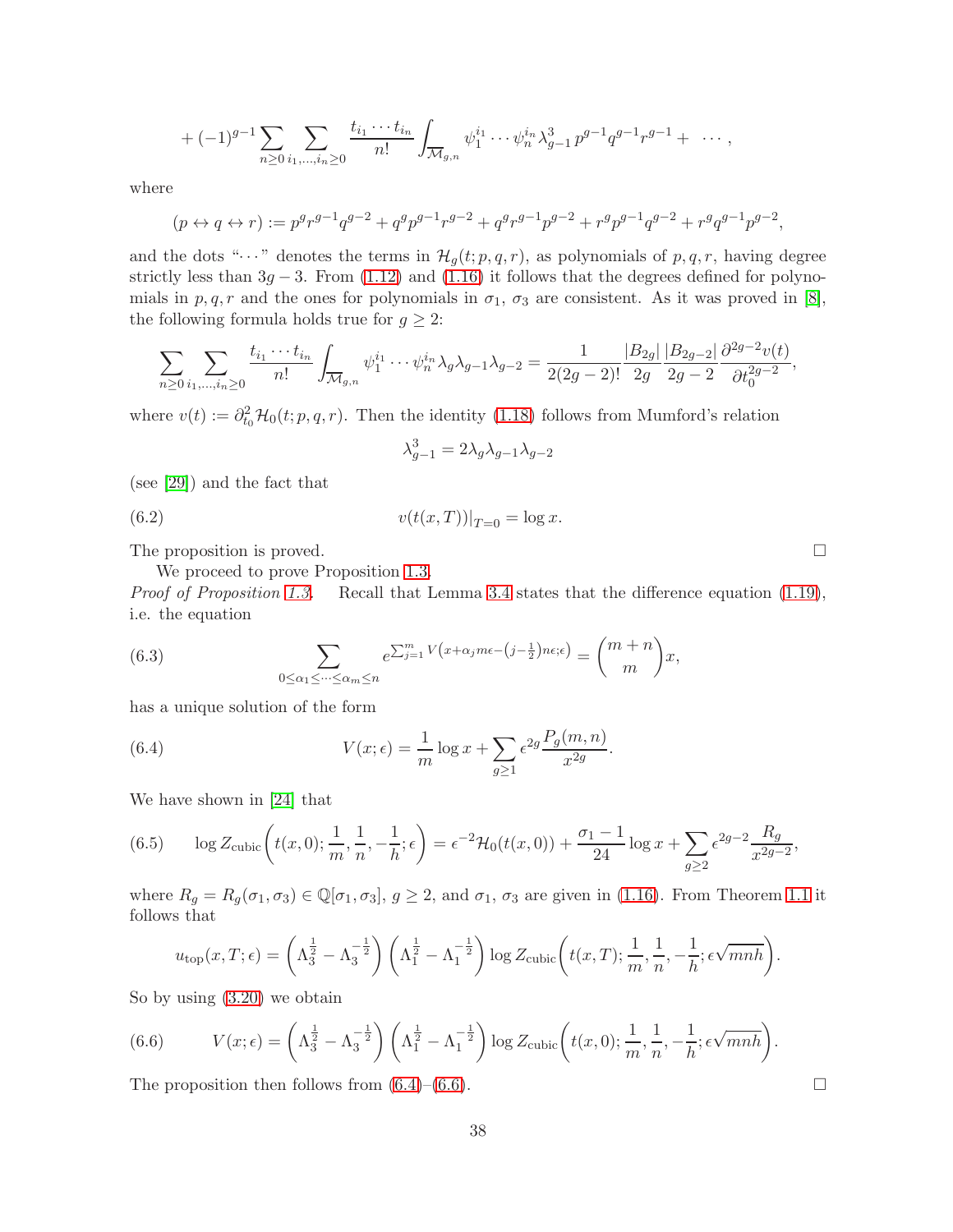**Example 6.1** Let us apply Proposition [1.3](#page-4-1) to compute  $R_g$  for  $g = 2, 3, 4$ . We first derive the expressions of the differential polynomials  $M_1^{[g]} = M_1^{[g]}$  $\int_1^{[g]}(u',\ldots,u^{(2g)})$  defined in [\(3.21\)](#page-16-3), [\(3.22\)](#page-16-1) for  $g = 2, 3, 4$ . By using  $(3.26)$  we obtain

$$
M_1^{[1]} = \frac{mn(2mh - n)}{24}u'' + \frac{m^3n(h + 1)}{24}(u')^2,
$$
  
\n
$$
M_1^{[2]} = \frac{mn(24m^2nh^2 - 4mh(2m^2 + 2mn + 7n^2) + 7n^3)}{5760}u^{(4)}
$$
  
\n
$$
+ \frac{m^3n(h + 1)(12mh - 4m^2 - 6mn - 9n^2)}{1440}u'u''
$$
  
\n
$$
+ \frac{m^2n(36m^2nh^2 - 4mh(3m^2 - 2mn + 8n^2) - 12m^3 - 8m^2n - 12mn^2 + 5n^3)}{5760}(u'')^2
$$
  
\n
$$
+ \frac{m^4n(h + 1)(22mnh - (8m^2 + 13n^2) - 4h)}{2880}(u')^2u''
$$
  
\n
$$
+ \frac{m^5n(h + 1)(5mh - (2m^2 - 3mn + 2n^2) - 2h)}{5760}(u')^4.
$$

Since the expressions for  $M_1^{[3]}$  $_1^{[3]}$  and  $M_1^{[4]}$  $1^{\lceil 4 \rceil}$  are quite long, we omit them here. By using  $(3.27)$ and [\(3.29\)](#page-17-4) we obtain

$$
P_1 = \frac{nh(m-1)}{24m},
$$
  
\n
$$
P_2 = -\frac{nh(m-1)}{960m} (4mnh + 3m^2 - 3mn - 3n^2 - m),
$$
  
\n
$$
P_3 = \frac{nh(m-1)}{72576m} (8m^2n^2h^2 + 4mnh(44m^2 - 17mn - 17n^2) + 95m^4 - 75m^3n
$$
  
\n
$$
-48m^2n^2 + 54mn^3 + 27n^4 - m(49m^2 - 13mn - 13n^2) + m^2 + m).
$$

Here we also omit the long expression of  $P_4$ . Then it follows from Proposition [1.3](#page-4-1) that

$$
R_2 = -\frac{1}{1440} + \frac{13\sigma_1}{5760} - \frac{7\sigma_1^2}{5760} + \frac{1}{17280} \left(\sigma_1^3 - \frac{\sigma_3}{2}\right),
$$
  
\n
$$
R_3 = \frac{1}{181440} - \frac{107\sigma_1}{362880} + \frac{145\sigma_1^2}{290304} - \frac{31\sigma_1^3}{161280}
$$
  
\n
$$
- \left(\frac{31}{1088640} - \frac{113\sigma_1}{4354560}\right) \left(\sigma_1^3 - \frac{\sigma_3}{2}\right) - \frac{\left(\sigma_1^3 - \sigma_3/2\right)^2}{13063680},
$$

which coincide with the ones given in  $[24]$ . In the same way we also obtain the following expression of R4:

$$
R_4 = \frac{211}{10886400} + \frac{\sigma_1}{48600} - \frac{1193\sigma_1^2}{4354560} + \frac{18629\sigma_1^3}{58060800} - \frac{127\sigma_1^4}{1290240} + \left(\frac{83}{3870720} - \frac{1657\sigma_1}{32659200} + \frac{6469\sigma_1^2}{261273600}\right) \left(\sigma_1^3 - \frac{\sigma_3}{2}\right) + \left(\frac{17}{65318400} + \frac{247\sigma_1}{1567641600}\right) \left(\sigma_1^3 - \frac{\sigma_3}{2}\right)^2 - \frac{\left(\sigma_1^3 - \sigma_3/2\right)^3}{2351462400}.
$$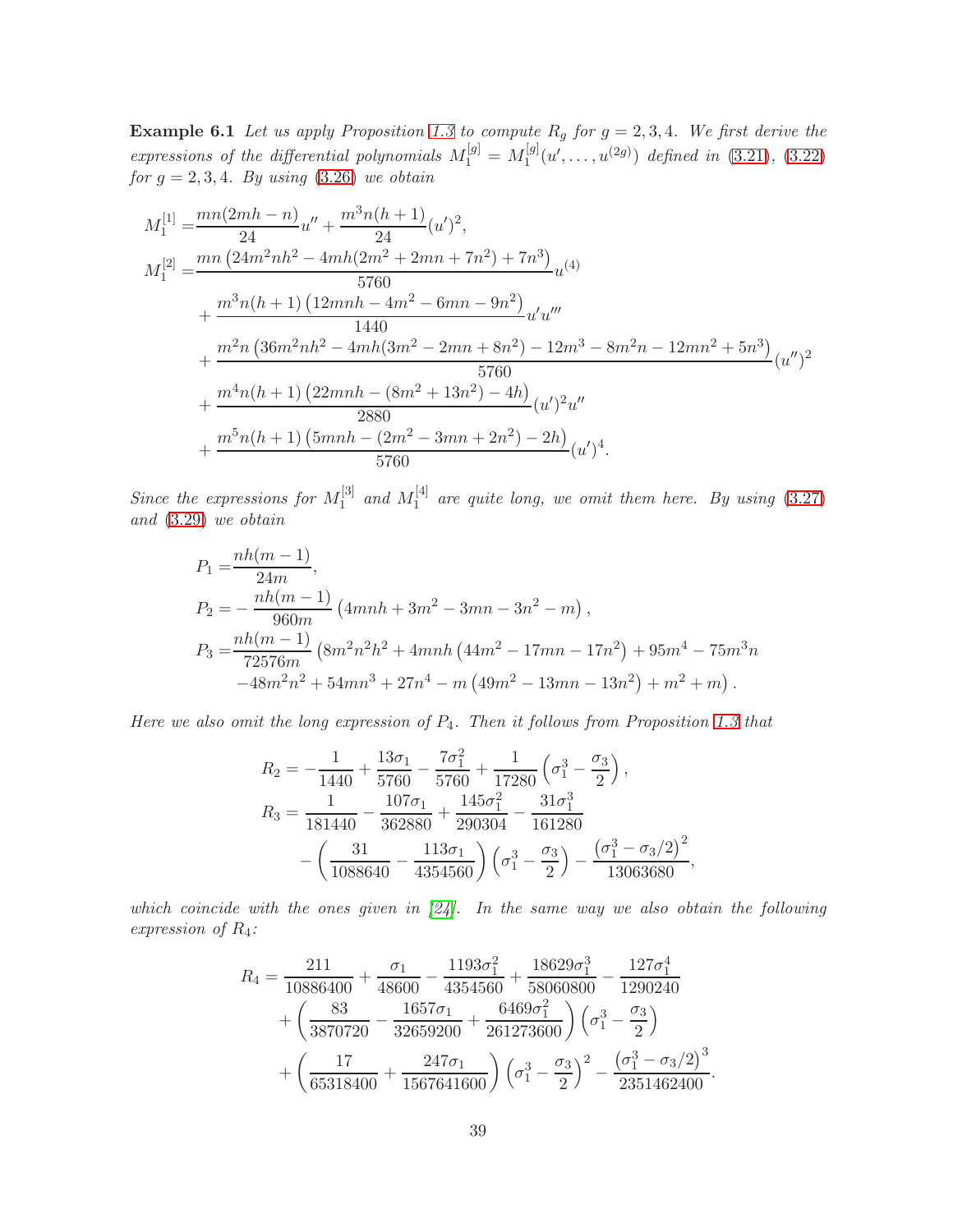Let us now consider the case when one of  $p, q$  is taken to be 1 and give a proof of Theorem [1.4.](#page-4-2) It suffices to consider the case with  $p = 1$ . So in what follows we assume that

(6.7) 
$$
(p, q, r) = \left(1, q, -\frac{q}{q+1}\right).
$$

We note that in this case the parameter  $1/q$  is identified with the framing parameter f. For more details about the framing, see for example [\[3\]](#page-40-1).

<span id="page-39-0"></span>We need the following lemma.

**Lemma 6.2** For the rational case with  $p = 1$ , the initial value  $V(x; \epsilon)$  for  $u_{\text{top}}(x, T; \epsilon)$  has the following explicit expression:

(6.8) 
$$
V(x; \epsilon) \equiv \log x.
$$

Proof In the present case, the equation [\(1.19\)](#page-3-2) reads

$$
\sum_{i=0}^{n} \Lambda^{i-n/2} e^V = (n+1)x,
$$

whose unique solution in  $\mathbb{C}[[x-1,\epsilon]]$  is clearly given by  $V = \log x$ . The lemma is proved.

By employing Lemma [6.2](#page-39-0) and Proposition [1.3](#page-4-1) one can obtain the following explicit expressions for the polynomials  $R_q$ :

<span id="page-39-1"></span>(6.9) 
$$
R_1 = -\frac{1}{24} \left( (q+1) + (q+1)^{-1} \right),
$$

<span id="page-39-2"></span>(6.10) 
$$
R_g = -(2g-3)! \left( \widetilde{B}_g^2 + \sum_{i=1}^g \widetilde{B}_{g-i} \widetilde{B}_{g+i} \left( (q+1)^i + (q+1)^{-i} \right) \right), \quad g \ge 2,
$$

where  $\widetilde{B}_i := \frac{1-2^{1-i}}{i!} B_i$ ,  $i \geq 0$ . By using [\(1.3\)](#page-1-1), [\(1.9\)](#page-2-1) and [\(1.15\)](#page-3-0) we know that  $R_g$ ,  $g \geq 1$  are related to the cubic Hodge integrals by the formula

(6.11) 
$$
R_g = \sum_{J \in \mathbb{Y}} \frac{(-1)^{\ell(J)}}{m(J)!} \int_{\overline{\mathcal{M}}_{g,\ell(J)}} \mathcal{C}_g(-1) \mathcal{C}_g(-q) \mathcal{C}_g\left(\frac{q}{1+q}\right) \prod_{i=1}^{\ell(J)} \psi_i^{J_i+1}.
$$

Therefore, the formulae [\(6.9\)](#page-39-1), [\(6.10\)](#page-39-2) yield relations for the Hodge integrals. These relations specialize to  $(1.18)$  of [\[9\]](#page-40-6) when  $q = 1$ .

Now let us prove Theorem [1.4.](#page-4-2)

*Proof of Theorem [1.4.](#page-4-2)* By using [\(5.3\)](#page-32-5) we know that it suffices to show that  $(mnh)^{1-g} \hat{F}_g(x,T)$ ,  $g \ge 1$  possess the property given by [\(1.24\)](#page-4-3), [\(1.25\)](#page-4-4). According to Theorem [1.1,](#page-1-0)  $e^{\mathcal{F}(x,T;\epsilon)}$  is the topological tau-function of the FVH. Due to the symmetry with respect to the interchange of  $p, q$  in  $\mathcal{F}_g(x,T)$ , we only need to prove the theorem for the case  $p = 1$ .

Denote  $\mathcal{F}(x,T_i;\epsilon) := \mathcal{F}(x,T;\epsilon)|_{T_{II}=0}$ , and introduce the k-point correlators for  $\mathcal{F}(x,T_i;\epsilon)$ as follows:

(6.12) 
$$
C_{i_1,\dots,i_k}(x,\epsilon) := \epsilon^k \frac{\partial^k \widehat{\mathcal{F}}(x,T_i;\epsilon)}{\partial T_{i_1} \dots \partial T_{i_k}}\bigg|_{T_i=0}, \quad k \ge 1, i_1,\dots,i_k \ge 1.
$$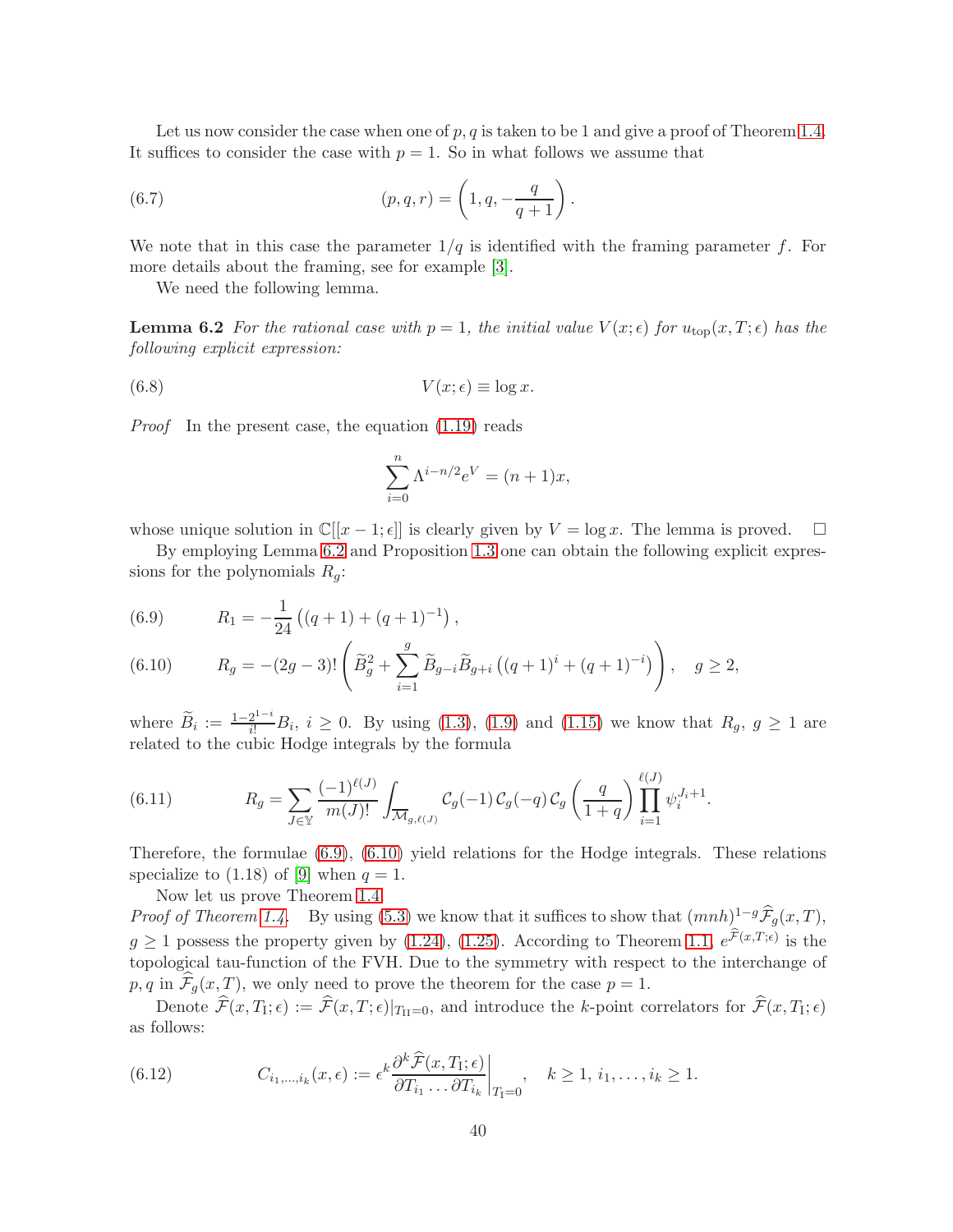From Proposition [1.2](#page-2-0) we see that in order to prove the theorem, we only need to show that all these correlators belong to  $\mathbb{C}[[x,\epsilon]]$ . To this end, let us first look at the two-point correlators. Using the relation [\(2.9\)](#page-6-0) between the tau-function of the FVH and two-point correlation functions  $\Omega_{\lambda,\mu}$ , we obtain

$$
C_{i_1,i_2}(x,\epsilon) = \Omega_{i_1,i_2}|_{T=0}, \quad i_1, i_2 \ge 1.
$$

From the definition [\(2.3\)](#page-5-0) with  $p = 1$  it follows that  $\Omega_{i,j}$  are polynomials of  $\Lambda^{\frac{1}{2}+\ell}e^{u_{\text{top}}}, \ell \in \mathbb{Z}$ . Then by using Lemma [6.2](#page-39-0) we arrive at the fact that the 2-point correlators  $C_{i_1,i_2}(x,\epsilon) \in \mathbb{C}[[x,\epsilon]].$ Now let us introduce the notations

$$
\Omega_{\lambda_1,\dots,\lambda_k} = \epsilon^{k-2} \partial_{T_{\lambda_1}} \dots \partial_{T_{\lambda_{k-2}}} \Omega_{\lambda_{k-1},\lambda_k}, \quad k \ge 3.
$$

By using [\(2.56\)](#page-13-5) and by induction on k we know that  $\Omega_{i_1,\dots,i_k}$  with  $k \geq 2$  are all polynomials of  $\Lambda^{\frac{1}{2}+\ell}e^{u_{\text{top}}}, \ell \in \mathbb{Z}$ . So from Lemma [6.2](#page-39-0) it follows that  $C_{i_1,\dots,i_k}(x,\epsilon) \in \mathbb{C}[[x,\epsilon]]$  for all  $k \geq 3$ . It remains to show that the 1-point correlators also belong to  $\mathbb{C}[[x,\epsilon]]$ . To this end, let us use the equation [\(3.6\)](#page-14-0). Dividing this equation by  $Z = \tau_{top}$ , taking its derivative with respect to  $T_i$ , and then putting  $T = 0$ , we find that  $C_i(x, \epsilon) \in \mathbb{C}[[x, \epsilon]], i \ge 1$ . The theorem is proved.  $\Box$ 

## <span id="page-40-3"></span>References

- <span id="page-40-5"></span>[1] M. Adler, T. Shiota, P. van Moerbeke, A Lax representation for the vertex operator and the central extension, Comm. Math. Phys. 171 (1995), 547–588.
- <span id="page-40-1"></span>[2] B. Bakalov, W. Wheeless, Additional symmetries of the extended bigraded Toda hierarchy, Journal of Physics A Mathematical & Theoretical, 49 (2016), 055201.
- [3] A. Brini, Open topological strings and integrable hierarchies: remodeling the A-Model, Comm. Math. Phys, 312 (2012), 735–780.
- [4] A. Buryak, Dubrovin–Zhang hierarchy for the Hodge integrals, Commun. Number Theory Phys. 9 (2015), 239–272.
- <span id="page-40-2"></span>[5] E. Date, M. Kashiwara, M. Jimbo, T. Miwa, Transformation groups for soliton equations, In "Proceedings of RIMS Symposium on Nonlinear integrable systems—classical theory and quantum theory" (Kyoto, 1981), World Sci. Publishing (1983), 39–119.
- <span id="page-40-4"></span>[6] L.A. Dickey, Soliton Equations and Hamiltonian Systems, 2nd edition, World Scientific, 2003.
- [7] B. Dubrovin, Geometry of 2D topological field theories, In "Integrable Systems and Quantum Groups" (Montecatini Terme, 1993), Editors: Francaviglia, M., Greco, S., Springer Lecture Notes in Math. 1620 (1996), 120–348.
- <span id="page-40-0"></span>[8] B. Dubrovin, S.-Q. Liu, D. Yang, Y. Zhang, Hodge integrals and tau-symmetric integrable hierarchies of Hamiltonian evolutionary PDEs, Adv. Math. 293 (2016), 382–435.
- <span id="page-40-6"></span>[9] B. Dubrovin, S.-Q. Liu, D. Yang, Y. Zhang, Hodge-GUE correspondence and the discrete KdV equation, Comm. Math. Phys. 379 (2020), 461–490.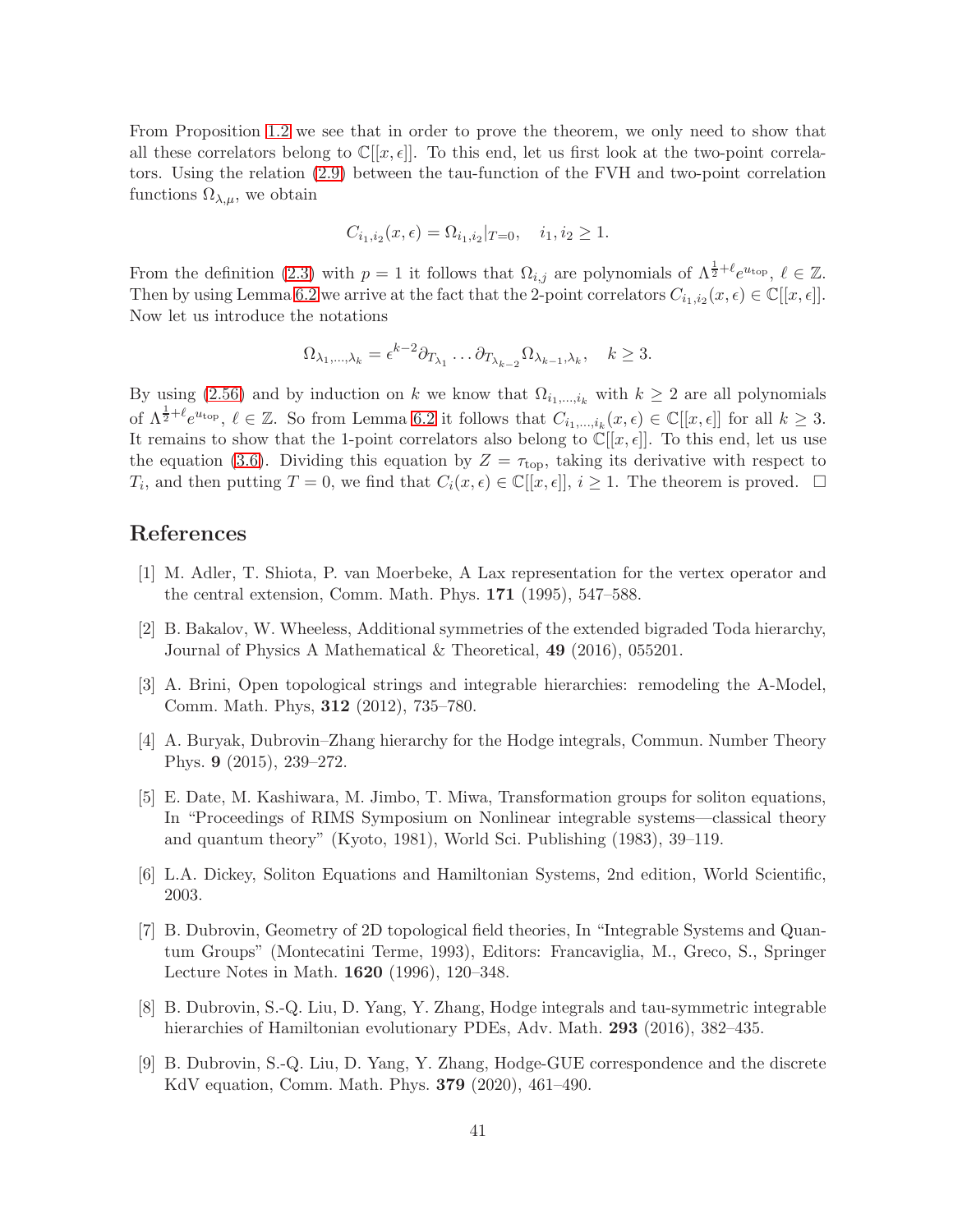- <span id="page-41-13"></span><span id="page-41-12"></span>[10] B. Dubrovin, D. Yang, Remarks on intersection numbers and integrable hierarchies. I. Quasi-triviality, [arXiv:1905.08106.](http://arxiv.org/abs/1905.08106)
- <span id="page-41-8"></span>[11] B. Dubrovin, D. Yang, On cubic Hodge integrals and random matrices, Commun. Number Theory Phys. 11 (2017), 311–336.
- [12] B. Dubrovin, Y. Zhang, Normal forms of hierarchies of integrable PDEs, Frobenius manifolds and Gromov-Witten invariants, [arXiv:math/0108160.](http://arxiv.org/abs/math/0108160)
- [13] B. Dubrovin, Y. Zhang, Virasoro symmetries of the extended Toda hierarchy, Comm. Math. Phys. 250 (2004), 161–193.
- <span id="page-41-5"></span>[14] C. Faber, R. Pandharipande, Hodge integrals and Gromov-Witten theory, Invent. Math. 139 (2000), 173–199.
- <span id="page-41-3"></span>[15] R. Gopakumar, C. Vafa, On the gauge theory/geometry correspondence, Adv. Theor. Math. Phys. 5 (1999), 1415–1443.
- [16] T. Graber, R. Pandharipande, Localization of virtual classes, Invent. Math. 135 (1999), 487–518.
- [17] M.-X. Huang, A. Klemm, S. Quackenbush, Topological string theory on compact Calabi-Yau: modularity and boundary conditions. In "Homological mirror symmetry", 1–58. Springer, Berlin, Heidelberg, 2008.
- <span id="page-41-9"></span>[18] C. Itzykson, J.-B. Zuber, Combinatorics of the modular group II the Kontsevich integrals, International Journal of Modern Physics A 23 (1992), 5661–5705.
- <span id="page-41-1"></span>[19] M. Kazarian, S. Lando, An algebro-geometric proof of Witten's conjecture, Journal of the American Mathematical Society 20 (2007), 1079–1089.
- <span id="page-41-0"></span>[20] M. Kontsevich, Intersection theory on the moduli space of curves and the matrix Airy function, Comm. Math. Phys. 147 (1992), 1–23.
- <span id="page-41-4"></span>[21] C.-C. M. Liu, K. Liu, J. Zhou, A proof of a conjecture of Mariño–Vafa on Hodge integrals, J. Differential Geom. 65 (2003), 289–340.
- <span id="page-41-2"></span>[22] K. Liu, H. Xu, Mirzakharni's recursion formula is equivalent to the Witten-Kontsevich theorem, Astérisque  $328$  (2009), 223–235.
- <span id="page-41-11"></span><span id="page-41-7"></span>[23] S.-Q. Liu, C.-Z. Wu, Y. Zhang, On properties of Hamiltonian structures for a class of evolutionary PDEs, Lett. Math. Phys. 84 (2008), 47–63.
- <span id="page-41-10"></span>[24] S.-Q. Liu, D. Yang, Y. Zhang, C. Zhou, The loop equation for special cubic Hodge integrals, [arXiv:1811.10234.](http://arxiv.org/abs/1811.10234)
- [25] S.-Q. Liu, Y. Zhang, On quasitriviality and integrability of a class of scalar evolutionary PDEs, J. Geom. Phys. 57 (2005), 101–119.
- <span id="page-41-6"></span>[26] S.-Q. Liu, Y. Zhang, C. Zhou, Fractional Volterra hierarchy, Lett. Math. Phys. 108 (2018), 261–283 .